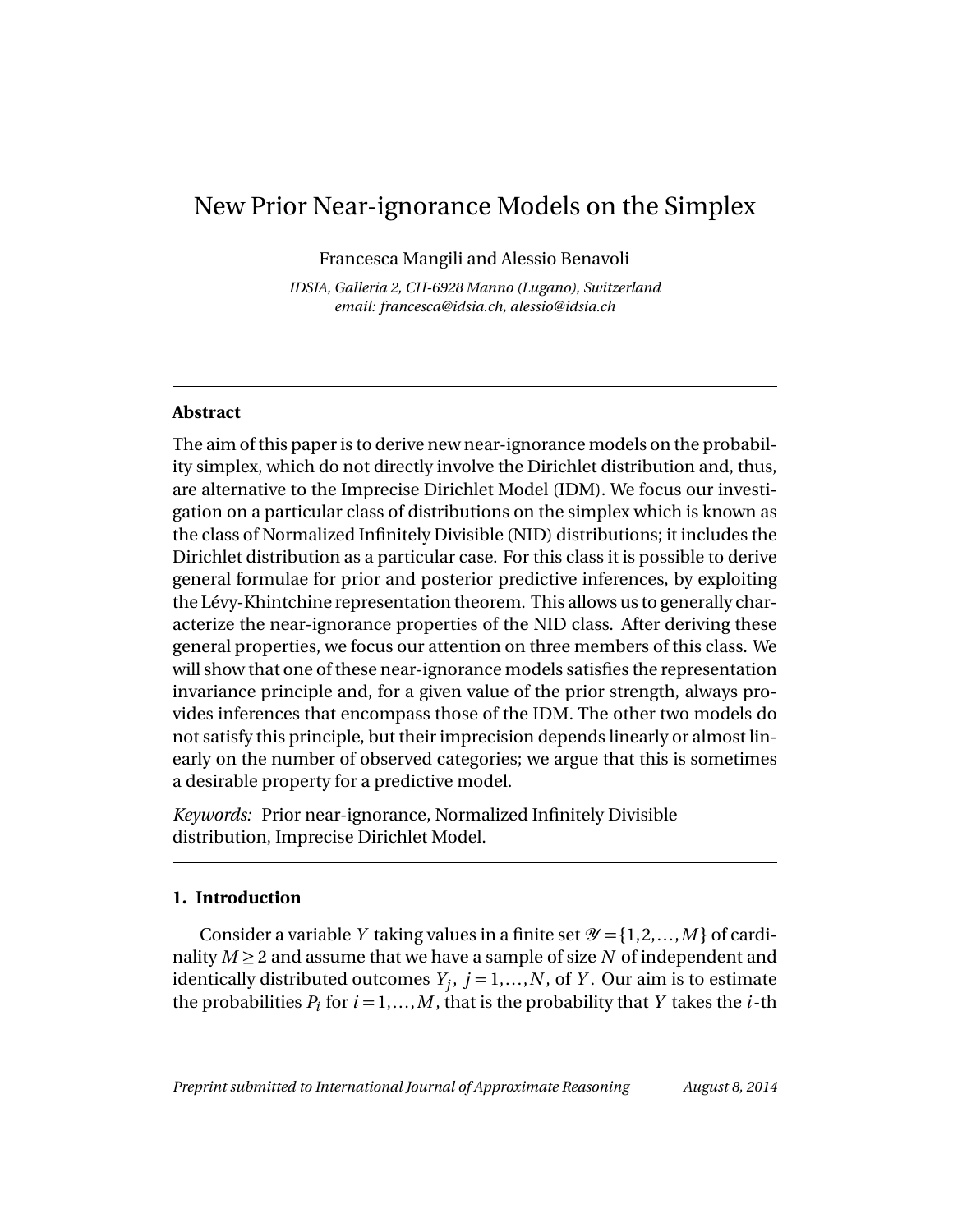value. In other words, by defining the *M* -dimensional simplex

$$
\Delta_M(c) = \left\{ (w_1, \dots, w_M) : w_i \in \mathbb{R}^+, \sum_{i=1}^M w_i = c \right\},\tag{1}
$$

we want to estimate a vector *P* belonging to the unit *M* -dimensional simplex  $\Delta_M(1)$ . A common way to tackle this problem within the Bayesian framework consists in assuming a conjugate prior for the vector of variables  $P =$  $(P_1, \ldots, P_M)$ . Since, given  $P$ , the likelihood is a multinomial distribution, the conjugate prior is a Dirichlet distribution with parameters  $\alpha_i > 0$ , i.e., Dir( $\alpha$ ) with  $\alpha = (\alpha_1, \ldots, \alpha_M)$ . Then, by conjugacy, the posterior distribution is still Dirichlet, Dir( $\alpha$ + $n$ ), with updated parameters  $\alpha$ <sub>*i*</sub> + $n$ <sub>*i*</sub> where  $n$ <sub>*i*</sub> is the number of observations such that  $Y_j = i$  and  $n = (n_1, \ldots, n_M)$ .

To compute prior and posterior inferences, we must choose the values of the prior parameters in  $\alpha$ . This can be done based on the prior information or, when no prior information is available, these parameters must be selected to reflect this condition of prior ignorance. In the latter case, there are two main avenues that we can follow. The first assumes that ignorance can be modelled satisfactorily by a so-called noninformative prior, by which is meant a prior that contains no information. The problem is how to define the meaning of "containing no prior information". To guarantee that a simple reparametrization does not produce information, a noninformative prior is often defined as a prior that is invariant under certain reparametrizations of the parameter space [1, Sec. 3.3]. For instance, for the multinomial-Dirichlet model, this criterion leads to the following choices: Bayes and Laplace's uniform prior  $\alpha_i = 1$ , Jeffreys' prior  $\alpha_i = 1/2$  [2], and Haldane's prior  $\alpha_i \rightarrow 0$  [3]. These priors satisfy different properties of invariance. A problem with noninformative priors is that often they are not unique and that they do not really model lack of prior information, but only invariance. An alternative is to use a set of prior distributions,  $\mathcal M$ , rather than a single distribution, to model prior ignorance about statistical parameters. Each prior distribution in  $\mathcal{M}$  is updated by Bayes' rule, producing a set of posterior distributions. In fact there are two distinct approaches of this kind, which have been compared by Walley [4]. The first approach, known as Bayesian sensitivity analysis or Bayesian robustness [5], assumes that there is an ideal prior distribution that we are unable to accurately determine because of limited time or resources; thus, we include in  $\mathcal M$  any plausible candidate. The resulting set of priors is in general a neighborhood model, i.e., the set of all distributions that are close (w.r.t. some cri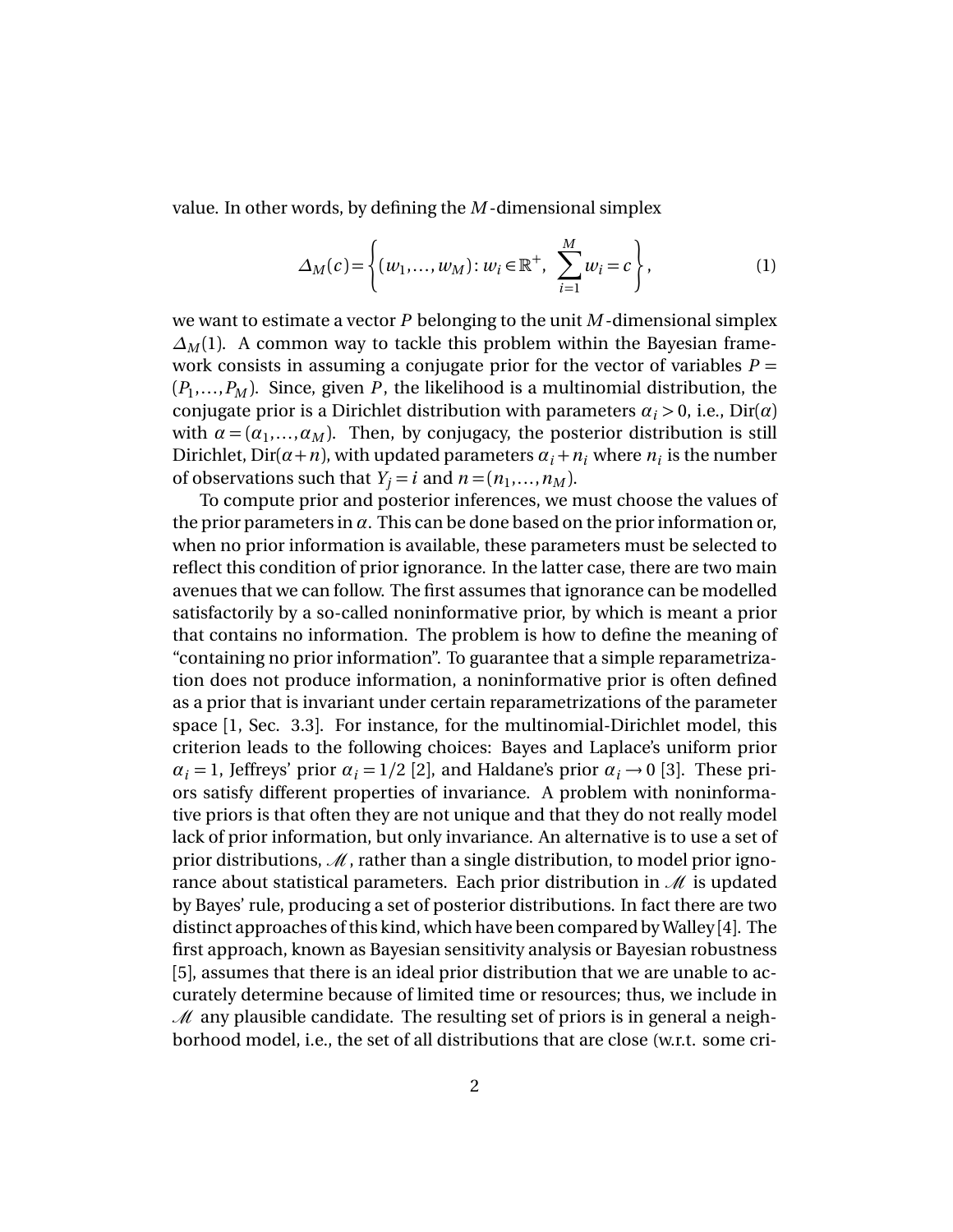terion) to the ideal distribution. Examples of neighbourhood models are: *ε*contamination models [1, 6]; restricted  $\epsilon$ -contamination models [7]; intervals of measures [6]; the density ratio class [4], etc. However, this approach can be unsatisfactory when there is (almost) no prior information or the information is of doubtful relevance. Then there is no ideal prior distribution, because no single prior distribution can adequately model the limited prior information. Therefore, in this case, also a neighbourhood model would be inadequate. To address this issue, Walley [4] has proposed a different approach, known as the theory of imprecise probabilities or coherent lower (and upper) previsions. This approach revises Bayesian sensitivity analysis by directly emphasizing the upper and lower expectations (also called previsions) that are generated by  $\mathcal{M}$ . The set  $\mathcal M$  is chosen in such a way as to model prior ignorance for a function (or set of functions) of interest  $f$ ; this means that the only information the model gives about the expected value of a function  $E[f]$  is that it belongs to [inf *f* ,sup *f* ], which is equivalent to stating a condition of complete prior ignorance about the value of *f* . The result in the context of multinomial distributions is the so-called *Imprecise Dirichlet Model* (IDM) [8, 9], which consists of the set of Dirichlet distributions:

$$
\mathcal{M} = \left\{ \text{Dir}(\alpha): \alpha_i > 0, \sum_{i=1}^{M} \alpha_i = s \right\},\tag{2}
$$

where *Γ* (·) is the Gamma function and *s* is the prior strength. For a fixed value *s*, this is the set of all Dirichlet distributions obtained by allowing *α* to vary freely in the interior of the simplex  $\Delta_M(s)$ . IDM is a model of prior ignorance about  $E[P_i]$  for  $i = 1,...,M$ , since  $E[P_i] = \alpha_i / s$ , with  $0 < \alpha_i < s$ , and thus

$$
\underline{E}[P_i] = 0, \quad \overline{E}[P_i] = 1,\tag{3}
$$

where  $\underline{E}$ ,  $\overline{E}$  denote, respectively, the lower and upper expectations.

Prior ignorance cannot be imposed to all inferences otherwise the model would not be able to learn from data [4]. The IDM model is a prior nearignorance model in the sense that it assures prior ignorance about many of the inferences of interest in statistical analysis, and at the same time is capable of learning from data and converges to the "truth" as the number of observations increases (is consistent in the terminology of Bayesian asymptotic analysis). Another important characteristic of the IDM is its computational tractability, which follows from the conjugacy between the categorical and Dirichlet distributions for i.i.d. observations. Finally, by suitably choosing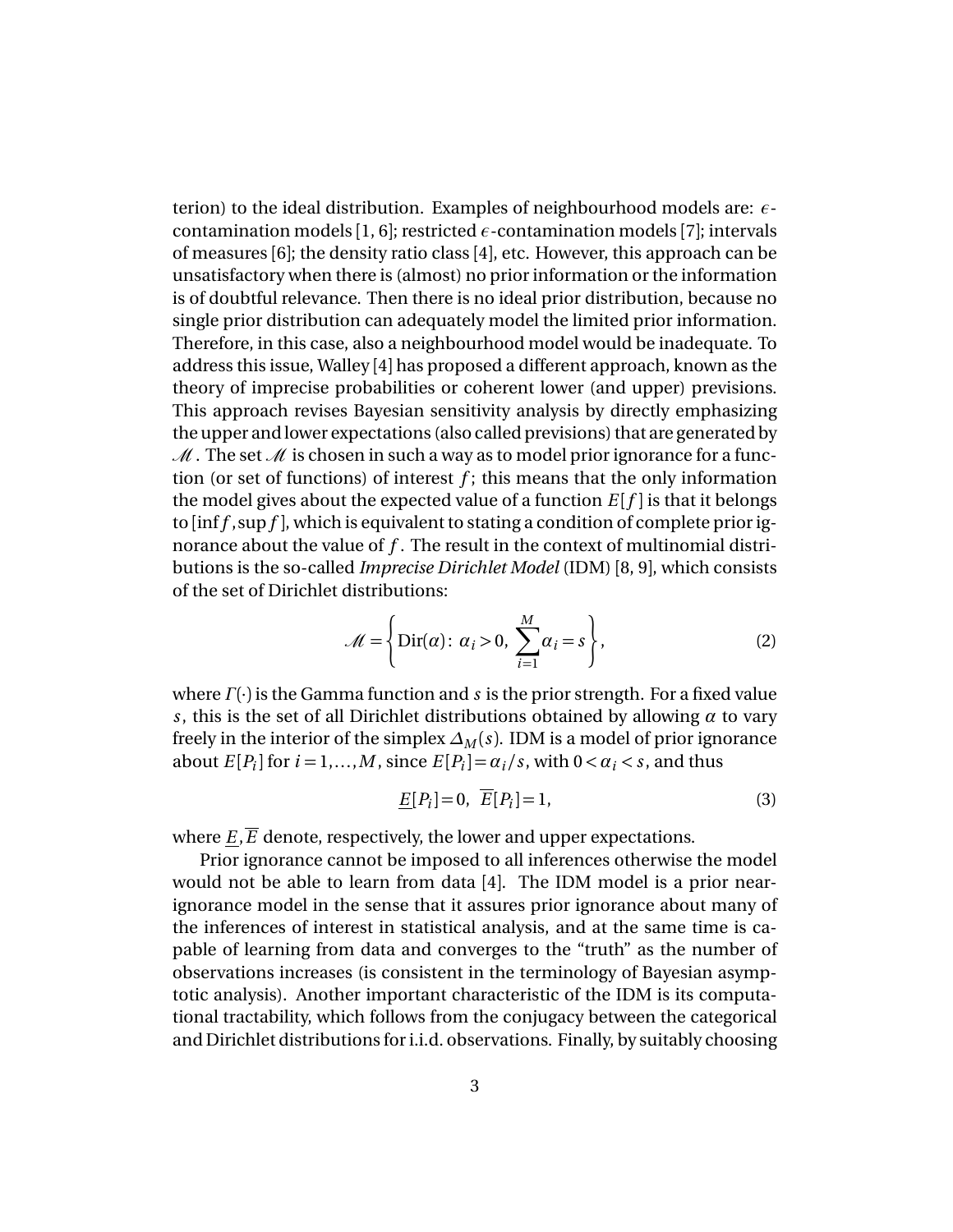*s*, we can also guarantee that the IDM encompasses all Bayesian inferences derived from the aforementioned noninformative priors, thus bypassing the problem of uniqueness [8].

The question we aim to address in this paper is whether there are other models of prior near-ignorance on the simplex that are not directly derived from a Dirichlet distribution. For this, let us recall how the Dirichlet distribution can be obtained via normalization from a set of Gamma distributed independent variables divided by their sum. Consider a collection of variables  $X_1, \ldots, X_M$  which are assumed to be independent and distributed according to Gamma distributions with parameters  $(\alpha_1, 1), ..., (\alpha_M, 1)$ , where  $(\alpha_i, 1)$  is the shape and scale parameter of the Gamma distribution for the variable  $X_i$ . Define  $W = X_1 + \cdots + X_M$  and  $P_i = X_i / W$  for  $i = 1, \ldots, M$ , then it can be shown that  $P \sim \text{Dir}(\alpha)$ .

In analogy with the Dirichlet distribution, many distributions on the simplex can be obtained by normalization of a collection of independent positive random variables. For our purpose, an interesting class is that of the Infinitely Divisible (ID) distributions [10]. There are many examples of such distributions, including the inverse Gaussian distribution, the right-skewed stable distributions, etc. A counter-example is, for instance, the uniform distribution. The class of distributions that are obtained through a normalization of positive ID distributed variables, which is known as the class of *Normalized Infinitely Divisible* (NID) distributions, has been studied by Favaro in [10], and is described in details in Section 2. Favaro derives general expressions for the moments of any order of a NID distribution (similar to those presented in Section 2.2 of this paper for the mixed moments) and focuses on special cases of NID that lead to explicit expressions of the PDF. More extensive studies have been carried out in the context of Bayesian nonparametric inference, considering the class of normalized random measures with independent increments, which contains the Dirichlet process as a particular case (see in particular [11, 12, 13, 14, 15, 16]). When considering finite partitions of the support, these processes reduces to NID distributions (such as the Dirichlet process reduces to a Dirichlet distribution when considering a finite partition). Following the approach used in these studies (and in particular in [16]) for the posterior analysis of normalized random measures, we have derived general posterior results for the NID distributions.

The main contribution of this paper is to use the properties of the NID distributions to derive a class of prior near-ignorance models. In analogy with IDM, we call any member of this class an *Imprecise NID (INID)* model. We will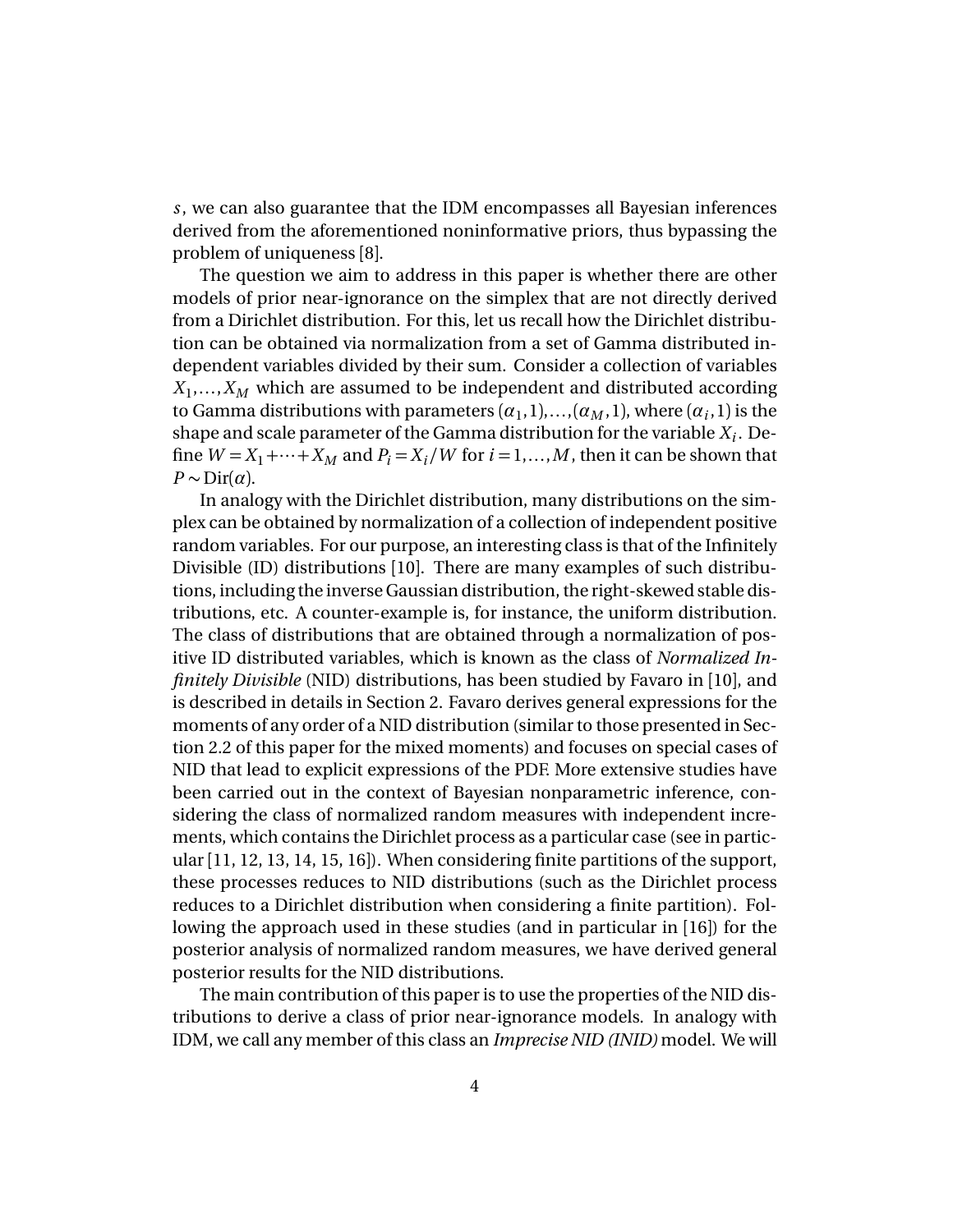show in Section 3 that an INID model can be obtained from any NID by letting some of its parameters vary in the interior of the simplex  $\Delta_M(s)$ , as in the IDM. After discussing some general properties for the prior near-ignorance models obtained from the NID class, we focus our attention on three new nearignorance prior models on the simplex. These models are derived by normalization of a collection of variables distributed according to, respectively, a *γ*-stable distribution (Section 4), an Inverse Gaussian distribution (Section 5) and a Gamma distribution (Section 6). We will show that, although these three INID models are not conjugate with the multinomial distribution, the posterior inferences drawn from them are still computationally tractable: for the first model the lower and upper expectations of  $P_i$  can be computed by means of simple algebraic expressions. Assuming the validity of a conjecture, this is also true for the third model, while for the second the lower and upper expectations can be computed efficiently by numerically solving one-dimensional integrals.

Furthermore, in Section 7 we will study the invariance properties satisfied by all these new prior near-ignorance models, with particular attention to the representation invariance principle (RIP) (that is, the posterior inferences of an event are independent w.r.t. refinements and coarsenings of the possibility space) which was pointed out by Walley as an important feature of IDM [8]. We will show that the model based on the normalized Gamma distribution always provides, for a given *s*, inferences that are more conservative than those of IDM and, moreover, satisfies the RIP. On the other hand, the other two models, which do not satisfy RIP, have a posterior imprecision which increases linearly or almost linearly with the number of observed categories. All the properties and features of these three models are summarized and discussed in Section 8.

## **2. The class of Normalized Infinitely Divisible distributions**

The aim of this section is to introduce the class of Normalized Infinitely Divisible (NID) distributions and review some general properties that allow to characterize them [10]. An NID distribution is obtained by normalizing a collection of Infinitely Divisible (ID) positive random variables *X*<sup>1</sup> ,...,*X<sup>M</sup>* . Therefore, we start the discussion by introducing the class of ID distributions.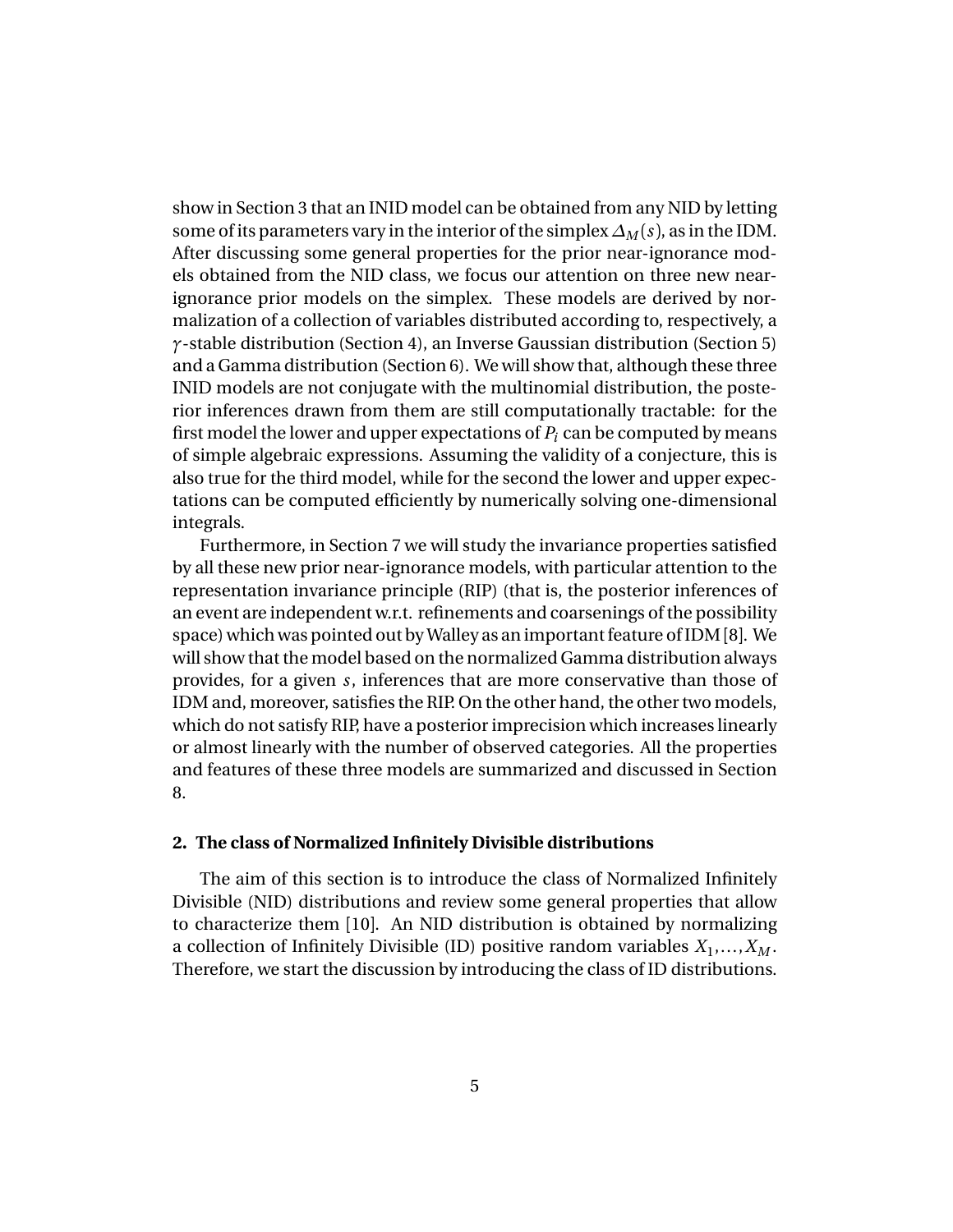## *2.1. Infinitely Divisible distributions*

**Definition 1.** A random variable  $X_i$  is Infinitely Divisible (ID) if for any  $k \in \mathbb{N}$ there exist i.i.d. variables  $Z_1, \ldots, Z_k$  such that  $X_i \,{\stackrel{d}{=}}\, Z_1 \!+\! \cdots \!+\! Z_k$  or, alternatively, the variable  $X_i$  can be separated into the sum of an arbitrary number of i.i.d. variables.

The notion of infinite divisibility can be equivalently introduced by means of the characteristic function of the variable *X<sup>i</sup>* :

$$
\varphi_{X_i}(u) = E[e^{i u X_i}] = \int_0^\infty e^{i u X_i} dF(X_i), \tag{4}
$$

where  $u > 0$  and  $\iota$  denotes the imaginary unit. The variable  $X_i$  is infinitely divisible if, for all integers *k*, there exists a random variable *Z* such that

$$
\varphi_{X_i}(u) = (\varphi_Z(u))^k.
$$

**Example 1.** Consider the case where  $X_i$  is Gamma-distributed with parameters (1,1); the characteristic function of the Gamma distribution is

$$
\varphi_{X_i}(u) = (1 - \iota u)^{-1} = (1 - \iota u)^{-\frac{1}{k}k} = (\varphi_Z(u))^k,
$$

where  $Z$  is Gamma distributed with parameters (  $\frac{1}{k}$  $\frac{1}{k}$ , 1).

The question is then which (positive) variables are ID. The answer is provided by the Lévy-Khintchine representation theorem for non-negative variables [17] which states that there is a one-to one correspondence between the set of ID Laplace transforms  $\varphi(\iota u)$  on  $\mathbb{R}^+$  and the pair  $(X_i, v_i)$  where  $X_i \in \mathbb{R}^+$ and  $v_i$  is a Lévy measure  $v_i$ . Note that a non-negative Borel measure  $v_i$  on  $\mathbb{R}^+$ is called a Lévy measure if  $\int_0^\infty \min(1, x) v_i(dx) < \infty$  [17, Sec. 16.4]. In particular, based on the Lévy-Khintchine representation theorem it holds:

$$
\varphi_{X_i}(u) = E[e^{-uX_i}] = e^{-\psi_i(u)},
$$
\n(5)

where

$$
\psi_i(u) = \int_0^\infty (1 - e^{-ux}) \nu_i(dx),\tag{6}
$$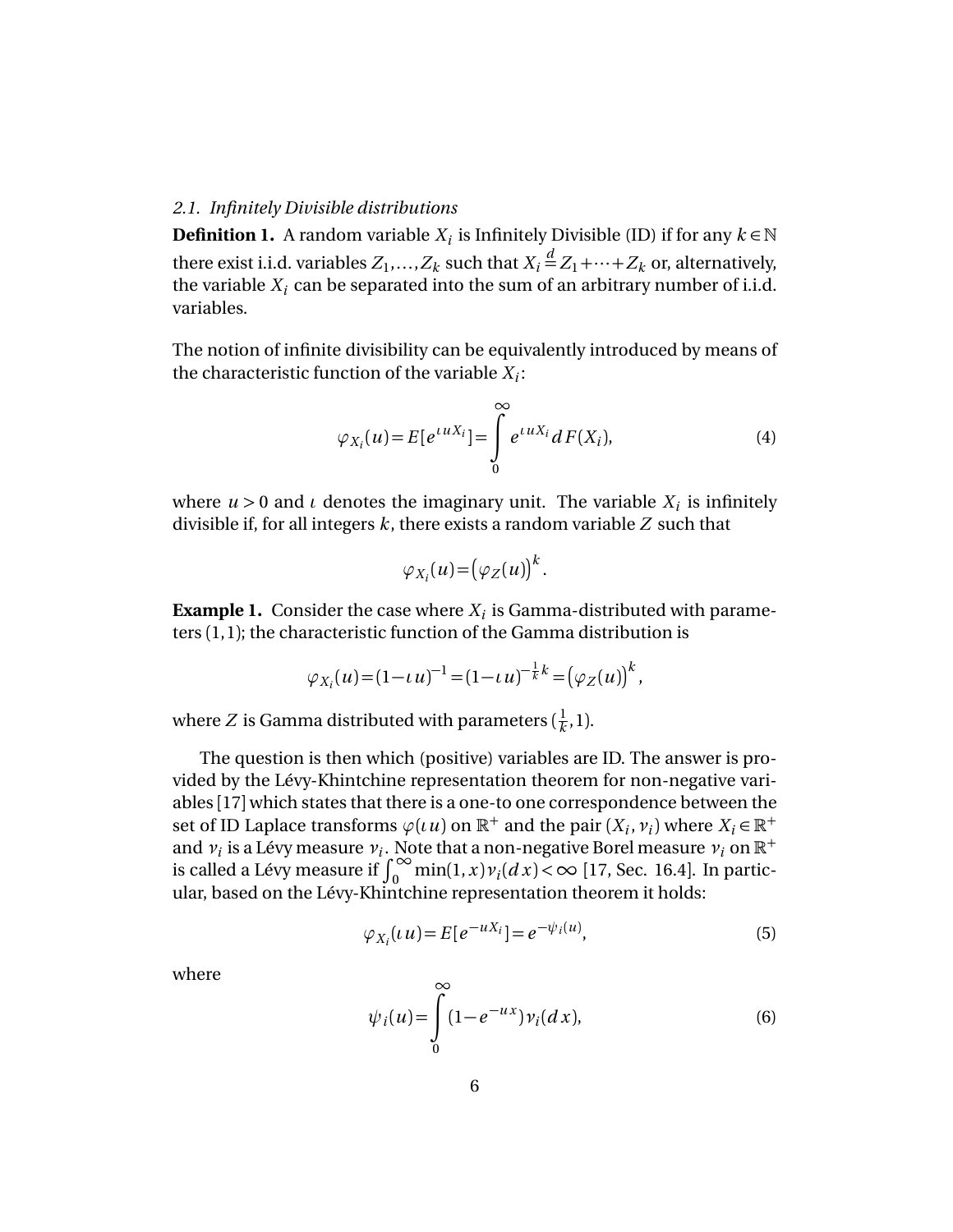is typically referred to as Laplace exponent of  $X_i.$  This result implies that the Laplace transform of a positive ID variable is completely characterized by its Lévy measure *ν<sup>i</sup>* . Note that if *ν<sup>i</sup>* is a well-defined Lévy measure, so it is *αiν<sup>i</sup>* for any  $\alpha_i$  > 0 and thus  $\alpha_i \psi_i(u)$  is a well-defined Laplace exponent of an ID variable.

Sometimes the moment generating function  $E[e^{uX_i}]$  is used instead of the Laplace transform. However, for a variable  $X_i$  the moment generating function may not exist, while the Laplace transform of a positive variable always exists (since  $0 \le e^{-ux} \le 1$ ) and it can be shown that it is a completely monotonic function, i.e.,  $(-1)^r \frac{d^r}{du^r} \varphi_{X_i}(u) \ge 0$  for any  $r = 1, 2, ...$  and for any  $u > 0$ [17, Sec. 14.9]. The moment generating function  $E[e^{uX_i}]$ , when it exists, can be obtained from the Laplace exponent as  $e^{-\psi_i(-u)}$ .

**Example 1 (continued).** Consider again the case where  $X_i$  is Gamma-distributed with parameters (1,1); the Gamma distribution is ID and has Lévy measure  $ν'_i$  $\alpha_i'(dx) = x^{-1}e^{-x}dx$ . By multiplying  $\nu_i'$  $\alpha_i'$  by the positive parameter  $\alpha_i$  we obtain the well defined Lévy measure  $v_i$   $\left( dx \right) = a_i x^{-1} e^{-x} dx$  which is the Lévy measure of a Gamma-distributed variable with parameters  $(\alpha_i,1)$ . Its Laplace exponent is:

$$
\psi_i(u) = \int\limits_0^\infty (1 - e^{-ux}) \nu_i(dx) = \alpha_i \ln(1 + u),
$$

and so  $\varphi_{X_i}(u) = E[e^{-uX_i}] = e^{-\psi_i(u)} = (u+1)^{-\alpha_i}$ . The function

$$
(-1)^r \frac{d^r}{du^r} e^{-\psi_i(u)} = (-1)^r \frac{d^r}{du^r} (u+1)^{-\alpha_i} = \alpha_i (\alpha_i+1) \dots (\alpha_i+r-1) (u+1)^{-\alpha_i-r},
$$

is completely monotonic for any  $r = 1, 2, \ldots$  and gives, for  $u = 0$ , the non-central moments of a Gamma distribution with parameters  $(a_i,1).^{\mathrm{\textbf{1}}}$ 

## *2.2. Normalized Infinitely Divisible distributions*

Based on the Lévy-Khintchine representation theorem, it has been shown in Section 2.1 that a collection of ID positive variables  $X_i$ ,  $i = 1,...,M$ , is completely characterized by the corresponding collection of Lévymeasures*ν*<sup>1</sup> ,...,*ν<sup>M</sup>* . Hereafter, by deriving the moments of *P<sup>i</sup>* , we will show that this holds also for

<sup>&</sup>lt;sup>1</sup>This follows from the relation  $E[X_i^r] = E[(-1)^r \frac{d^r}{du^r} e^{-uX_i}|_{u=0}]$  after passing the derivative through the integral, which is allowed by the fact that  $x^r e^{-ux}$  is continuous and bounded.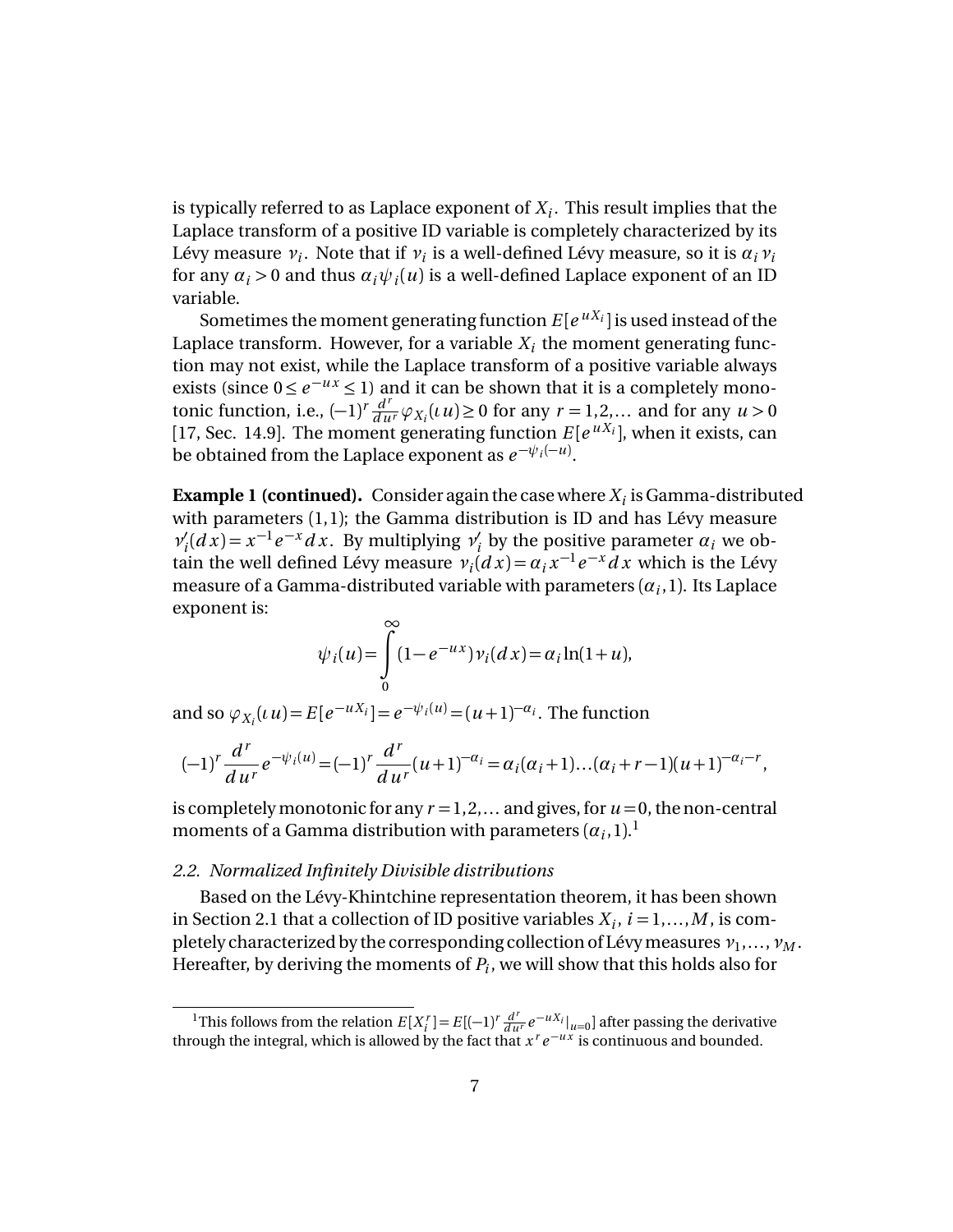the normalized variables  $P_i = X_i/W$ ,  $i = 1,...,M$ , with  $W = X_1 + \cdots + X_M$ . In [10] moments of an arbitrary order are obtained for a NID variable  $P_i$ ; here we extend those results to mixed moments and to the posterior distribution of *P<sup>i</sup>* given the vector of counts *n*. Similar results are presented in [16] for the normalization of Lévy processes.

By exploiting the equality

$$
\int_0^\infty u^{r-1} e^{-uW} du = \Gamma(r) W^{-r},
$$

valid for any positive integer  $r$ , we can obtain the following general result about the mixed non-central moments of an NID distribution:

$$
E[P_1^{r_1} \cdots P_k^{r_k}] = E[X_1^{r_1} \cdots X_k^{r_k} W^{-r}]
$$
  
\n
$$
= \frac{1}{\Gamma(r)} \int_0^{\infty} u^{r-1} E\left[e^{-uW} \prod_{j=1}^k X_j^{r_j}\right] du
$$
  
\n
$$
= \frac{1}{\Gamma(r)} \int_0^{\infty} u^{r-1} \prod_{i=k+1}^M E\left[e^{-uX_i}\right] \prod_{j=1}^k E\left[X_j^{r_j} e^{-uX_j}\right] du
$$
  
\n
$$
= \frac{1}{\Gamma(r)} \int_0^{\infty} u^{r-1} \prod_{i=k+1}^M e^{-\psi_i(u)} \prod_{j=1}^k (-1)^{r_j} E\left[\frac{d^{r_j}}{du^{r_j}} e^{-uX_j}\right] du,
$$
  
\n
$$
= \frac{1}{\Gamma(r)} \int_0^{\infty} u^{r-1} e^{-\sum_{i=k+1}^M \psi_i(u)} \prod_{j=1}^k (-1)^{r_j} \frac{d^{r_j}}{du^{r_j}} e^{-\psi_j(u)} du,
$$
\n(7)

where  $r_1, ..., r_k$  are non-negative integers such that  $r = \sum_{i=1}^{k} r_i$ . This result extends to mixed moments the one in [10, Proposition 2] and is analogous to the one obtained in [16, Appendix A] for normalized Lévy processes. Notice that, (i) passing the expectation through the integral (second equality) is justified by Fubini's theorem; (ii) passing the derivatives through the integrals (fifth equality) is justified by the fact that  $x^r e^{-ux}$  is continuous and bounded. We can simplify the above equation by exploiting the Faà di Bruno's formula:

$$
\frac{d^r}{du^r}e^{f(u)} = e^{f(u)}\sum_{k=1}^r B_{r,k}(f^{(1)}(u),...,f^{(r)}(u)) = e^{f(u)}B_r(f^{(1)}(u),...,f^{(r)}(u)), \quad (8)
$$

where  $B_{r,k}$  and  $B_r$  are the partial and complete Bell polynomial. The complete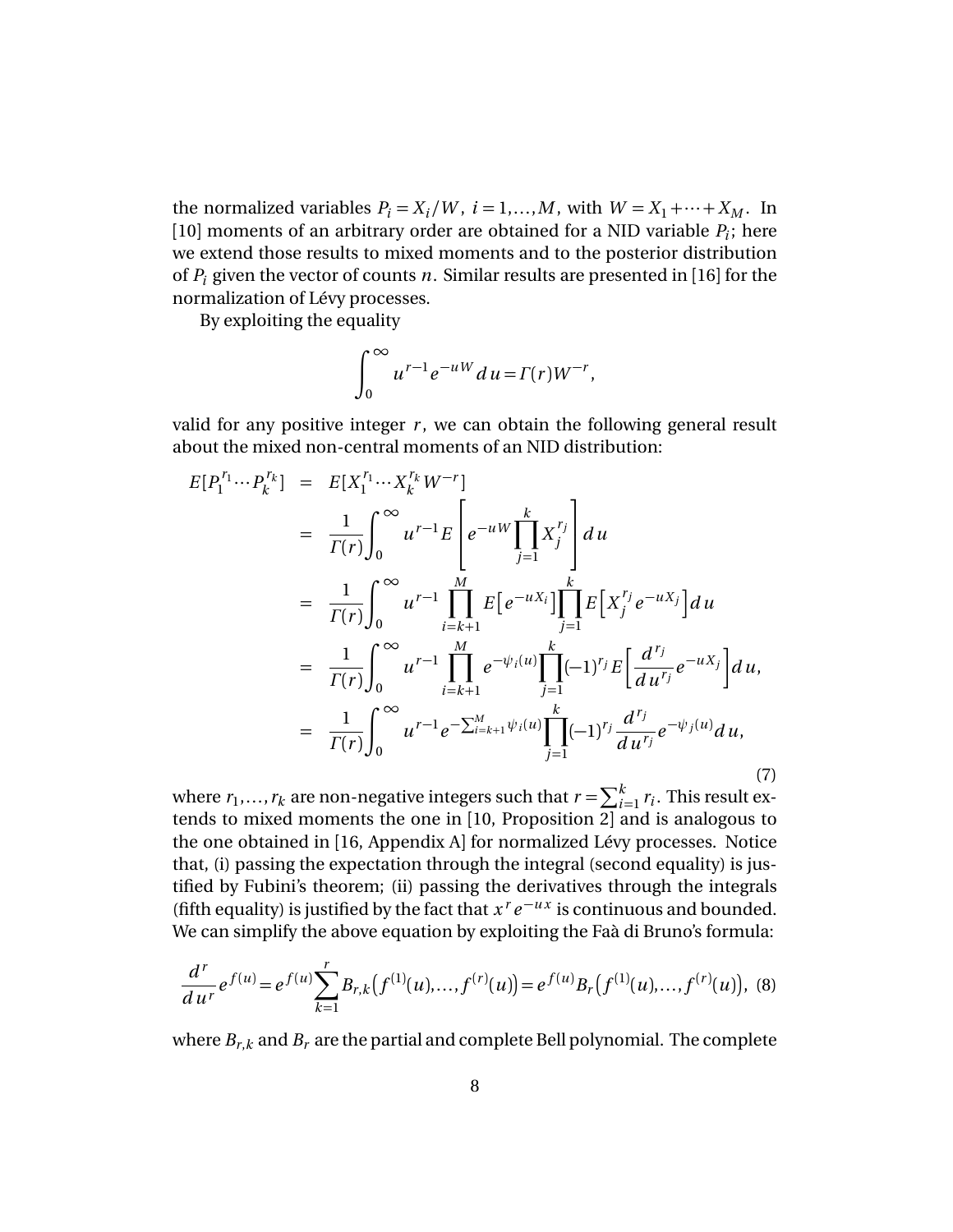Bell polynomial is defined as [18]:

$$
B_{r}(x_{1},...,x_{r}) = \det \begin{bmatrix} x_{1} & {r-1 \choose 1}x_{2} & {r-1 \choose 2}x_{3} & {r-1 \choose 3}x_{4} & \cdots & x_{r} \\ -1 & x_{1} & {r-2 \choose 1}x_{2} & {r-2 \choose 2}x_{3} & \cdots & x_{r-1} \\ 0 & -1 & x_{1} & {r-3 \choose 1}x_{2} & \cdots & x_{r-2} \\ 0 & 0 & -1 & x_{1} & \cdots & x_{r-3} \\ \vdots & \vdots & \vdots & \vdots & \ddots & \vdots \\ 0 & 0 & 0 & \cdots & -1 & x_{1} \end{bmatrix}
$$
(9)

for any  $r = 1, 2, \ldots$  It can alternatively be defined in terms of the partial Bell polynomial:

$$
B_r(x_1, \dots, x_r) = \sum_{k=1}^r B_{r,k}(x_1, x_2, \dots, x_{r-k+1}),
$$
\n(10)

where

$$
B_{r,k}(x_1, x_2, \dots, x_{r-k+1}) = \sum \frac{r!}{j_1! j_2! \cdots j_{r-k+1}!} \left(\frac{x_1}{1!}\right)^{j_1} \left(\frac{x_2}{2!}\right)^{j_2} \cdots \left(\frac{x_{r-k+1}}{(r-k+1)!}\right)^{j_{r-k+1}}
$$
(11)

and the sum is taken over all sequences  $j_1, j_2, \ldots, j_{r-k+1}$  of non-negative integers such that  $j_1 + j_2 + \cdots = k$  and  $j_1 + 2j_2 + 3j_3 + \cdots = r$ .

Using the Bell polynomials

$$
B_r^i = B_r(-\psi_i^{(1)}(u), \ldots, -\psi_i^{(r)}(u)),
$$

where  $\psi^{(k)}_i$  $\psi_i^{(k)}$  denotes the *k*-th derivative of  $\psi_i$ , (7) becomes

$$
E[P_1^{r_1} \cdots P_k^{r_k}] = \frac{1}{\Gamma(r)} \int_0^\infty u^{r-1} e^{-\sum_{i=1}^M \psi_i(u)} \prod_{j=1}^k B_{r_i}^i du.
$$
 (12)

This result extends to mixed moment the one in [10, Proposition 3]. Notice that for  $r_i = r$  ( $r_j = 0$  for all  $j \neq i$ ), (12) gives the *r*-th prior non-central moment of  $P_i$ , i.e.,  $E[P_i^r]$  $P_i^r$ , while for  $r_i = r_j = 1$  and  $r = 2$  it gives  $E[P_i P_j]$  and so on.

**Proposition 1.** *Given a NID prior with Laplace transforms*  $e^{-\psi_i(u)}$ *,*  $i = 1,...,M$  *,* for the vector of probabilities  $P$  = (  $P_1, \ldots, P_M$  ) and the vector of counts  $n$  = (  $n_1, \ldots, n_M$  ) *the posterior expectation of*  $P_i^r$  *is*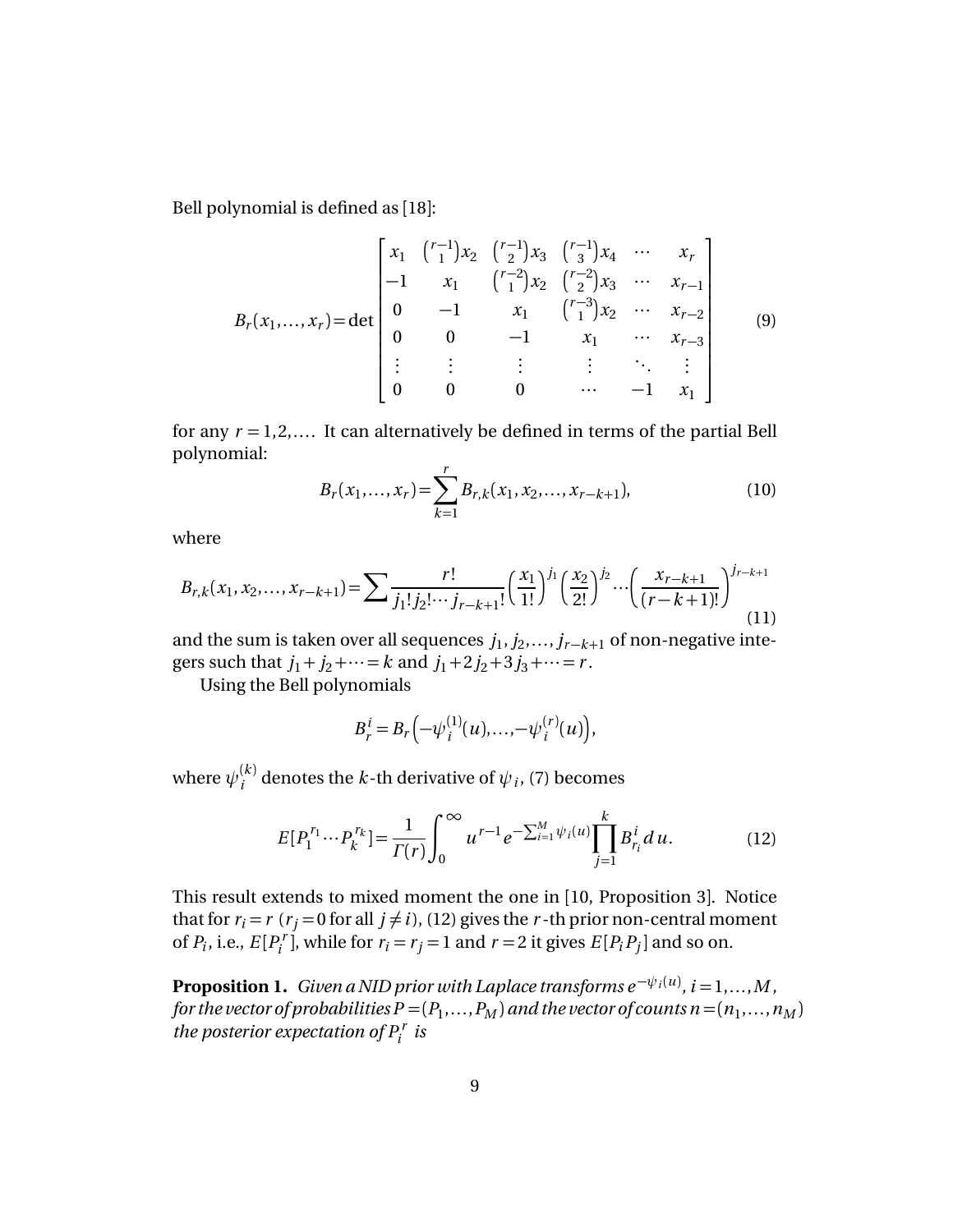$$
E[P_i^r|n] = \frac{E[P_i^r P_1^{n_1} \cdots P_M^{n_M}]}{E[P_1^{n_1} \cdots P_M^{n_M}]} \\
= \frac{(N-1)!}{(N+r-1)!} \frac{\int_0^\infty u^{N+r-1} e^{-\sum_j \psi_j(u)} \prod_{j=1}^M B_{n_j+r}^j I_{j=i}}{u^{N-1} e^{-\sum_j \psi_j(u)}} \prod_{j=1}^M B_{n_j}^j du
$$
\n(13)

*where*  $B_0^j = 1$  and  $I_{j=i}$  is the indicator function which is one when  $j = i$  and zero *otherwise.*

The proof of this proposition and of the next theorems and corollaries can be found in the appendix. Proposition 1, whose result is analogous to that in [16, Proposition 2] for normalized Lévy processes, states that the posterior moments of an NID distribution on the simplex can be obtained by solving two one-dimensional integrals as it is shown in the next example.

**Example 2.** Assume that we have  $N = 5$  observations taking values in  $M = 3$ categories. The vector of counts is  $n = (2,2,1)$ . For all probabilities  $P_i$  in P we consider the NID priors with Laplace exponents  $\alpha_i \psi(u) = \alpha_i \sqrt{2u}$  (this is the Laplace exponent of the  $1/2$ -stable distribution with scale parameter  $\alpha_i$ ). Hence, it follows that

$$
\psi^{(N)}(u) = (-1)^{N-1} \frac{\Gamma(N-1/2)}{\sqrt{2\pi}} u^{1/2-N},
$$

and thus one has

$$
B_1^i = -\alpha_i (2u)^{-1/2},
$$
  
\n
$$
B_2^i = \det \begin{bmatrix} -\alpha_i (2u)^{-1/2} & \alpha_i (2u)^{-3/2} \\ -1 & -\alpha_i (2u)^{-1/2} \end{bmatrix}
$$
  
\n
$$
= \alpha_i (2u)^{-3/2} + \alpha_i^2 (2u)^{-1},
$$
  
\n
$$
B_3^i = \det \begin{bmatrix} -\alpha_i (2u)^{-1/2} & 2\alpha_i (2u)^{-3/2} & -\alpha_i 3(2u)^{-5/2} \\ -1 & -\alpha_i (2u)^{-1/2} & \alpha_i (2u)^{-3/2} \\ 0 & -1 & -\alpha_i (2u)^{-1/2} \end{bmatrix}
$$
  
\n
$$
= -3\alpha_i (2u)^{-5/2} - 3\alpha_i^2 (2u)^{-2} - \alpha_i^3 (2u)^{-3/2}.
$$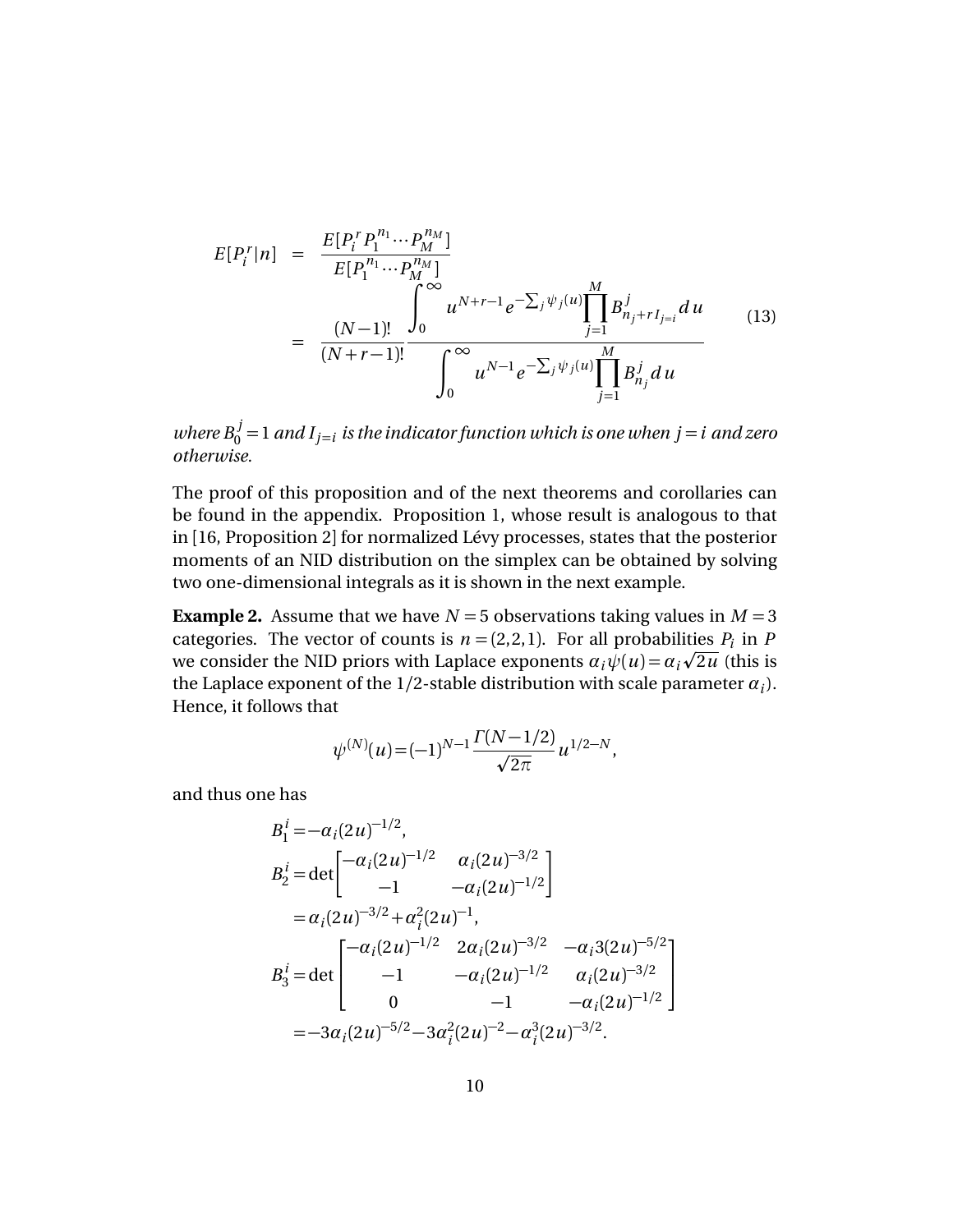We can now compute the posterior expectation of  $P_1$  which, from (13), is equal to:

$$
E[P_1|n] = \frac{E[P_1^3 P_2^2 P_3]}{E[P_1^2 P_2^2 P_3]} = -\frac{1}{5} \frac{\int_0^\infty u^5 e^{-s\sqrt{2u}} B_3^1 B_2^2 B_1^3 du}{\int_0^\infty u^4 e^{-s\sqrt{2u}} B_2^1 B_2^2 B_1^3 du}
$$
  
= 
$$
-\frac{1}{5} \frac{\int_0^\infty u^5 e^{-s\sqrt{2u}} [(2u)^{-2} + \alpha_2 (2u)^{-3/2}] [-3(2u)^{-5/2} - 3\alpha_1 (2u)^{-2} - \alpha_1^2 (2u)^{-3/2}] du}{\int_0^\infty u^4 e^{-s\sqrt{2u}} [(2u)^{-2} + \alpha_2 (2u)^{-3/2}] [(2u)^{-3/2} + \alpha_1 (2u)^{-1}]}
$$
  
= 
$$
\frac{1}{10} \frac{3(20\alpha_1^2 \alpha_2 + 4\alpha_1 (\alpha_1 + 3\alpha_2)s + 3(\alpha_1 + \alpha_2)s^2 + s^3)}{s(12\alpha_1 \alpha_2 + 3(\alpha_1 + \alpha_2)s + s^2)}.
$$
(14)

Equation (12) and Proposition 1 allow us to compute the prior and posterior moments of polynomial functions of *P<sup>i</sup>* . As it will be shown in Section 7, this is all we need to compute predictive inferences. Thus, using the Lévy-Khintchine representation theorem, it is possible to derive distributional properties of NID distributions. This result is important because many NID do not admit a closed form expression for the probability density function. There are only three members of the NID class that have a density: the Gamma distribution, the Inverse Gaussian distribution, and the 1*/*2-stable distribution. When the PDF of  $X_i$ , denoted by  $g_i$ , admits a closed-form expression for every  $i = 1, \ldots, M$ , the PDF of the vector *P* is:

$$
g(p) = \int_{0}^{\infty} \prod_{i=1}^{M} g_i(p_i w) w^{M-1} dw.
$$
 (15)

where  $p = (p_1, ..., p_{M-1})$  and  $p_M = 1 - \sum_{i=1}^{M-1} p_i$ . This can be proven by applying the change of variable theorem for PDFs.

**Example 1 (continued).** If  $X_i$  is Gamma-distributed with parameters  $(a_i, 1)$ , then  $g_i(x_i) \propto x_i^{\alpha_i-1}$  $e_i^{\alpha_i-1}$  exp( $-x_i$ ), and thus, neglecting the normalization constant, one derives from (15):

$$
\int_{0}^{\infty} \prod_{i=1}^{M-1} (p_i w)^{\alpha_i - 1} \exp(-p_i w) \n\cdot (w - w \sum p_i)^{\alpha_M - 1} \exp(-w(1 - \sum_{i=1}^{M-1} p_i)) w^{M-1} dw \n\infty p_1^{\alpha_1 - 1} p_2^{\alpha_2 - 1} \cdots p_M^{\alpha_M - 1},
$$
\n(16)

which is the PDF of the Dirichlet distribution.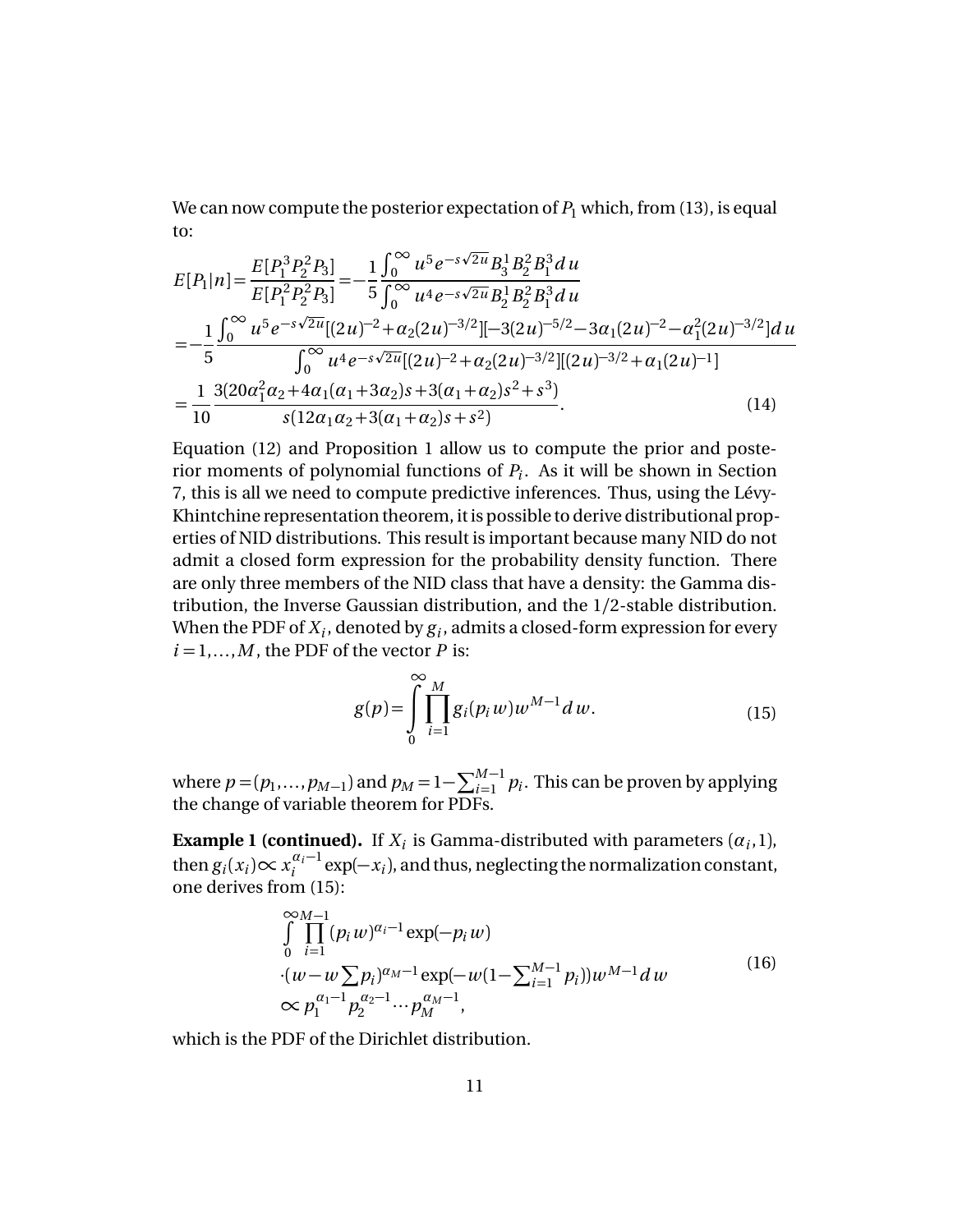#### **3. The Imprecise NID models**

We have already introduced the concept of prior near-ignorance in the introduction. A formal definition of a state of ignorance about a function *f* is now given.

**Definition 2.** A set of priors  $\mathcal{M}$  models a state of ignorance about a real-valued bounded function *f* if the lower and upper envelopes of the expectation of *f* w.r.t. this class satisfy  $E[f] = \inf f$  and, respectively,  $E[f] = \sup f$ .

This means that the range of  $E(f)$  under the class  $\mathcal M$  is the same as the original range of *f* . Walley has shown that prior ignorance can only be imposed to a subset of the possible functions of *P* (for this reason the model is called nearignorant) otherwise it produces vacuous posterior inferences [4, Ch. 5], which means that we do not learn from data. However, near-ignorance guarantees prior ignorance for many of the inferences of interest in statistical analysis and, at the same time, allows learning and consistency.

The NID class can be employed to derive new prior near-ignorance models on the simplex. For this purpose we write the Laplace exponent of the *M* ID variables  $X_1,...,X_M$  as the product  $a_i\psi_i$  of a positive parameter  $a_i$  times the rescaled Laplace exponent  $\psi_i.$  For instance, in Example 2 the Laplace exponents of the variables  $X_i$  are written as the product of the positive parameter *α*<sub>*i*</sub> and the variables  $X_i$  are written as the product of the positive parameter  $\alpha_i$  and the Laplace exponent  $\psi_i(u) = \sqrt{2u}$  of a 1/2-stable distribution with scale parameter 1. The NID distributions obtained by normalizing  $X_1, \ldots, X_M$ is identified by the vector of Laplace exponents  $(\psi_1, ..., \psi_M)$  and the vector of parameters  $\alpha = (\alpha_1, ..., \alpha_M)$ . A near-ignorance set of priors, called imprecise NID (INID) set, is obtained from such NID distributions by allowing *α* to vary in the interior of the simplex  $\Delta_M(s)$ . Notice that the choice of  $\alpha_i$  and  $\psi_i$ is arbitrary (for instance, the same Laplace exponents of Example 2 could be p written as the product  $\alpha'_i\psi'_i(u)$  of the positive parameter  $\alpha'_i$  $\alpha'_i \psi'_i(u)$  of the positive parameter  $\alpha'_i = \alpha_i \sqrt{2}$  times the Laplace exponent  $\psi'_i = \sqrt{u}$  of a 1/2-stable distribution with scale parameter  $1/\sqrt{2}$ ). However, the simple transformation  $\alpha'$  $y'_{i} = c \alpha_{i}, \psi'_{i} = \psi_{i}/c$ , with  $c \in \mathbb{R}^{+}$ , leads from a representation  $a_i\psi_i$  of the Laplace exponent of  $X_i$  to any other possible representation  $\alpha'_i \psi'_i$ ; thus an INID model obtained using a representation  $\alpha'_i\psi'_i$  can automatically be derived from the model using  $\alpha_i\psi_i$ .

**Theorem 1.** *The INID set of priors is a model of prior ignorance for all the noncentral moments of arbitrary order of the variables P*<sup>1</sup> ,...,*P<sup>M</sup> , i.e.,*

$$
\underline{E}[P_i^r] = 0, \quad \overline{E}[P_i^r] = 1, \quad \forall \ i = 1... , M \text{ and } r = 1, 2, ...
$$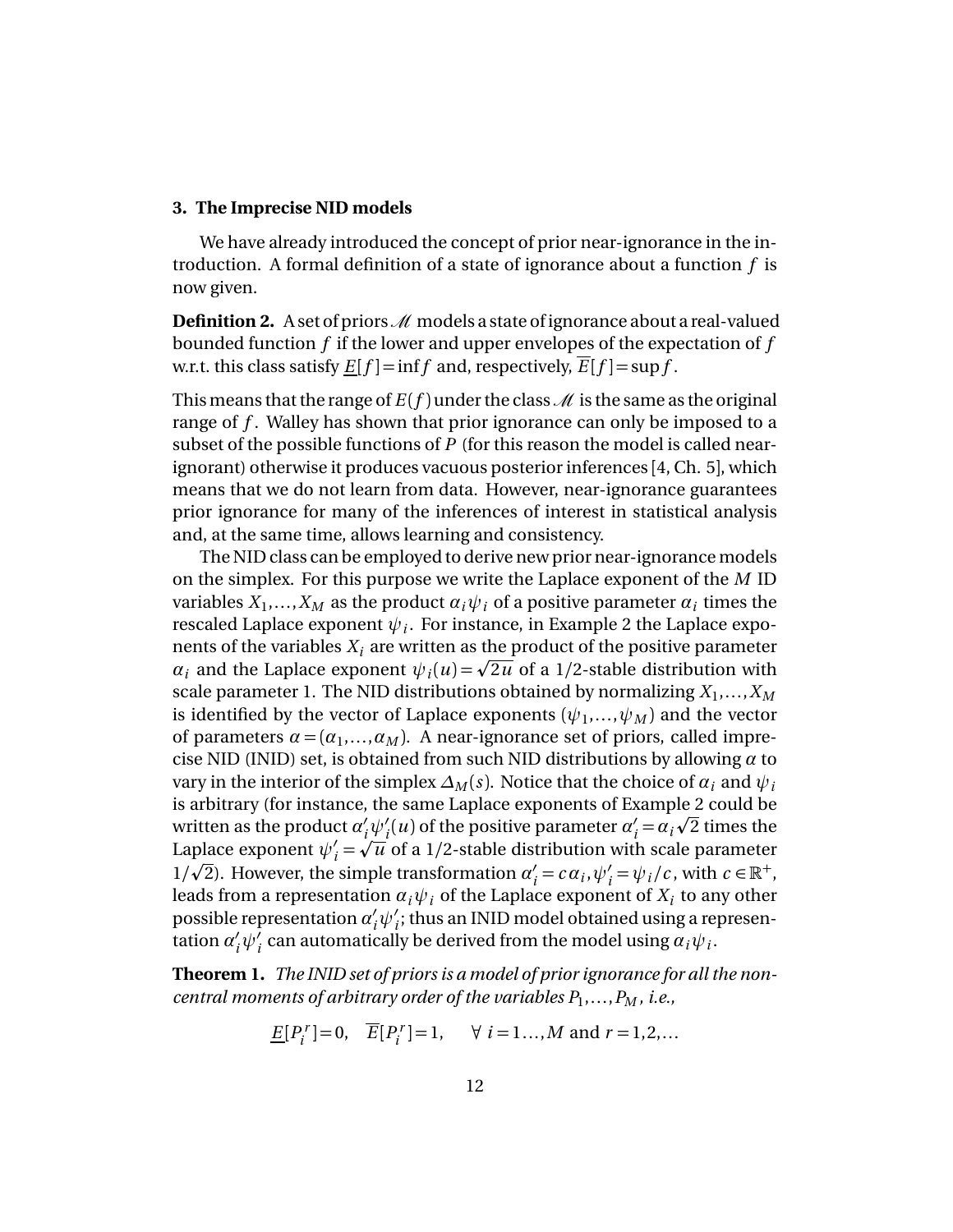We will distinguish two kinds of INID models depending on whether the Laplace exponents  $\psi_i(u)$  are fixed and equal for all the ID variables  $X_i$  or are let free to vary.

 ${\bf Definition~3.~}$  An INID set of priors is said to be  $homogeneous$  if  $\psi_i(u) \! = \! \psi(u)$ for all *i* = 1,...,*M* . A *non-homogeneous* INID model is obtained, instead, by allowing the Laplace exponent  $\psi_i(u)$  to be different for each  $i$  and free to vary in the non-degenerate set of Laplace exponents:

$$
\mathcal{L} = \left\{ (\psi_1, ..., \psi_M) \colon \psi_i = \int\limits_0^\infty (1 - e^{-ux}) \nu_i(dx) \text{ with } \nu_i \in \mathcal{V} \right\},\
$$

where  $\mathcal V$  is a set of well-defined Lévy measures.

In the homogeneous model the Laplace transforms of the different variables  $X_i$  differ only for the constant  $\alpha_i$ . We will show that the IDM belongs to this class of models with  $\psi(u) = \ln(1+u)$ . The non-homogeneous INID models introduce additional degrees of freedom to the Laplace exponents and allow us to obtain models that are more general than the IDM. For instance, the Gamma-INID model discussed in Section 6 includes the IDM. In this case, the upper and lower bounds for the inferences of interest have to be found by considering not only all possible values of  $\alpha \in \Delta_M(s)$  but also all possible Laplace exponents  $\psi_i(u) \in \mathcal{L}$ .

The values of the parameters in  $\alpha$  and of the Laplace exponents that give the lower and upper posterior expectations for  $P_i$  cannot be determined in general, i.e., they depend on the particular NID distributions we are considering. In the models studied in this work, the lower bound of the posterior expectation of  $P_i$  is often found for  $\alpha_i \rightarrow 0$  and the upper bound for  $\alpha_j \rightarrow s$  (i.e.,  $\alpha_j \rightarrow 0$  for all  $j \neq i$ ). Note that, in these cases the expression of the posterior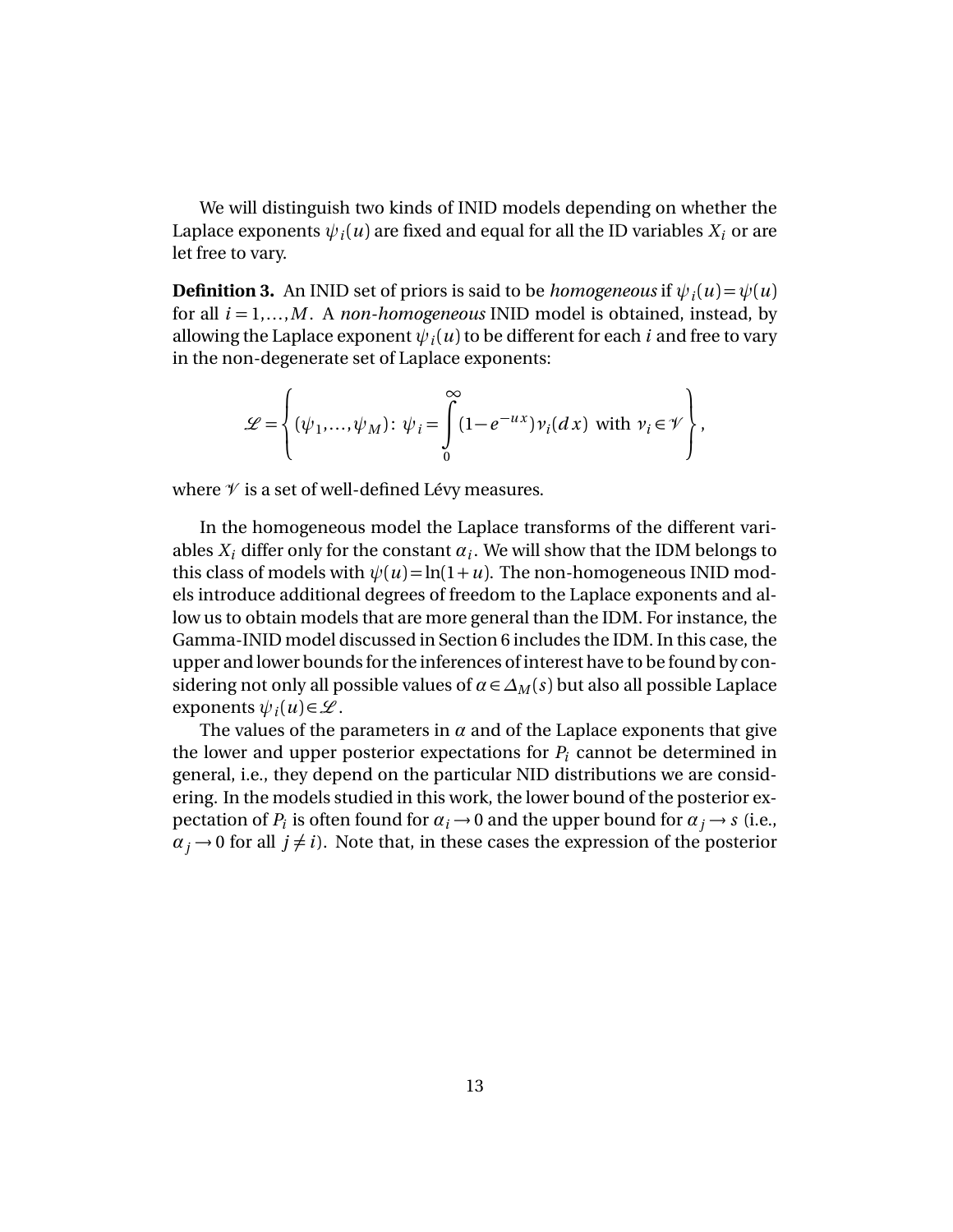moments (13) can be simplified, since, when  $\alpha_j \rightarrow 0$ , one has <sup>2</sup>

$$
B_{n_j}(-\alpha_j \psi_j^{(1)}(u), \dots, -\alpha_j \psi_j^{(n_j)}(u)) = -\alpha_j \psi_j^{(n_j)}(u) + o(\alpha_j). \tag{17}
$$

We will exploit this simplification in the proof of the next theorems.

**Example 2 (continued).** An imprecise model for the NID stable prior in Example 2 is obtained by letting the vector of parameters *α* vary in the interior of the simplex  $\Delta_M(s)$ . In this case we are interested in the upper and lower expectations of  $P_1$  which are found by letting  $\alpha_i \rightarrow 0$  for all but one of the parameters  $\alpha_i$  (this follows from Theorem 3 in the next section, but can also be verified based on the posterior expectation in (14)). For example the lower expectation of  $P_1$  is found for  $\alpha_1, \alpha_2 \rightarrow 0$  and is given by:

$$
\underline{E}[P_1|n] = \frac{1}{10} \frac{\int_0^\infty 3(2u)^{1/2} e^{-s\sqrt{2u}} du}{\int_0^\infty (2u)^{1/2} e^{-s\sqrt{2u}} du} = 3/10,
$$

whereas the upper is found for  $\alpha_1 \rightarrow s$ :

$$
\overline{E}[P_1|n] = \frac{1}{10} \frac{\int_0^\infty [3(2u)^{1/2} + 3s(2u)^1 + s^2(2u)^{3/2}]e^{-s\sqrt{2u}} du}{\int_0^\infty [(2u)^{1/2} + s(2u)^1]e^{-s\sqrt{2u}} du} = \frac{3}{5}.
$$

In section 4 we give a closed form expression for these posterior expectations.

A general discussion about the properties of the INID models is limited by the fact that most properties depend on the Lévy measure of the distributions considered. Therefore, in the next sections we derive specific models using normalized *γ*-stable, inverse Gaussian and Gamma distributions and study them individually.

$$
\lim_{\alpha_j \to 0} \frac{B_{n_j,k}(\cdot)}{\alpha_j} = 0,
$$

while for  $k = 1$  we have  $B_{n_j,1}(\cdot) = -\alpha_j \psi^{(n_j)}$ .

<sup>&</sup>lt;sup>2</sup>This is obtained by substituting  $\alpha_j \psi_j^{(i)}$  to  $x_i$ ,  $i = 1,...,n_j - k + 1$  in (11) and observing that each term  $B_{n_j,k}(\cdot)$  of  $B_{n_j}(\cdot)$  is proportional to  $\alpha_j^k$  so that for all terms with  $k > 1$  it holds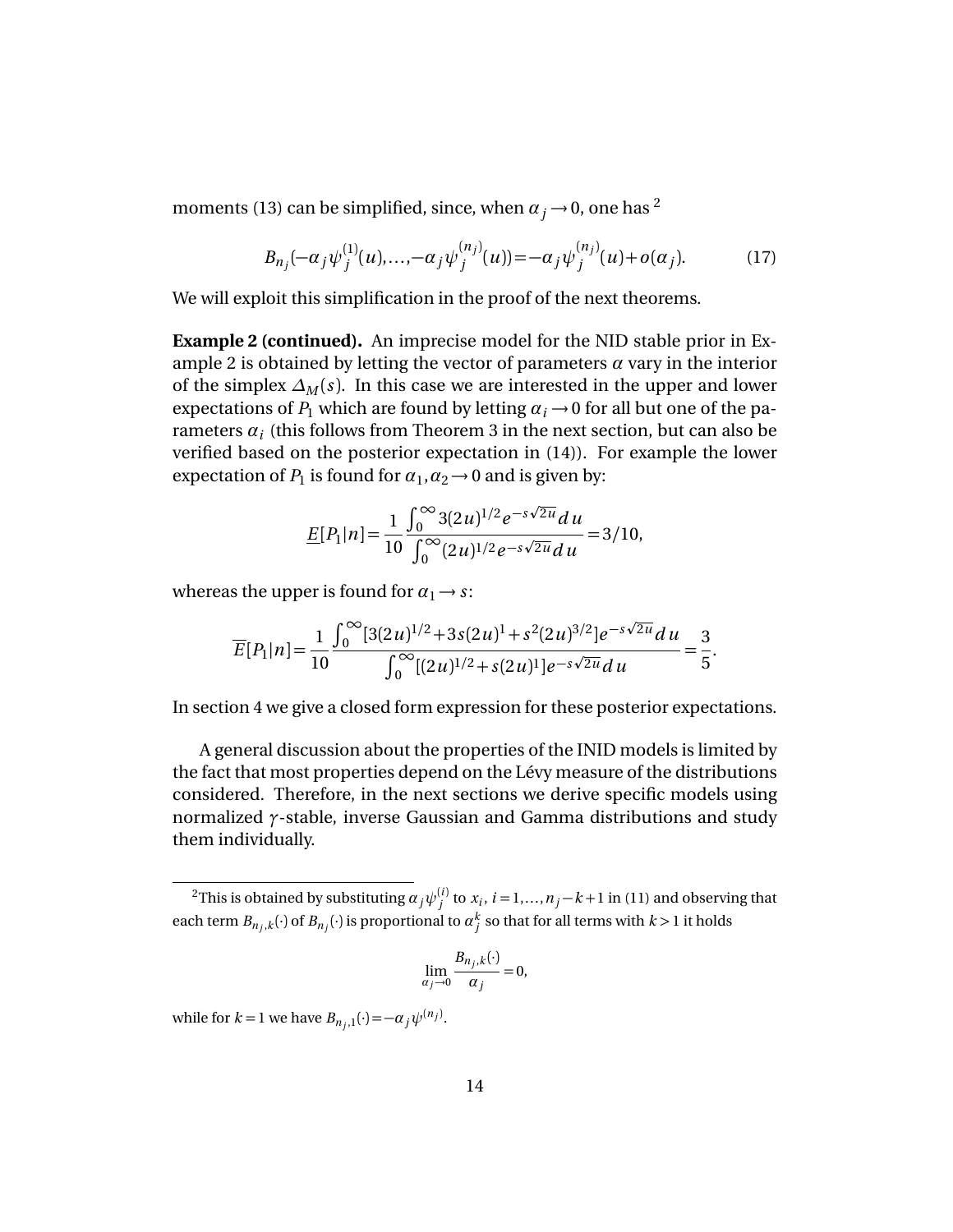### **4.** *γ***-stable INID model**

Consider now the case where the ID variables  $X_1, \ldots, X_M$  have positive stable distribution  $X_i \sim S t(\gamma, \beta, \alpha_i, \mu)$  with characteristic exponent  $\gamma \in (0,1)$ , skewness parameter  $\beta = 1$ , scale parameter  $\alpha_i > 0$ , and a location parameter  $\mu = 0$ [19]. In the following, we will refer to this distribution as the *γ*-stable distribution. Its Lévy density and Laplace exponent can be written as the product of the scale parameter  $a_i$  times the Lévy density and Laplace exponent

$$
\nu(dx) = \frac{x^{-1-\gamma}}{\sqrt{2\pi}} dx, \text{ and } \psi(u) = \frac{\Gamma(1-\gamma)}{\sqrt{2\pi}\gamma} u^{\gamma}
$$
(18)

of the *γ*-stable distribution with scale parameter 1. Then, one has

$$
\psi^{(N)}(u) = (-1)^{N-1} \frac{\Gamma(N-\gamma)}{\sqrt{2\pi}} u^{\gamma-N}.
$$
\n(19)

In general, the PDF of a stable distribution does not admit a closed-form expression, with an exception for  $\gamma = 1/2$ , for which we have the so called Lévy distribution with PDF:

$$
f(x|\alpha_i) = \frac{\alpha_i}{(2\pi)^{1/2}} x^{-3/2} \exp\left(\frac{\alpha_i^2}{2x}\right), \quad x \in \mathbb{R}^+.
$$
 (20)

Consequently, the normalized 1/2-stable distribution has PDF:

$$
g(p) = \Gamma\left(\frac{M}{2}\right)\pi^{-\frac{M}{2}}\left(\prod_{i=1}^{M}\alpha_{i}p_{i}^{-\frac{3}{2}}\right)\left(\sum_{i=1}^{M}\frac{\alpha_{j}^{2}}{p_{i}}\right)^{-\frac{M}{2}}.
$$
 (21)

When the vector of probabilities  $P$  is modeled by a NID  $\gamma$ -stable distribution with *γ* fixed and equal for all variables *X*<sup>1</sup> ,...,*X<sup>M</sup>* and the vector of parameters  $\alpha$  is free to vary in the simplex  $\Delta_M(s)$ , we obtain an imprecise homogeneous NID model. We will refer to this model as *γ*-stable INID. A priori we can state the following result.

**Theorem 2.** *For the set of priors defined by the γ-stable INID model, it holds:*

$$
\underline{E}[P_i^r] = 0, \qquad \overline{E}[P_i^r] = 1,\tag{22}
$$

$$
\underline{E}[P_i P_j] = 0, \qquad \overline{E}[P_i P_j] = \frac{1}{4}\gamma,\tag{23}
$$

*for any i*, *j* and  $r = 1, 2, ...$  *and*  $\gamma \in (0, 1)$ *.*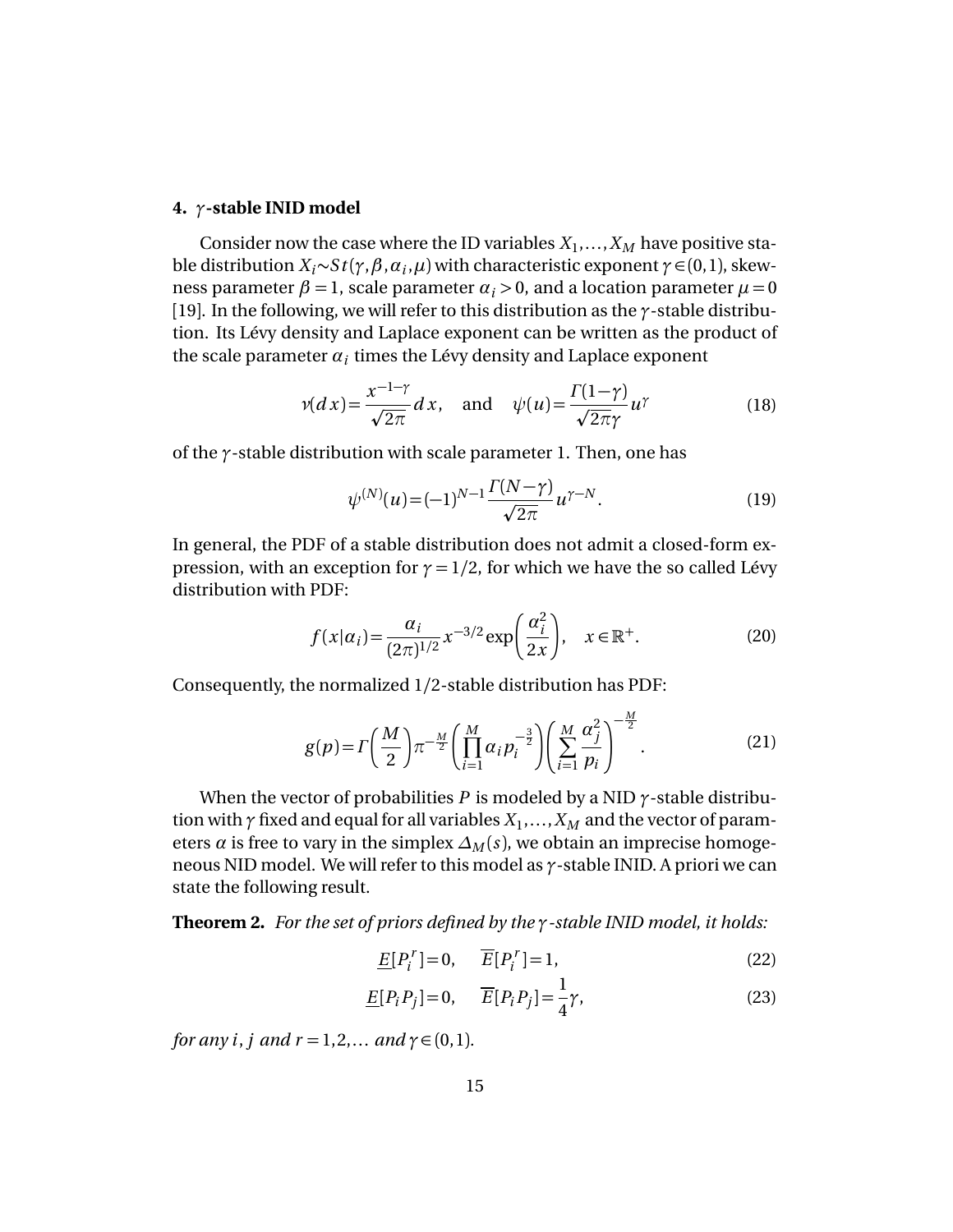Note that, for  $\gamma$   $\rightarrow$  1 one has  $\overline{E}[P_iP_j]$   $\rightarrow$   $\frac{1}{4}$  which means that the model is prior ignorant even with respect to the second ordermixedmoments. In fact, for *γ*→1 all priors in the set tend to atomic measures concentrated on the expected value  $(a_1/s,...,a_m/s)$  (this follows from the fact that the variance  $Var[P_i]$  =  $(1-\gamma)a_i(s-a_i)/s^2$  goes to zero) and thus the model becomes fully ignorant and all inferences derived from it are vacuous. A posteriori the following result holds.

**Theorem 3.** *Given*  $\gamma \in (0,1)$ , *if the following inequality holds for all*  $k = 2,...,n_i$ :

$$
\Gamma(1-\gamma)C_{n_i,k-1} - \gamma(k-1)C_{n_i,k} \ge 0,
$$
\n(24)

*where*  $C_{n_i,k} = B_{n_i,k}(\Gamma(1-\gamma),\ldots,\Gamma(n_i-k+1-\gamma))$  or, equivalently,

$$
kS_{n_i,k-1}(\gamma) - (k-1)S_{n_i,k}(\gamma) \ge 0,
$$
\n(25)

*where*

$$
S_{n_i,k}(\gamma) = \sum_{a_1 = k-1}^{n_i-1} \sum_{a_2 = k-2}^{a_1-1} \cdots \sum_{a_{k-1} = 1}^{a_{k-2}-1} {n_i \choose a_1} {a_1 \choose a_2} \cdots {a_{k-2} \choose a_{k-1}} \times \\ \times \prod_{i=1}^{n_i-a_1-1} \left(\frac{i}{\gamma}i-1\right)^{a_1-a_2-1} \left(\frac{i}{\gamma}-1\right) \cdots \prod_{i=1}^{a_k-1} \left(\frac{i}{\gamma}-1\right),
$$

*then, for the γ-stable INID model, the lower and upper posterior expectation of P*<sub>*i*</sub> are found, respectively, for  $\alpha_i \rightarrow 0$  (the values of  $\alpha_j$  for  $j \neq i$  are irrelevant) *and*  $\alpha_i \rightarrow s$  *and are equal to:* 

$$
\underline{E}[P_i|n] = \max\left(0, \frac{n_i - \gamma}{N}\right),\tag{26}
$$

*and*

$$
\overline{E}[P_i|n] = \begin{cases} \min\left(\frac{n_i + (m-1)\gamma}{N}, 1\right), & n_i > 0, \\ \frac{m\gamma}{N}, & n_i = 0, \end{cases}
$$
\n(27)

where  $m$  is the number of observed categories, i.e.  $m = \sum_{i=1}^{M} I_{n_i>0}$ 

**Conjecture 1.** *Condition (24) holds if and only if*  $\gamma \leq 1/2$ *.*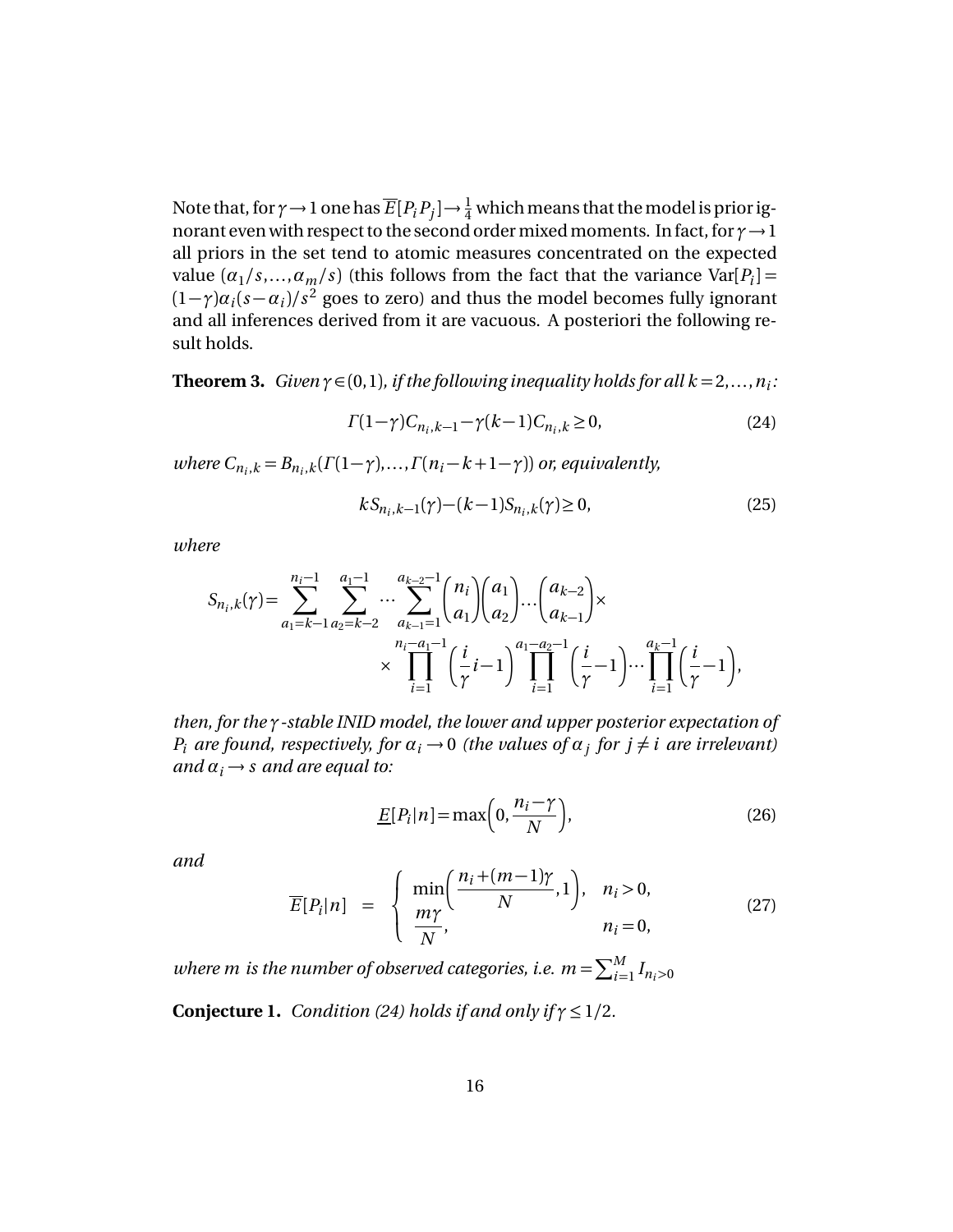The conjecture has been confirmed by many numerical evaluations, but unfortunately we could not prove it even in the simpler case  $\gamma = 1/2$  for which

$$
\prod_{i=1}^{a} \left(\frac{i}{\gamma} - 1\right) = (2a - 1)!!
$$

where  $(2a-1)!!$  is the double factorial (i.e., the product of all the odd integers up to 2*a* −1). However, the inequality (24) can be easily verified numerically (especially for small sample sizes) once the value  $n_i$  for the specific problem is given.

If (24) holds, the posterior lower and upper expectations are given by (26)- (27) and thus, they can be computed by means of simple algebraic expressions. Note that, in both cases, the posterior expectations do not depend on the value of *s*. The upper expectation in (27) obtained for  $\alpha_i \rightarrow s$  increases linearly with the number of observed categories *m* whereas the lower expectation in (26) is constant with *m*. Then the imprecision  $\overline{E}[P_i|n] - \underline{E}[P_i|n]$  increases linearly with *m*. If we interpret *m* as a measure of the complexity of our representation of the data, then we can say that the imprecision of the inferences provided by the *γ*-stable INID model increases with the complexity. Since we have assumed that the total number of categories *M* is bounded, and thus  $m < M$  is also bounded, the upper and lower expectations of  $P_i$  converge both to the frequency  $\frac{n_i}{N}$  as  $N \to \infty$ .

When  $\gamma$  > 1/2 it is possible to find counter-examples which show that the condition in Theorem 3 is not verified. In these cases the lower posterior expectation can be obtained for a value  $\alpha_i > 0$  which has to be found by minimizing (13) numerically.

**Example 3.** Consider a set of *γ*-stable INID priors. From [10, Proposition 1] we can derive the CDF of  $P_1$  as

$$
E[I_{[0,p]}(P_1)] = \frac{1}{2} - \frac{1}{\pi \gamma} \arctan\left[\frac{\alpha_1 (1 - p)^{\gamma} - (1 - \alpha_1) p^{\gamma}}{\alpha_1 (1 - p)^{\gamma} + (1 - \alpha_1) p^{\gamma}} \tan \frac{\pi \gamma}{2}\right].
$$
 (28)

Assuming that there are only  $M = 2$  categories, the PDF of the prior can be obtained by differentiating (28) with respect to *p*. Figure 1 shows the prior PDF for  $\gamma$  = 0.5 (left) and  $\gamma$  = 0.8 (right) when  $\alpha_1$  = 0.1 and  $\alpha_1$  = 0.01. When  $\gamma$  = 0.8 the prior PDF has a local maximum around  $p = 0.05$  for  $\alpha_1 = 0.1$ , and around  $p = 0.1$ 0.002 for  $\alpha$  = 0.01 (in this case the maximum reaches a value of almost 200 and thus falls outside the scale of the figure). Instead, there are no local maxima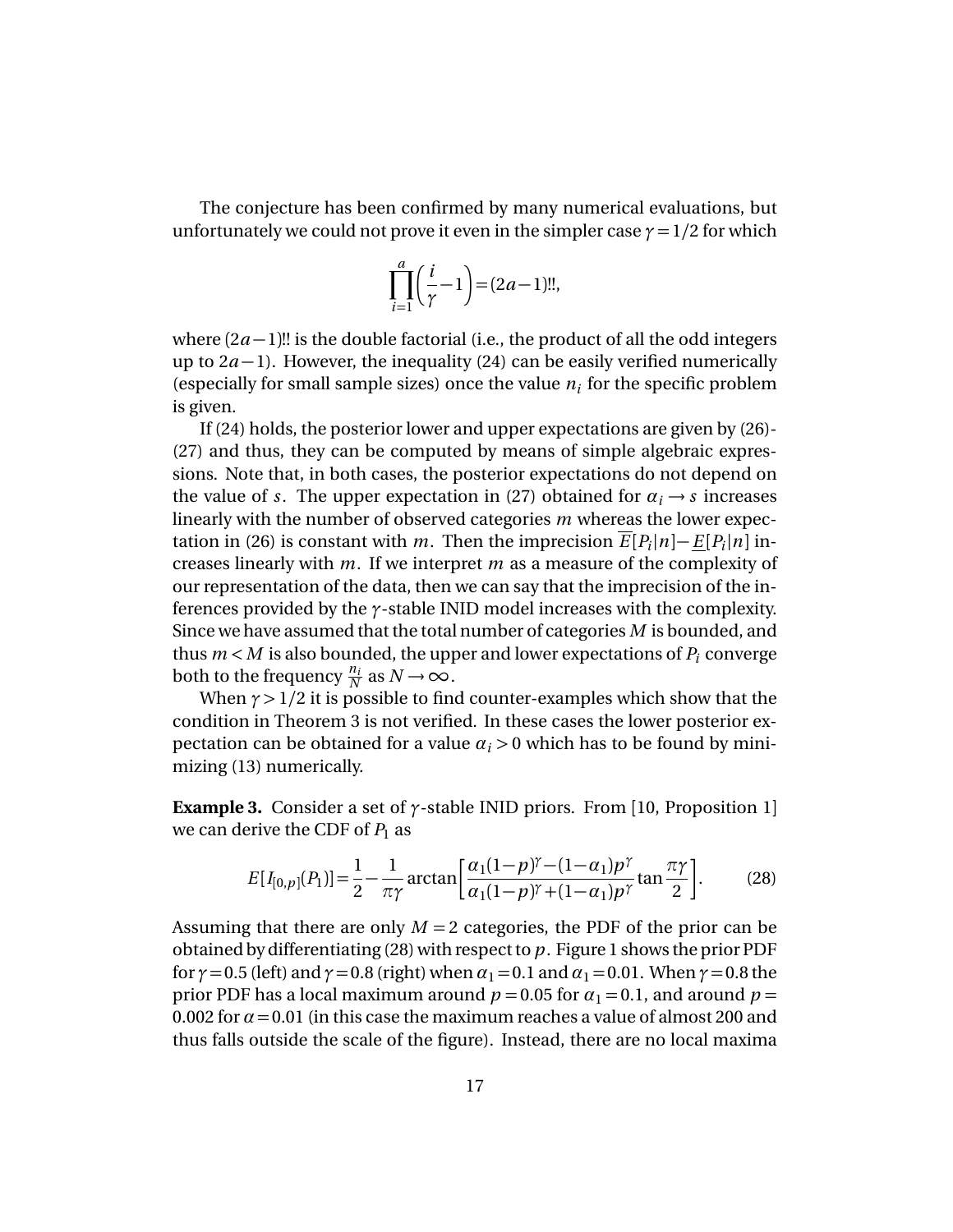in the prior PDF when  $\gamma = 0.5$ . Assume that after  $N = 3$  observations we have  $n_1 = 2$  and  $n_2 = 1$ . The posterior means of  $P_1$  in the four cases of Figure 1 are listed in Table 1. Notice that when  $\gamma = 0.8$  the posterior mean does not increase

|                | $\alpha_1 = 0.01$ | $\alpha_1 = 0.1$ |
|----------------|-------------------|------------------|
| $\gamma = 0.5$ | 0.500             | 0.508            |
| $\gamma = 0.8$ | 0.386             | 0.347            |

Table 1: Posterior mean of  $P_1$  in the four cases of Figure 1.

with  $\alpha_1$ . This means that the lower expectation is not found for  $\alpha_1 \rightarrow 0$ . An intuition about the reasons behind this result can be obtained by considering the posterior PDFs shown in figure 2 for the four cases considered. Let us focus on the case  $\gamma$  = 0.8: when  $\alpha_1$  = 0.01 the local maximum of the prior is very close to 0 and thus it is strongly reduced by the small value of the likelihood around zero. Thus, the posterior tends to spread across all possible values of  $p_1$  more than for  $\alpha_1 = 0.1$ , since in this second case the mass concentrates more in the neighborhood of the local maximum of the prior, which is close to 0.



Figure 1: Prior distribution of  $P_1$  for  $\alpha_1 = 0.1$  (black thin line) and  $\alpha_1 = 0.01$  (red thick line)

Figure 3 shows the posterior lower and upper expectations of  $P_1$  as a function of  $\gamma$ . It can be noticed that  $\underline{E}[P_1]$  decreases linearly for  $\gamma \leq 1/2$ , since (26) holds, and decreases faster for larger values of *γ*. The upper, instead, increases linearly for all values of  $\gamma$ , since, for the particular values of  $n_1$  and  $n_2$  used in this example, the upper is always found for  $\alpha_1 \rightarrow 1$  and thus (27) always holds. For *γ*→1 the model becomes vacuous (cannot learn from data) and thus one has  $\underline{E}[P_1] \to 0$  and  $\overline{E}[P_1] \to 1$  regardless of the number of observations available.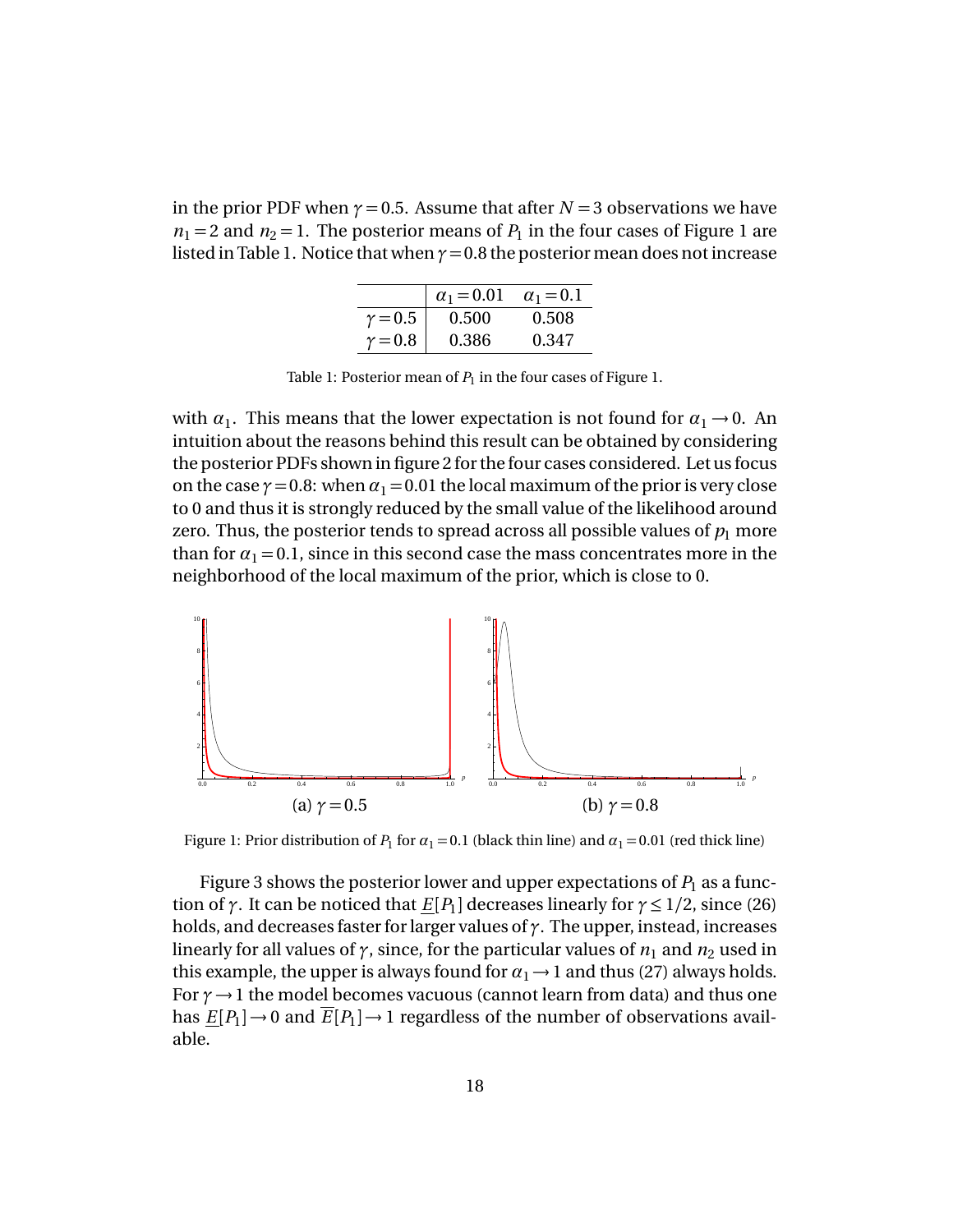

Figure 2: Posterior distribution of  $P_1$  for  $\alpha_1 = 0.1$  (black thin line) and  $\alpha_1 = 0.01$  (red thick line)



Figure 3: Posterior lower (black thin line) and upper (red thick line) expectations of *P*<sup>1</sup>

## **5. Inverse Gaussian INID model**

Consider now *M* ID variables  $X_1, \ldots, X_M$  having Inverse-Gaussian (IG) distribution  $X_i \sim IG(\alpha_i, \lambda)$  with shape parameter  $\alpha_i \ge 0$  and scale parameter  $\lambda > 0$ . We can write their Lévy measures and Laplace exponents as the product of the shape parameter  $\alpha_i$  and the Lévy measures and Laplace exponent

$$
\nu(dx) = \frac{1}{\sqrt{2\pi}} e^{-\frac{1}{2}\lambda^2 x} x^{-\frac{3}{2}} \quad \text{and} \quad \psi(u) = \sqrt{2u + \lambda^2} - \lambda \tag{29}
$$

of a IG distribution with shape parameter (1,*λ*). Then, one has

$$
\psi^{(N)} = (-1)^{N-1} \frac{2^{N-1}}{\sqrt{\pi}} \Gamma\left(N - \frac{1}{2}\right) (2u + \lambda^2)^{-N + \frac{1}{2}}.
$$
\n(30)

A closed form expression for the PDF of the IG distribution exists [10]:

$$
f(x|\alpha_i) = \frac{\alpha_i}{(2\pi)^{1/2}} \exp\left[-\frac{1}{2}\left(\frac{\alpha_i^2}{x} + \lambda^2 x\right) + \lambda \alpha_i\right], \quad x \in \mathbb{R}^+. \tag{31}
$$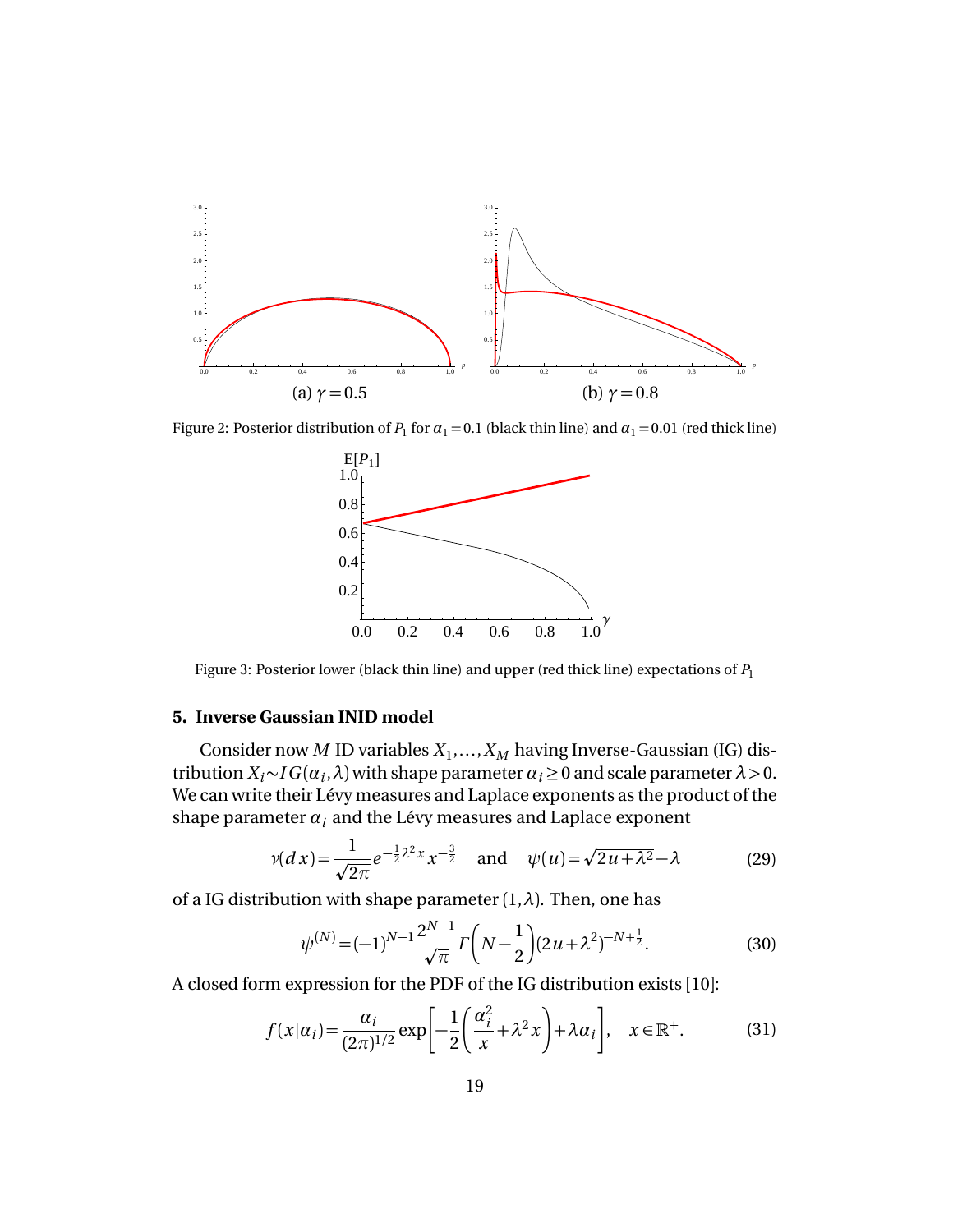Therefore the PDF of the Inverse Gaussian NID distribution is:

$$
g(p) = \frac{2e^{\sum_{i=1}^{M} \alpha_i}}{(2\pi)^{M/2}} K_{-M/2} \left( \sqrt{\sum_{i=1}^{M} \frac{\alpha_i^2}{p_i}} \right) \prod_{i=1}^{M} \alpha_i p_i^{-3/2} \left( \sum_{i=1}^{M} \frac{\alpha_i^2}{p_i} \right)^{-\frac{M}{4}},
$$
(32)

where K−*<sup>M</sup> /*<sup>2</sup> is themodified Bessel function of the second kind of order −*M /*2.

We assume  $\lambda$  fixed and identical for all  $\psi_i$  and we obtain a homogeneous INID model (which we call IG-INID model) by letting *α* free to vary in the interior of simplex  $\Delta_M(s)$ . A priori we can state the following result.

**Theorem 4.** *Given the set of priors defined by the IG-INID model, for any i*, *j and*  $r = 1, 2, \ldots$ *, it holds:* 

$$
E[P_i^r] = 0, \quad \overline{E}[P_i^r] = 1,\tag{33}
$$

$$
\underline{E}[P_i P_j] = 0, \quad \overline{E}[P_i P_j] = \frac{1}{4}(1 - s^2 e^s \Gamma(-2; s)), \tag{34}
$$

*where*  $\Gamma(a;b) = \int_b^{\infty} t^{a-1}e^{-t} dt$ , with  $a \in \mathbb{R}$  and  $b > 0$ , is the extended incom*plete gamma function.*

A posteriori we have the following result.

**Theorem 5.** If the following inequality holds for all  $k = 2, \ldots, n_i$ :

$$
\sqrt{\pi}C_{n_i,k-1} - \frac{k-1}{2}C_{n_i,k} \ge 0,
$$
\n(35)

*or, equivalently,*

$$
kS_{n_i,k-1}(1/2)-(k-1)S_{n_i,k}(1/2)\!\ge\!0,
$$

*then, for the IG-INID set of priors, the lower posterior expectation of P<sup>i</sup> is found for*  $\alpha_i \rightarrow 0$ . When  $\alpha_i \rightarrow 0$  the expectation depends on the values of  $\alpha_j$  for  $j \neq i$ . *The lower is found for*  $\alpha_{j^*} \to s$ , where the category  $j^* \neq i$  is the one with the *minimum number of observations. The lower expectation is*

$$
\underline{E}[P_i|n] = \begin{cases}\n0, & n_i = 0, \\
\frac{n_i - \frac{1}{2} - (s\lambda)^2 \sum_{r=1}^{n_j*} W(N+1, s\lambda, M+r-1)C_{n_{j*},r}(2\sqrt{\pi})^{-r}}{N}, & n_i, n_{j*} > 0, \\
\sum_{r=1}^{n_{j*}} W(N, s\lambda, M+r-1)C_{n_{j*},r}(2\sqrt{\pi})^{-r}, & n_i, n_{j*} > 0, \\
\frac{n_i - \frac{1}{2}}{N} - \frac{(s\lambda)^2 W(N+1, s\lambda, m)}{W(N, s\lambda, m)}, & n_i > 0, n_{j*} = 0,\n\end{cases}
$$
\n(36)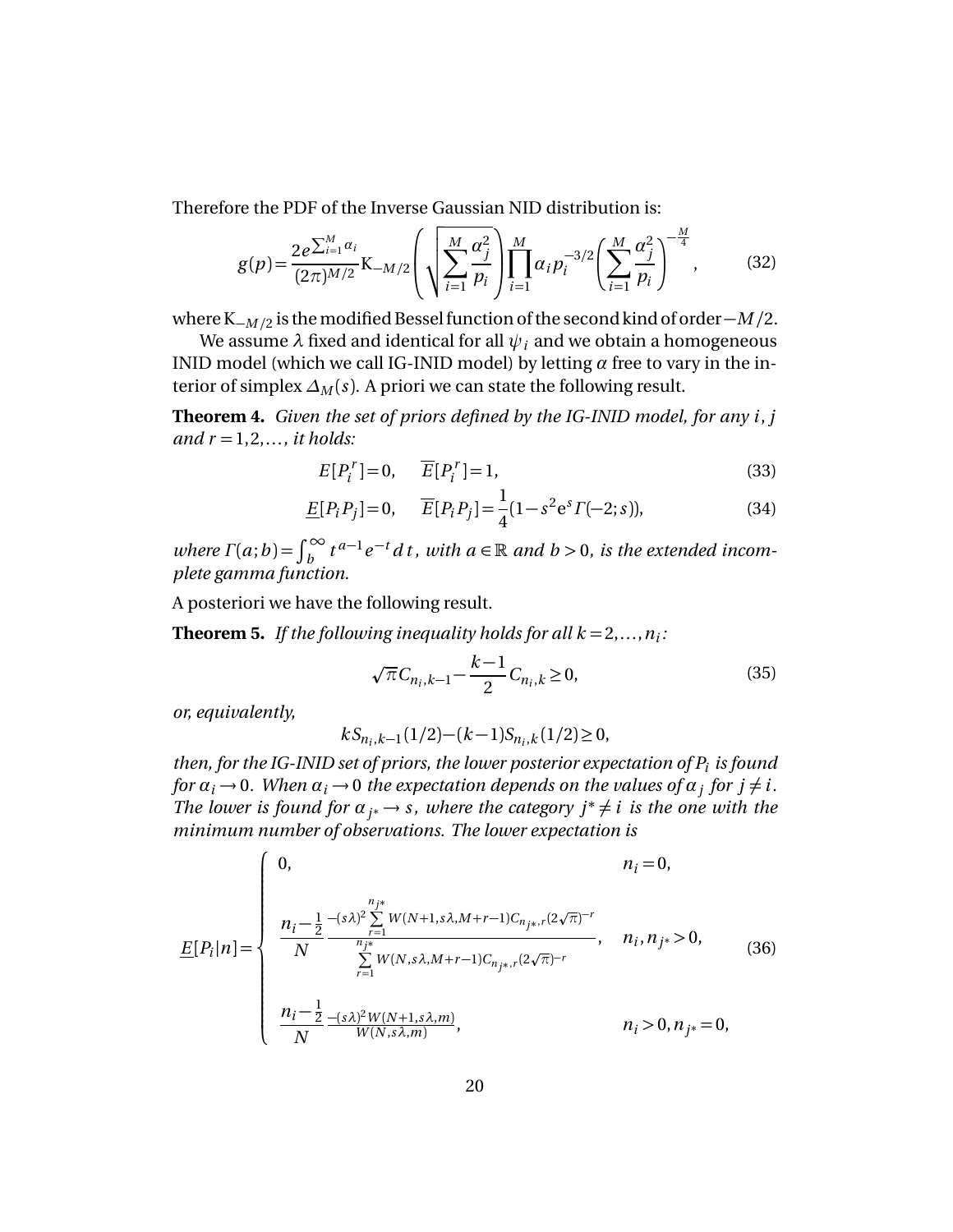*where*

$$
W(N, s\lambda, m) = \sum_{k=0}^{N-1} {N-1 \choose k} [-(s\lambda)^2]^{-k} \Gamma(2+m+2k-2N; s\lambda).
$$

*Notice that if n<sup>j</sup>* <sup>∗</sup> =0 *then the number of observed categories is m <M ; if instead*  $n_i$ ,  $n_j$  > 0, then  $M = m$ . If the upper expectation is found for  $\alpha_i \rightarrow s$ , then it is *given by*

$$
\overline{E}[P_i|n] = \begin{cases}\n-(s\lambda)^2 \sum_{r=1}^{n_i+1} W(N+1, s\lambda, m+r-1)(2\sqrt{\pi})^{-r} C_{n_i+1,r} & n_i > 0, \\
\frac{N}{N} \sum_{r=1}^{n_i} W(N, s\lambda, m+r-1)(2\sqrt{\pi})^{-r} C_{n_i,r} & n_i > 0, \\
-(s\lambda)^2 W(N+1, s\lambda, m+1) & n_i = 0. \\
\frac{N}{2N} \frac{W(N+1, s\lambda, m+1)}{W(N, s\lambda, m)}, & n_i = 0.\n\end{cases}
$$
\n(37)

Note that, despite the minus sign, the right hand sides of (36) and (37) are non-negative since the numerator and denominator always have opposite sign. This result is analogous to the one obtained in [13, Proposition 3] for the normalized inverse Gaussian process. The upper and lower expectations are only influenced by the product  $s\lambda$ , and not by the value of the individual parameters. Then, without loss of generality, in the homogeneous model we can take  $\lambda = 1$ . In the IG-INID model, both the lower and upper expectations depend on the number of observed categories. The condition for the lower in Theorem 5 is the same found for the  $\gamma$ -stable INID model with  $\gamma = 1/2$ , which we have conjectured to be satisfied. Concerning the upper we can state the following conjecture

**Conjecture 2.** *The upper expectation of P<sup>i</sup> for the IG-INIDmodel is always found for*  $\alpha_i \rightarrow s$ .

We believe that this conjecture is true, since it has been confirmed by several numerical examples.

**Example 4.** Consider a IG-INID model with  $s = 1$  and  $\lambda = 1$  and assume that, after  $N = 5$  samples, we have observed  $m = 3$  categories with  $n_1 = 1$ ,  $n_2 = 3$  and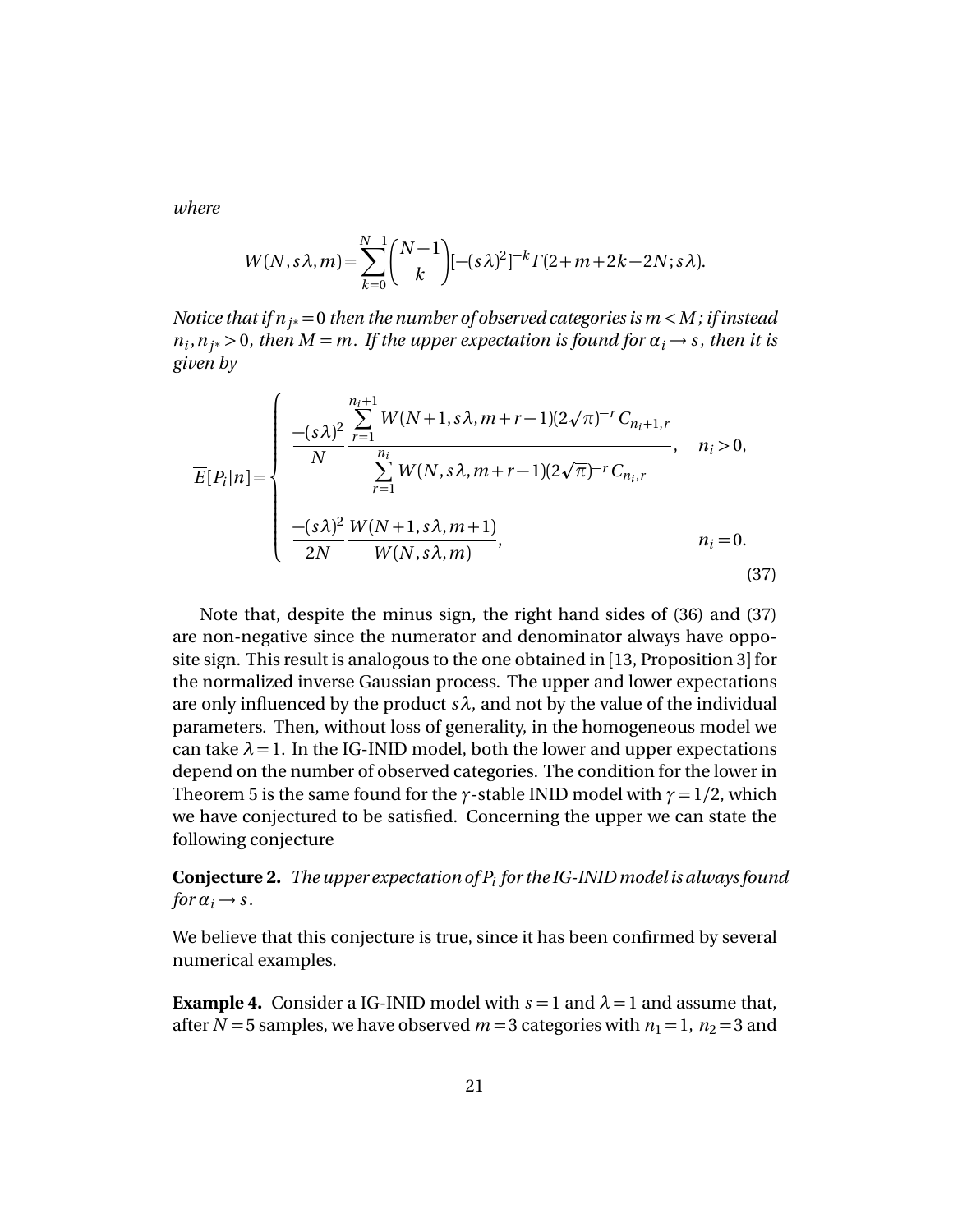$n_3 = 1$  counts. We are interested in estimating  $P_1$ . As a verification of Conjecture 2 Figure 4 shows the posterior expectation of  $P_1$  when  $\alpha_1$  spans the interval [0,1] and  $\alpha_2 \rightarrow 1-\alpha$ 1 (then  $\alpha_3 \rightarrow 0$ ). Figure 4 shows that by taking only two parameters  $\alpha_1$  and  $\alpha_2$  different from 0, the supremum of  $E[P_i|n]$  is clearly found for  $\alpha_1 \rightarrow s$ .



Figure 4: Posterior expectation of *P*<sup>1</sup> .

If Conjectures 1 and 2 are true, we can see from (36) and (37) that the upper and lower expectations of *P<sup>i</sup>* depend on *m*. From numerical examples (see for instance Figure 5) it can be seen that the lower  $\underline{E}[P_i|n]$  is almost constant with  $m$  whereas, for sufficiently large values of  $m$ ,  $\overline{E}[P_i|n]$  grows almost linearly with *m* with slope close to that of the upper expectation obtained from the 1*/*2-stable INID model, that is 1*/*(2*N* ) (see equation (27)). Thus, the imprecision increases almost linearly with *m*.



Figure 5: Posterior expectation of *P*<sup>1</sup> for the IDM, the *γ*-stable and the IG-INID models when  $n_1 = 2, N = 50, s = 1, and m ranging from 1 to 20.$ 

Assume now that we are interested in making predictive inferences about the probability of observing at the next draw a category not yet observed in the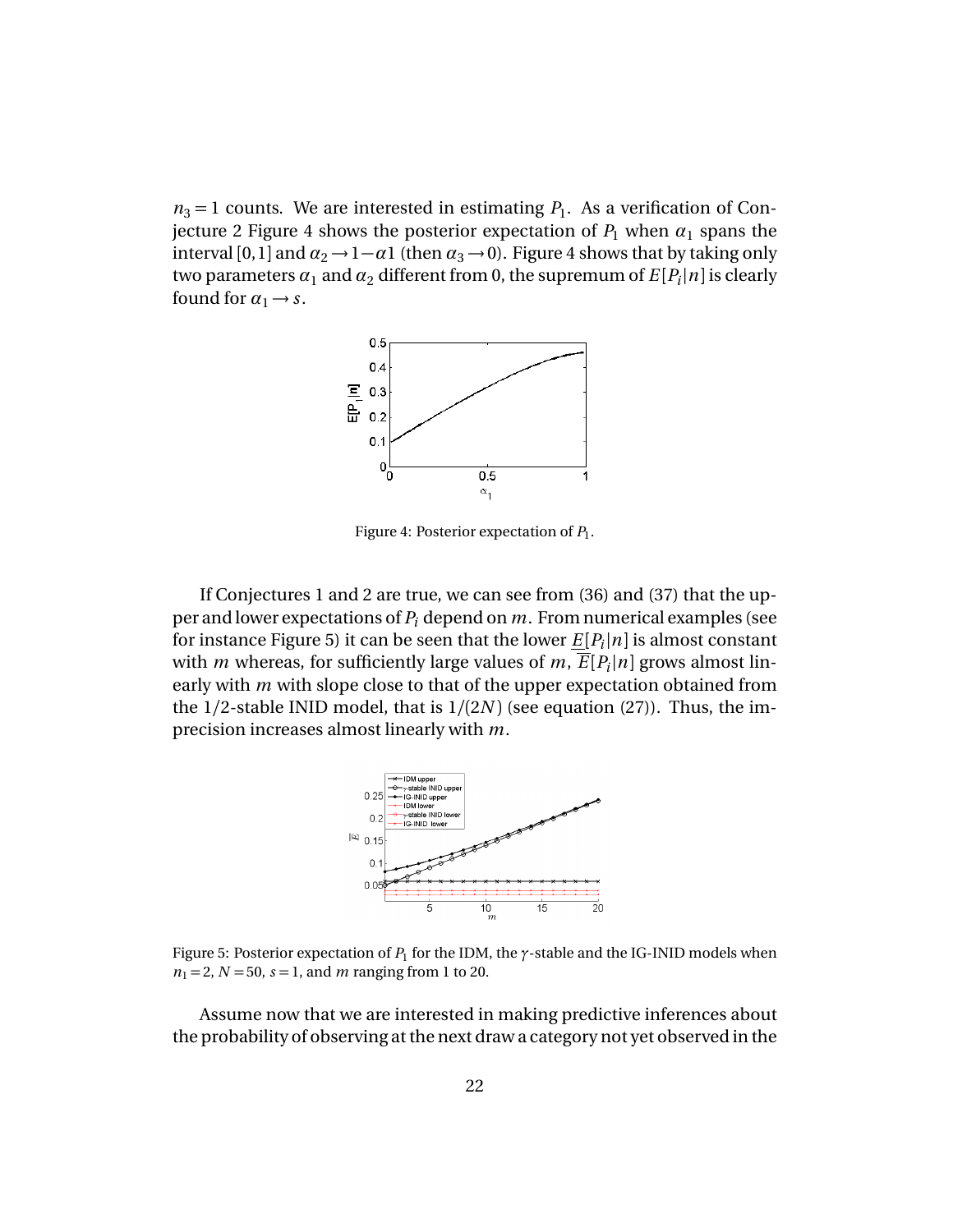previous trials, that is  $P_{\text{new}} = \sum_{i=1}^{M} P_i I_{n_i=0}$ , where the indicator function  $I_{n_i=0}$ is 1 if no observation has fallen in the *i*-th category. From (36) we can see that for each category *i* such that  $n_i = 0$  the lower expectation  $\underline{E}[P_i|n] = 0$  is found for  $\alpha_i \rightarrow 0$  regardless of the value of all other parameters  $\alpha_j$ ,  $j \neq i$ . The lower expectation for  $P_{\text{new}}$  can then be found by letting  $\alpha_i \rightarrow 0$  for all categories for which  $n_i = 0$ , thus obtaining

$$
\underline{E}[P_{\text{new}}|n] = \sum_{i=1}^{M} \underline{E}[P_i|n]I_{n_i=0} = 0.
$$

The upper expectation of  $P_{\text{new}}$  can be found by considering that

$$
\overline{E}\left[\sum_{i=1}^{M} P_i I_{n_i=0} \middle| n \right] = 1 - \underline{E}\left[\sum_{i=1}^{M} P_i I_{n_i>0} \middle| n \right].
$$

From Theorem 5 we can see that for each category *i* such that *n<sup>i</sup> >* 0 the lower expectation is found by letting  $\alpha_i \rightarrow 0$  and  $\alpha_j \rightarrow s$  for one of the categories *j* for which  $n_j = 0$ . We can then find the upper expectation of  $P_{\text{new}}$  by letting  $\alpha_j \rightarrow s$ for an arbitrary unobserved category *j*. Then we obtain

$$
\overline{E}[P_{\text{new}}|n] = E\left[\sum_{i=1}^{M} P_i I_{n_i=0} \middle| n, \alpha_j \to s \right] = \overline{E}[P_j|n]
$$

since for such choice of the parameters we have that  $\alpha_i = 0$  for all unobserved categories  $i \neq j$  and thus the posterior expectation of their probabilities  $P_i$ is 0. We can see empirically in the next example that the upper expectation  $E[P_{\text{new}}|n]$  decreases with the total number of samples N.

**Example 5.** Consider a situation where we have collected, for instance, *N >* 5 draws. Figure 6 shows how  $\overline{E}[P_{\text{new}}|n]$  varies with *N* when (a)  $m = 5$  and (b) when  $m = N$ , i.e. at each draw a new category is observed.

**Proposition 2.** *Assuming that condition (35) holds, the function*

$$
\frac{-(s\lambda)^2}{2N} \frac{W(N+1, s\lambda, m+1)}{W(N, s\lambda, m)}
$$

*that gives the upper probability of observing a new category at the next draw converges, for*  $N \rightarrow \infty$ *, to 0 if m is constant and to*  $1/2$  *if m* = N.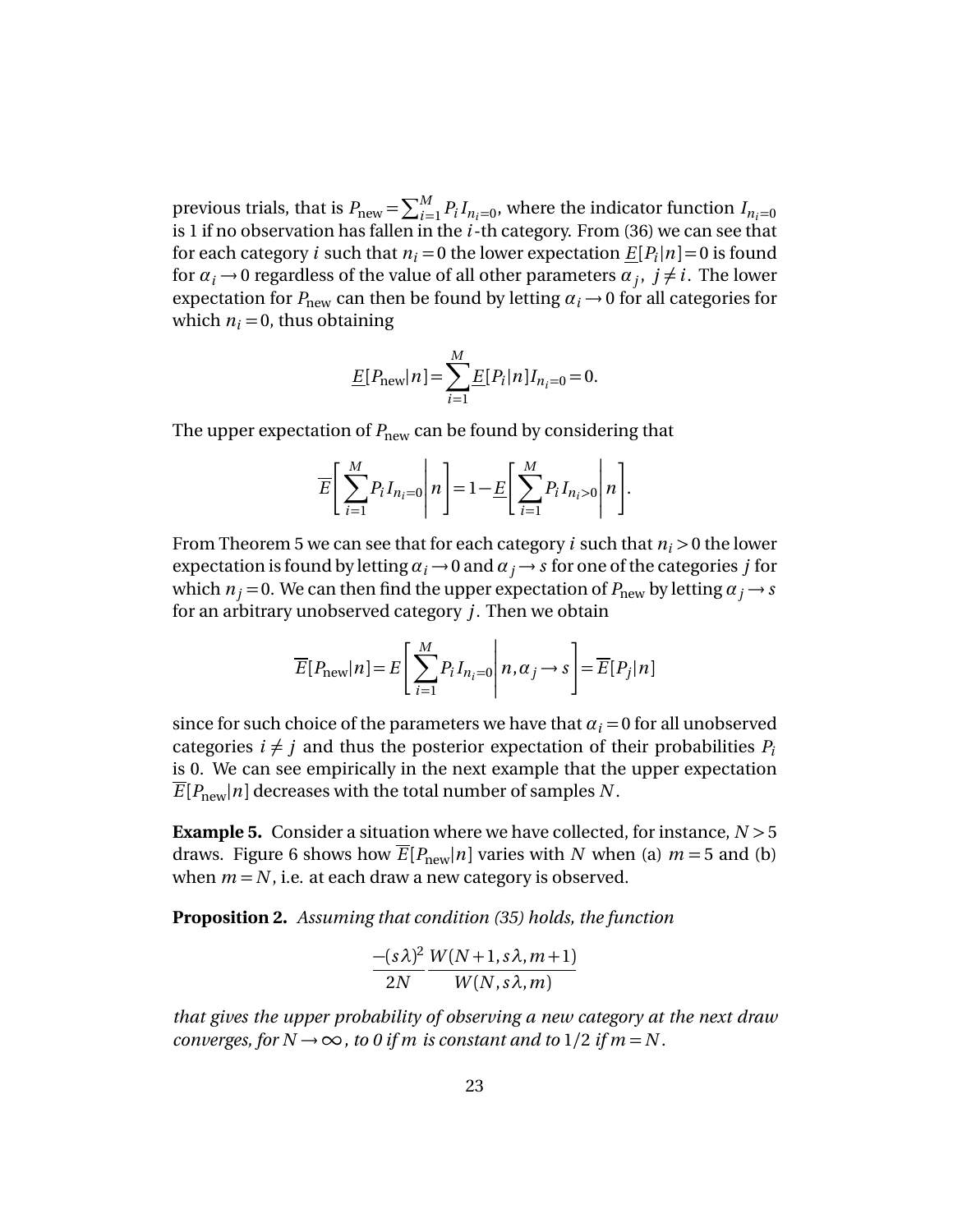

Figure 6: Upper posterior expectation of  $P_{\text{new}}$ .

Let  $\hat{m}$  be the *true* number of different categories that can be observed. Assume that after the first N' draws we have observed all  $\hat{m}$  categories. If  $\hat{m} = M$ , then  $\overline{E}[P_{\text{new}}|n] = 0$  since all categories have already been observed. If  $\hat{m} < M$  (that is, if our model includes more categories than needed), then for  $N > N'$  the number of observed categories remains constant  $(m = \hat{m})$  and thus it follows from Proposition 2 that  $\overline{E}[P_{\text{new}}|n]$  can be made arbitrarily closed to 0 by increasing *N* . This is not true, instead, if new categories keep appearing as more observations are collected (this can happen for any finite value of *N* provided that  $\hat{m}$  and  $M$  are sufficiently large). For instance, we can consider the case  $m = N$ : from Proposition 2, we have that  $\overline{E}[P_{\text{new}}|n]$  can be made arbitrarily closed to 1/2 (and not to 0) by increasing the number of observations *N* . Admitting the possibility that  $m = N$  makes sense only in a situation where the total number *M* of categories included in the model is much larger than *N* ; this is a reasonable model , for example, if we are a priori ignorant about the process that generates the data. This situation, as well as the results obtained for  $\overline{E}[P_{\text{new}}|n]$  will be discussed in Section 8.

## **6. Gamma INID model**

Suppose that all the variables  $X_i$  are Gamma distributed with parameters  $\alpha_i$  > 0 (shape) and  $\beta_i$  > 0 (scale). The corresponding PDF of  $X_i$  is

$$
f(x|\alpha_i, \beta_i) = \frac{\beta_i^{\alpha_i}}{\Gamma(\alpha_i)} x^{\alpha_i - 1} e^{-\beta_i x}.
$$

We can write its Lévy density and Laplace exponent as the product of shape parameter  $\alpha_i$  and the Lévy density is  $v_i(dx) = x^{-1}e^{-\beta_i x} dx$  and Laplace expo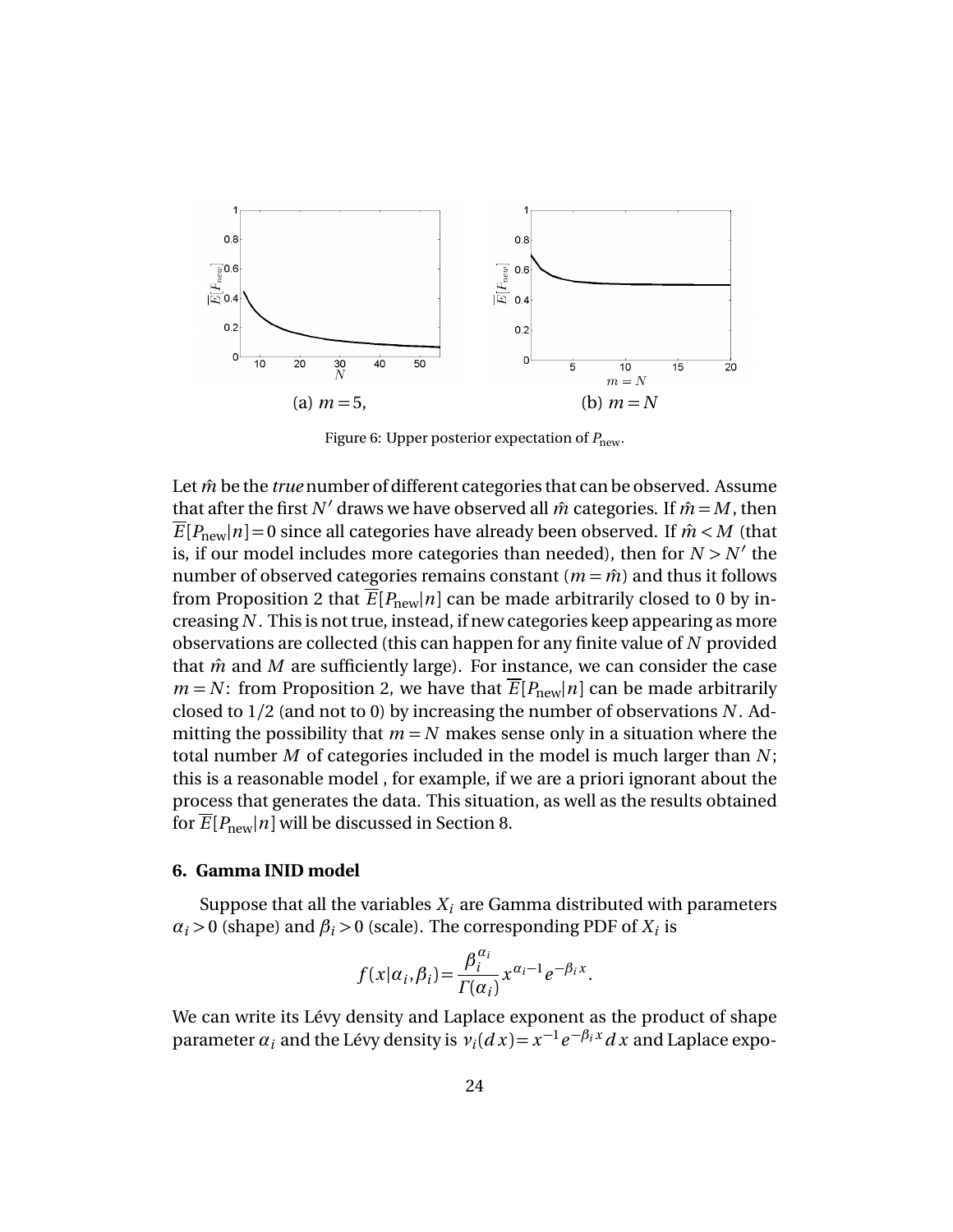nent

$$
\psi_i(u) = \log\left(1 + \frac{u}{\beta_i}\right) \tag{38}
$$

of a Gamma distribution with shape parameter  $(1, \beta_i)$ . The Gamma-NID distribution admits a closed form for the PDF of *P* , that is

$$
g(p) = \Gamma(s) \prod_{i=1}^{M} \frac{\beta_i^{\alpha_i}}{\Gamma(\alpha_i)} p_i^{\alpha_i - 1} \left( \sum_{i=1}^{M} \beta_i p_i \right)^{-s} . \tag{39}
$$

From (39) it can be noticed that if  $\beta_i = \beta$  for  $i = 1,...,M$  the Gamma-NID distribution reduces to to the Dirichlet distribution. This corresponds to the homogeneous case, i.e.,  $\psi_i(u) \!=\! \psi(u)$  for  $i \!=\! 1,...,M.$  In the following, when it is not explicitly mentioned, we will assume that the parameters  $\beta_i$  are not equal, i.e, by default we will consider the non-homogeneous case.

Our aim is to derive the prior and posterior moments of the Gamma-NID. First of all, note that from (38) it follows:

$$
(-1)^r \frac{d^r}{du^r} e^{-\alpha_i \psi_i(u)} = \frac{\Gamma(\alpha_i + r)}{\Gamma(\alpha_i)\beta_i^r} \left(1 + \frac{u}{\beta_i}\right)^{-\alpha_i - r}.
$$
 (40)

Hence, from (7) and (38)–(40), we can derive the expression for the prior moments:

$$
E[P_1^{r_1} P_2^{r_2} \cdots P_M^{r_M}] = \frac{1}{\Gamma(r)} \prod_{k=1}^M \frac{\beta_k^{\alpha_k} \Gamma(\alpha_k + r_k)}{\Gamma(\alpha_k)} \int_{0}^{\infty} \frac{u^{r-1}}{\prod_{k=1}^M (\beta_k + u)^{\alpha_k + r_k}} du.
$$
 (41)

The posterior expectations of  $P_i$  can be computed from (13) and (38)–(40):

*n*1

$$
E[P_i|n] = \frac{E[P_i P_1^{n_1} \cdots P_M^{n_M}]}{E[P_1^{n_1} \cdots P_M^{n_M}]} \\
= \frac{\alpha_i + n_i}{N} \frac{\int_0^{\infty} u^N (\beta_i + u)^{-1} \prod_i^M (\beta_j + u)^{-\alpha_j - n_j} du}{\int_0^{\infty} u^{N-1} \prod_{j=1}^M (\beta_j + u)^{-\alpha_j - n_j} du}.
$$
\n(42)

Since the constant  $B = \sum_{i=1}^{M} \beta_i$  simplifies a-posteriori, as can be seen from (42) by the change of variables  $B u' = u$ , w.l.o.g. we can take  $\sum_{i=1}^{M} \beta_i = 1$ . Then,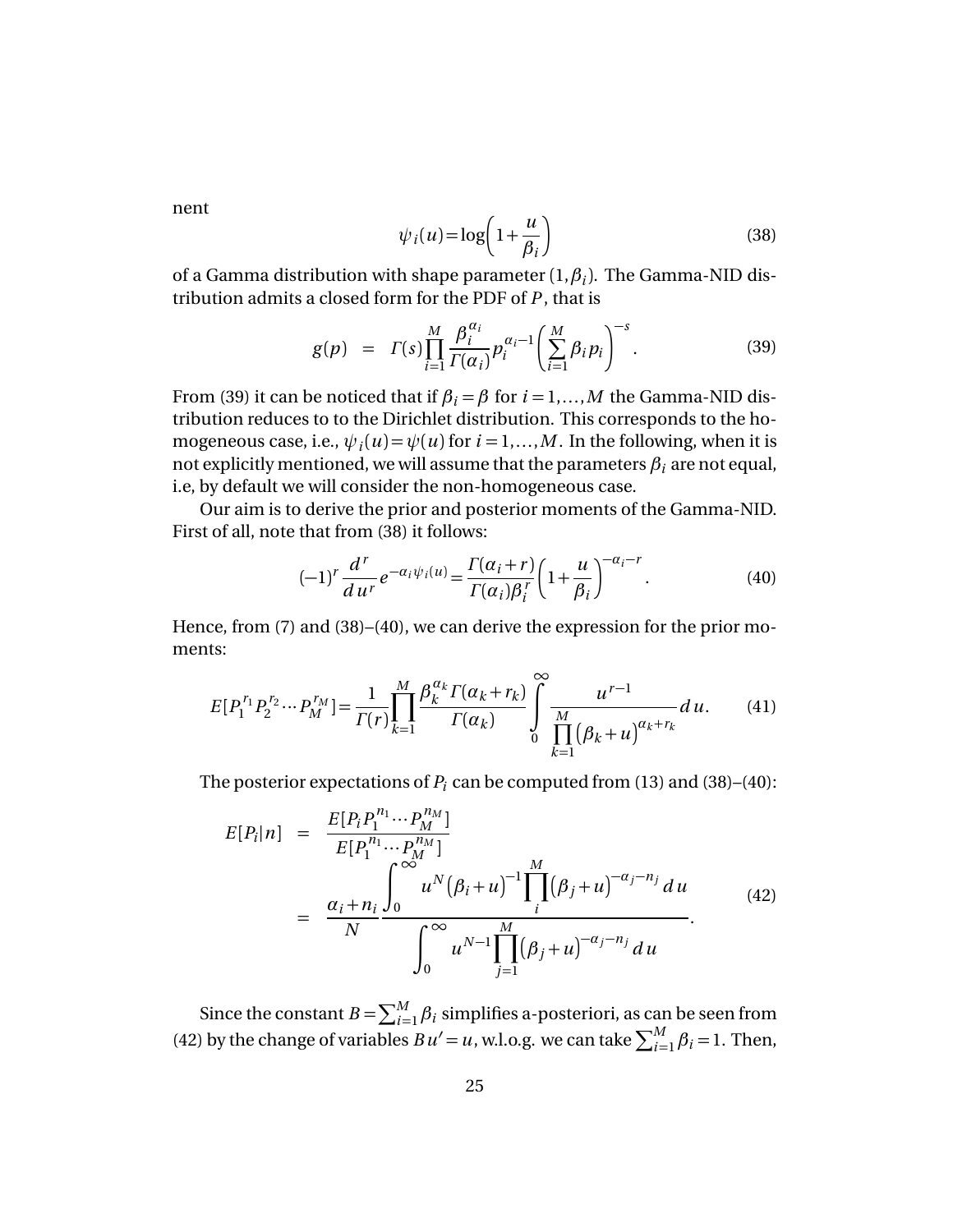to model prior near-ignorance, we consider the set of Gamma-NID distributions obtained by letting *α* and *β* vary in the interior of, respectively,  $\Delta_M(s)$ and  $\Delta_M(1)$ . Notice that this is a non-homogeneous INID model, since the functions  $\psi_i$  are different and free to vary in

$$
\mathcal{L} = \left\{ \begin{array}{l} (\psi_1, \dots, \psi_M) : \psi_i = \log \Bigl( 1 + \frac{u}{\beta_i} \Bigr), & \text{with } i = 1, \dots, M, \\ \beta_i > 0 \text{ and } \sum_{i=1}^M \beta_i = 1 \end{array} \right\}.
$$

We call this imprecise model Gamma-INID model. By fixing  $\beta_i = 1/M$  for  $i =$ 1,...,*M* (homogeneous case) we obtain the IDM.

**Theorem 6.** *A-priori the homogeneous and non-homogeneous Gamma-INID models satisfy:*

$$
\underline{E}[P_i^r] = 0, \qquad \overline{E}[P_i^r] = 1,\tag{43}
$$

$$
\underline{E}[P_i P_j] = 0, \qquad \overline{E}[P_i P_j] \ge \frac{1}{4} \frac{s}{s+1},\tag{44}
$$

*for any i*, *j* and  $r = 1, 2, ...$ 

From (43), which follows directly from Theorem 1, we see that both the Gamma-INID and the IDM are prior ignorance models for inferences about  $P_i^{\prime}$  $\mathbf{f}_i^r$ . This is not surprising, the IDM being included in the Gamma-INID (therefore when the IDM is vacuous so is the Gamma-INID). Note that for the upper expectation of *PiP<sup>j</sup>* in (44) the equality holds in the homogeneous case (IDM). We were not able to prove it, but we conjecture that the upper bound of  $E[P_1P_2]$  is the same as for the IDM, that is  $E[P_iP_j] = s/4(s+1)$ . Then, as the IDM, the Gamma-INID would not be a prior ignorance model for inferences about  $P_i P_j$  and a-priori, would give the same upper expectation for  $P_i P_j$  as the IDM (homogeneous). Notice however that this does not hold for inferences about any polynomial function of  $P_i$  and  $P_j$ ; for instance, if we consider the function  $P_1P_2^2$  $2^2$ , we obtain for  $s = 1$ 

$$
\overline{E}_{IDM}[P_1P_2^2]=0.1283
$$
,  $\overline{E}_{\Gamma}[P_1P_2^2] \approx 0.1301$ ,

where the uppr expectation is found for  $\alpha_1 \approx 0.42$ ,  $\alpha_2 \approx 0.58$ ,  $\beta_1 \approx 0.5894$ ,  $\beta_2 \approx$ 0.4106. Note that the inequality  $\overline{E}_{IDM} [P_1 P_2^2]$  $P_2^2 \leq \overline{E}_\Gamma[P_1P_2^2]$  $P_2^2$ ] follows from the fact that the IDM is always included in the Gamma-INID model, and thus the inequalities

$$
\underline{E}_{\Gamma}[f] \le \underline{E}_{IDM}[f] \le \overline{E}_{IDM}[f] \le \overline{E}_{\Gamma}[f]
$$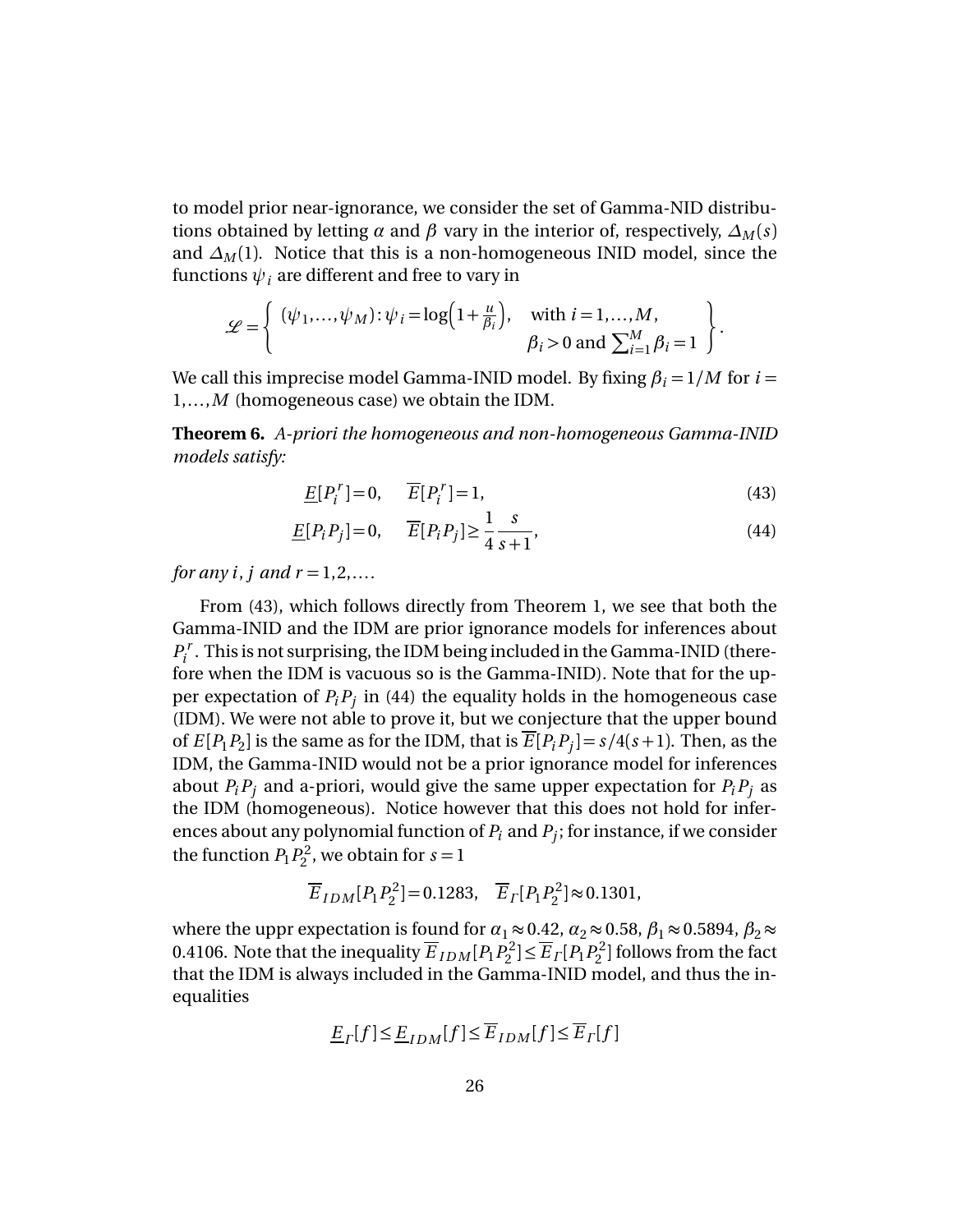hold for any real valued bounded function *f* of *P* . This is obviously true also for the posterior inferences.

Next theorem gives the posterior expectations of  $P_i$  both for the homogeneous and non-homogeneous Gamma-INID model. Although posterior results for the homogeneous model, i.e. the IDM, are well known [8], we believe that it can be helpful to derive them using the NID formalism also in this case, to better understand and compare with the non-homogeneous case.

**Theorem 7.** *In the homogeneous Gamma-INID model (i.e.,*  $\beta_i = 1/M$  *for all*  $i = 1,...,M$ ) the lower and upper posterior expectations of  $P_i$  are obtained for  $\alpha_i \rightarrow 0$  *(lower) and, respectively,*  $\alpha_i \rightarrow s$  *(upper) and are equal to:* 

$$
\underline{E}[P_i|n] = \frac{n_i}{N+s}, \quad \overline{E}[P_i|n] = \frac{n_i+s}{N+s}.\tag{45}
$$

*In the non homogeneous Gamma-INID model the lower and upper posterior expectations are obtained for*  $\alpha_i \rightarrow 0$ ,  $\beta_i \rightarrow 1$  *(lower) and, respectively,*  $\alpha_i \rightarrow s$ ,  $\beta_i \rightarrow$ 0 *(upper) and are:*

$$
\underline{E}[P_i|n] = \max\left(0, \frac{n_i - s}{N}\right), \ \overline{E}[P_i|n] = \min\left(1, \frac{n_i + s}{N}\right). \tag{46}
$$

By looking at (45)–(46), we can highlight the following difference between the homogeneous (IDM) and non-homogeneous case. In the homogeneous case, the lower probability for the second observation to be equal to the first, is  $1/(1+s)$ , i.e.,  $1/2$  for  $s = 1$ . In the non-homogeneous case with  $s = 1$ , this lower probability is zero. Walley has shown that, in case *M* = 2, the IDM with  $s = 2$  encompasses all Bayesian inferences derived from the Jeffreys ( $\alpha_i = 0.5$ ), uniform  $(a_i = 1)$  and Haldane  $(a_i \rightarrow 0)$  priors [8]. For the non-homogeneous Gamma-INID this is already true with  $s = 1$ . Another difference is that in the non-homogeneous case the lower and upper expectations derived in (46) are symmetric w.r.t. the sample mean  $n_i/N$  whenever  $n_i - s \ge 0$  and  $n_i + s \le N$ . Furthermore, the denominator in (46) depends only on *N* and not on *s*. Thus, for  $n_i$  − *s* ≥ 0 and  $n_i$  + *s* ≤ *N*, the imprecision 2*s*/*N* should not be interpreted as additional counts that are added to the observations (as for the IDM) but as a swing scenario in which *s* counts among the *N* are moved from a category to another. It should be pointed out that the lower and upper expectations in (46) coincide with those derived in [20, Sec. 5.2] for a near-ignorance model based on finitely additive priors obtained as limits of truncated exponential priors. Moreover, the inferences drawn from the non-homogeneous Gamma-INID with *s* = 1 coincide with those of the *Nonparametric Predictive Inference*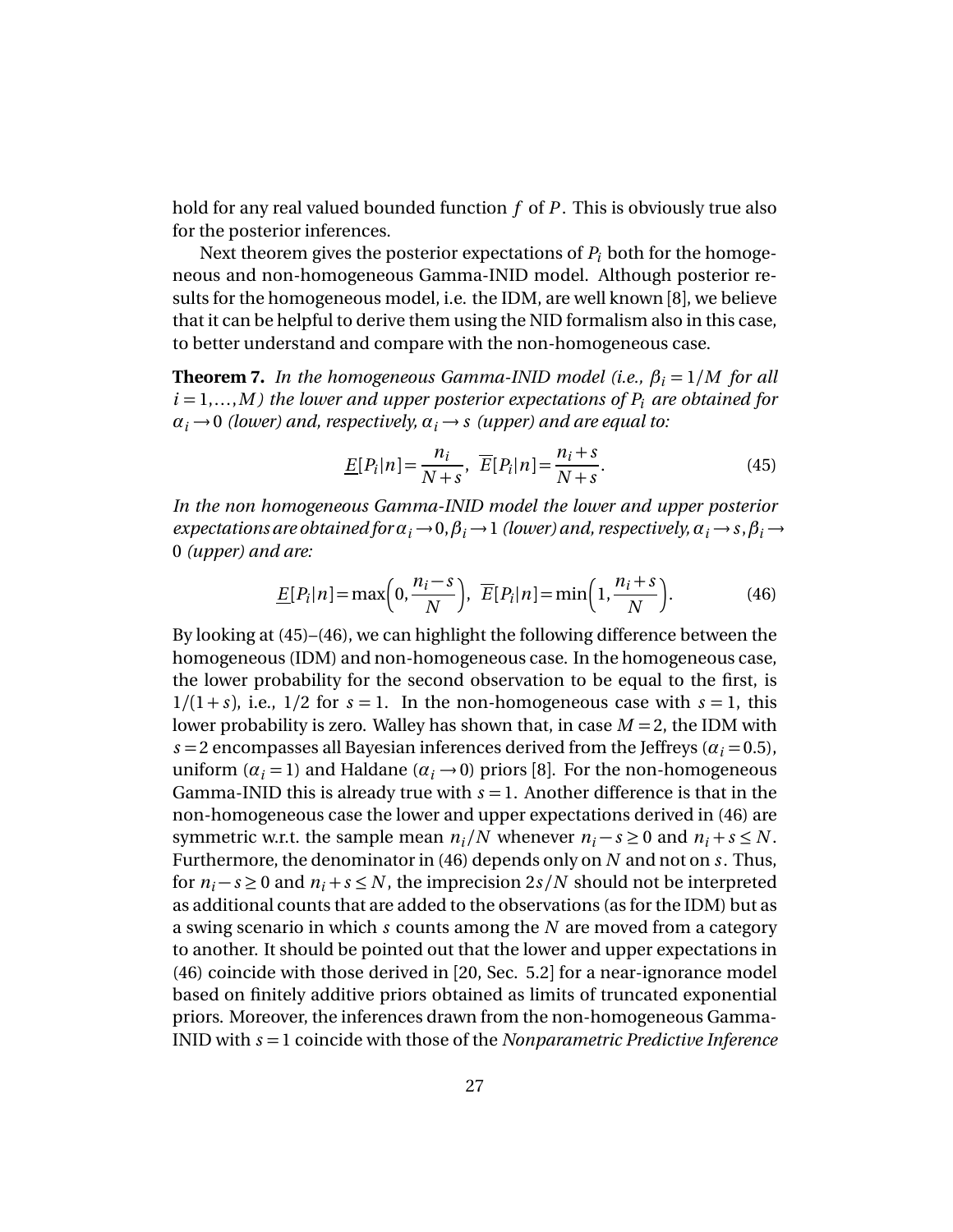model [21], although this latter is derived in a very different, non-Bayesian way.

## **7. Invariance properties**

Consider a real valued function *h* on  $\mathcal{Y}^t$ , i.e.,  $h(Y^t)$ , where  $Y^t = (Y_1, \ldots, Y_t)$ and *Y*<sub>*i*</sub> represents the *i*-th observation variable taking the value  $y_i \in \mathcal{Y} = \{1, 2, ..., M\}$ . We are interested in computing the expectation of  $h(Y^t)$  given a set of  $N$  observations summarized by the vector of counts *n*:

$$
E[h|n] = \sum_{y_1=1}^{M} \cdots \sum_{y_t=1}^{M} h(y^t) P(Y_1 = y_1, \dots, Y_t = y_t | n),
$$
 (47)

where  $y^t = (y_1, ..., y_t)$ . We call the posterior expectation  $E[h|n]$  and the prior expectation  $E[h]$  (this corresponds to the case in which  $N = 0$ ) a *predictive inference*.

By exploiting the assumption of independence of  $Y_1, \ldots, Y_t$  we can write

$$
P(Y_1 = y_1, ..., Y_t = y_t | n) = \int_{\Delta_M(1)} P(Y_1 = y_1, ..., Y_t = y_t | p) P(p | n) dp
$$
  
= 
$$
\int_{\Delta_M(1)} \prod_{\substack{i=1 \ i \neq j}}^t P(Y_i = y_i | p) P(p | n) dp
$$
  
= 
$$
\int_{\Delta_M(1)} \prod_{i=1}^t p_{y_i} P(p | n) dp.
$$

where  $p = (p_1, \ldots, p_{M-1})$  and  $p_{y_i} = p_j$  whenever  $y_i = j$ . Therefore, we have that

$$
E[h|n] = \int_{\Delta_M(1)} \sum_{y_1=1}^M \cdots \sum_{y_t=1}^M h(y^t) \prod_{i=1}^t p_{y_i} P(p|n) dp
$$
  
=  $E[f(P)|n]$ , (48)

with

$$
f(P) = \sum_{y_1=1}^{M} \cdots \sum_{y_t=1}^{M} h(y^t) \prod_{i=1}^{t} P_{y_i}.
$$
 (49)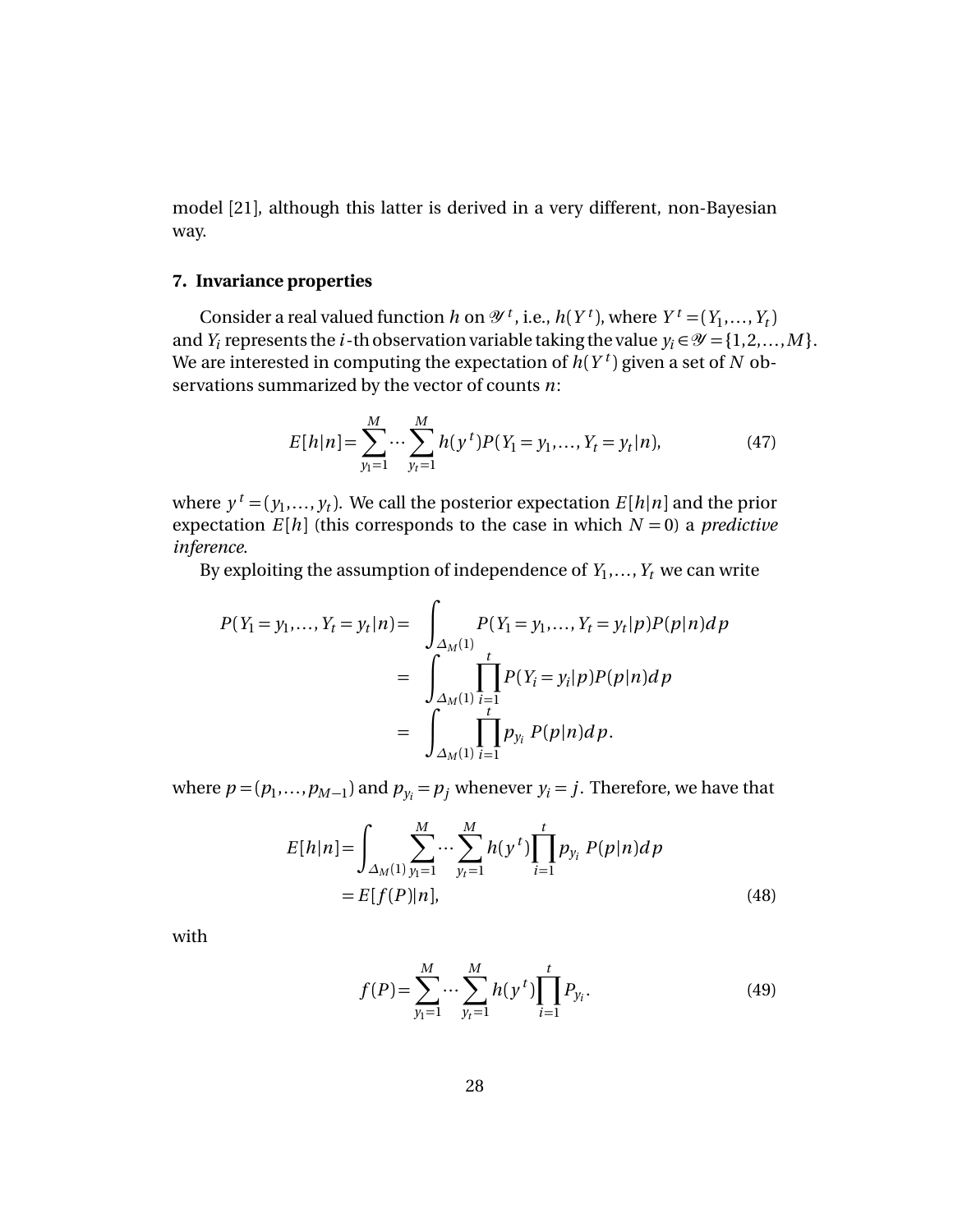Note that, by defining  $r_j = \sum_{k=1}^t I_{y_k=j}$ , then  $\prod_{i=1}^t P_{y_i} = \prod_{j=1}^M P_j^{r_j}$  $j'$ . This means that a predictive inference corresponds to computing the expectation of a polynomial function of the parameters  $P_1, \ldots, P_{M-1}$  with coefficients  $h(y^t) \in \mathbb{R}$ . A special case of interest is when  $t = 1$ , and thus

$$
f(P) = \sum_{y_1=1}^{M} h(y_1) P_{y_1};
$$

we will then talk about *immediate prediction*.

We can now define a set of invariance principles that may be desirable for a probability model on the simplex.

- **Symmetry principle (SP):** Prior expectation of any function *f* should be invariant w.r.t. permutations of the categories.
- **Representation Invariance Principle (RIP):** The RIP states that posterior expectations of any function *f* should not depend on refinement or coarsening of categories, provided that *f* represents the same predictive inference.
- **Likelihood principle (LP):** Posterior inferences should depend on the data through the likelihood function only.
- **Coherence principle (CP):** Prior and posterior inferences should be strongly coherent. Coherence is a self-consistency requirement, ensuring that combinations of several bets cannot lead to a sure loss and have consistent behavioral implications [4, Sec. 7.1.4(b)].

Frequentist methods typically violate LP and CP, whereas SP and RIP are mutually exclusive for Bayesian models using proper priors [4, Sec. 5.5]. It is known that the IDM satisfies all these principles jointly. The question we aim to answer in this section is if there are other prior near-ignorancemodels based on NID distributions that satisfy these principles. It is clear that all prior nearignorance models based on NID distributions satisfy SP, LP and CP (for the same reasons as IDM). Furthermore, since in Theorems 3 and 5 we have shown that the posterior upper expectation of  $P_i$  for the  $\gamma$ -stable INID and Inverse Gaussian INID models depend on the number of observed categories, it follows that these two INID models do not satisfy RIP. Conversely, we will show in the following theorems that the (homogeneous and non-homogeneous)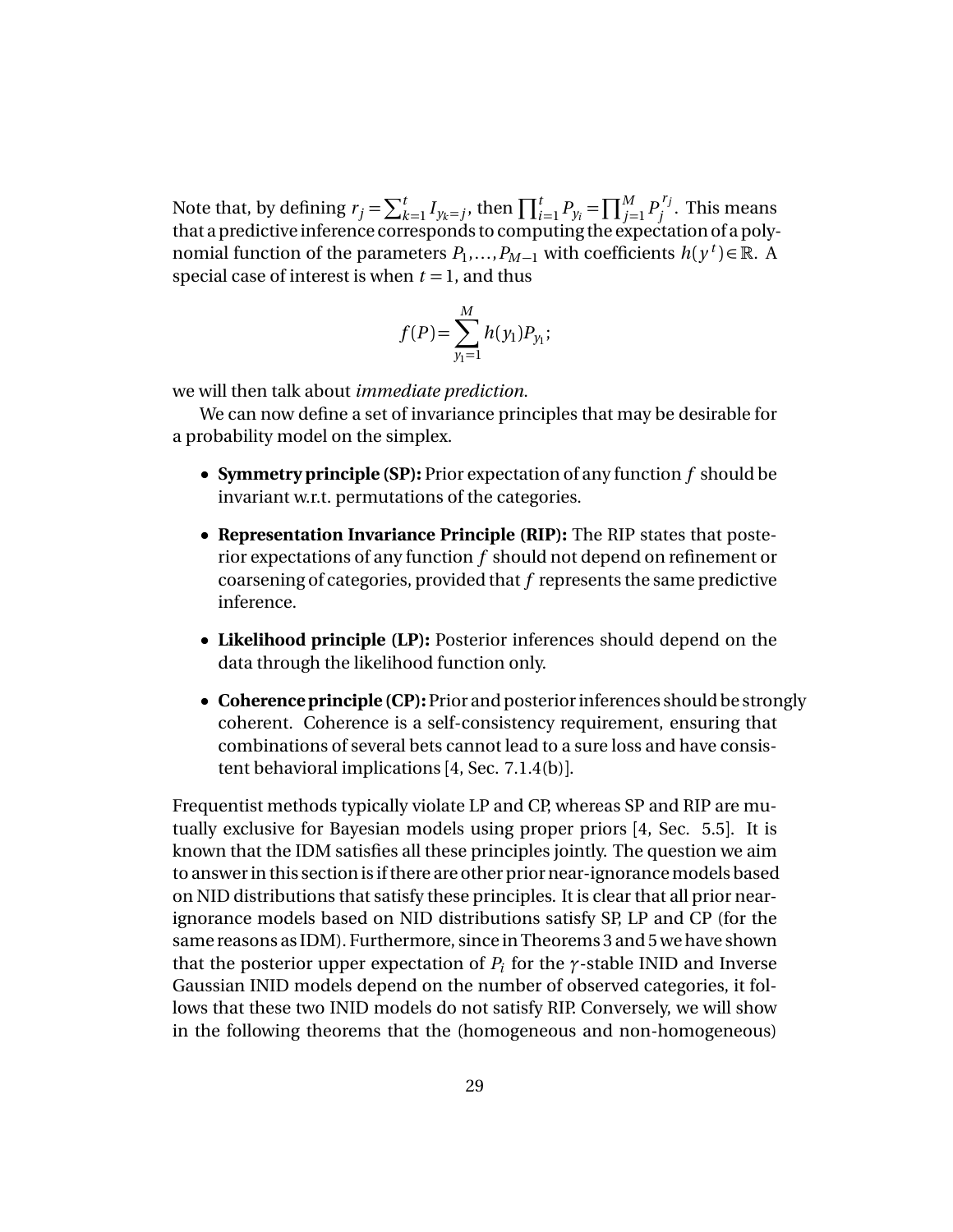Gamma-INID models satisfies RIP. The result for the homogeneous case was already known [8] because the Gamma-INID model coincides with IDM in this case. However, before proceeding with the proof for the non-homogeneous case, we prove RIP by means of a transformation of coordinates also for the homogeneous case. This will be helpful to understand the proof for the nonhomogeneous case and to highlight the differences between the homogeneous and non-homogeneous case.

To simplify the notation, we will denote by  $g_\alpha(p)$  the unnormalized density function of the Dirichlet distribution with parameter vector  $\alpha$ , i.e.,

$$
g_{\alpha}(p) = \prod_{i=1}^{M} p_i^{\alpha_i - 1}.
$$

Then the density function of a Gamma-NID distributions with parameter vectors  $\alpha$  and  $\beta$  is proportional to

$$
g_a(p)\bigg(\sum_{i=1}^M\beta_i p_i\bigg)^{-s}.
$$

**Theorem 8 (Homogeneous case).** *Let f be the polynomial function in (49), n a vector of counts for M categories in N observations and*

$$
\underline{E}[f|n] = \inf_{\alpha_i \in \Delta_M(s)} \frac{\int_{\Delta_M(1)} f(p) g_{\alpha+n}(p) dp}{\int_{\Delta_M(1)} g_{\alpha+n}(p) dp}
$$
(50)

*the lower posterior expectation of f computed with respect to the homogeneous Gamma-INID model (i.e., IDM). Let C<sup>i</sup> be the i -th category and consider the refinement of the categories*

$$
C_i = \bigcup_{j \in \{1, ..., l_i\}} C_{i,j},\tag{51}
$$

*which divides each category C<sup>i</sup> into l<sup>i</sup> non-overlapping subcategories Ci*,*<sup>j</sup> so to obtain*  $M' = l_1 + l_2 + \cdots + l_M$  *categories with the associated vectors of counts*  $n' = (n_{1,1},...,n_{M,l_M})$  *and probabilities*  $P' = (P_{1,1},...,P_{M,l_M})$  *where*  $n_{i,j}$  *and*  $P_{i,j}$ *are the counts and the probability associated to the subcategory Ci*,*<sup>j</sup> and where*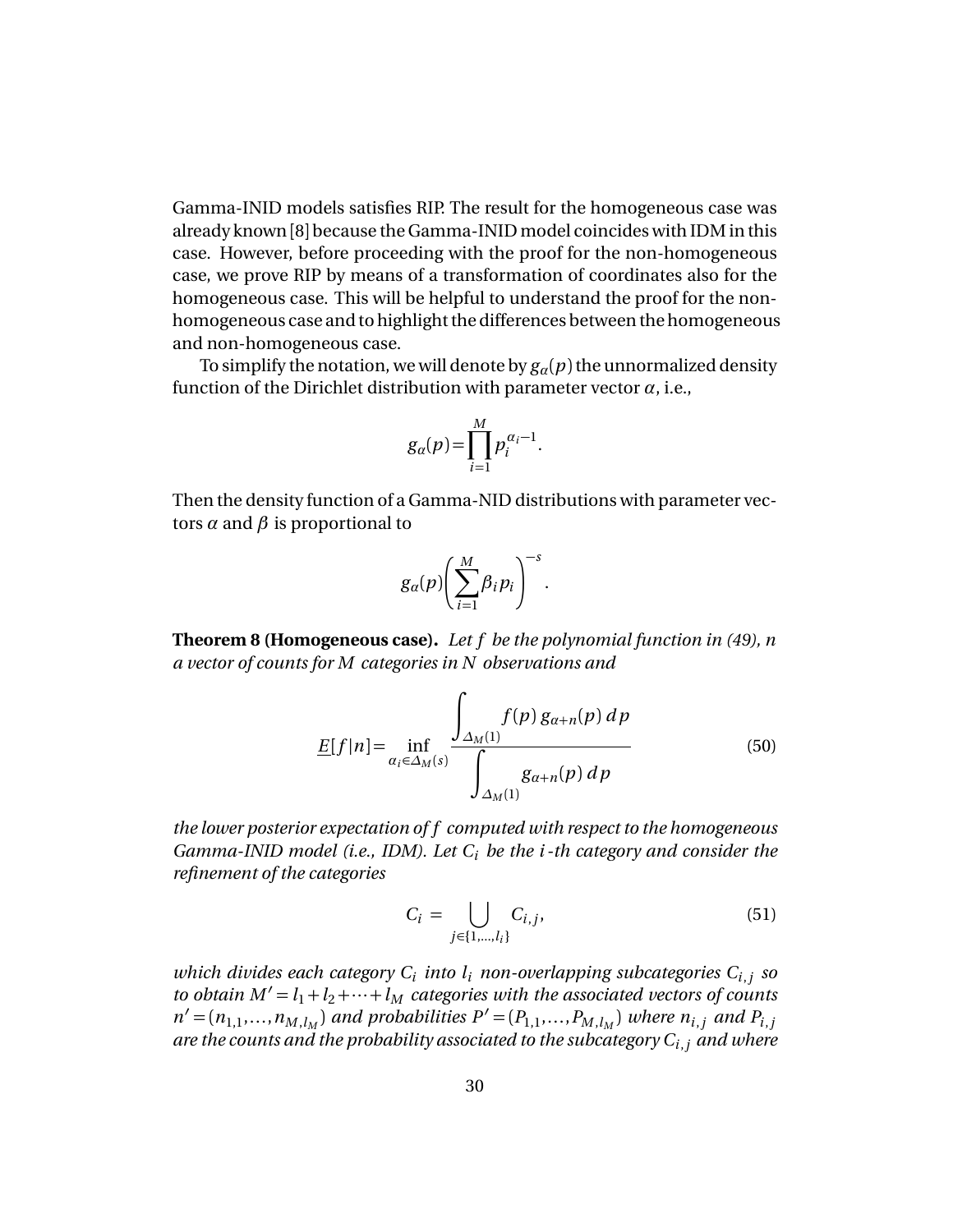$P_j = \sum_{i=1}^{l_j} P_{j,i}$  and  $n_j = \sum_{i=1}^{l_j} n_{j,i}$ . By modeling P' by a homogeneous Gamma- $\overline{I}$  *INID model with parameters vector*  $\alpha' = (\alpha_{1,1},...,\alpha_{M,l_M})$  one obtains that the *lower posterior expectation*

$$
\underline{E}[f|n'] = \inf_{\alpha' \in \Delta_{M'}(s)} \frac{\int_{\Delta_{M}(1)} f(p) g_{\alpha'+n'}(p') d p'}{\int_{\Delta_{M}(1)} g_{\alpha'+n'}(p) d p'},
$$
(52)

with  $p_j = \sum_{i=1}^{l_j} p_{j,i}$  and  $p' = (p_{1,1}, \ldots, p_{M, l_M})$ , coincides with that in (50) and vice*versa (coarsening). The same holds for the upper expectation.*

Now let us consider the non-homogeneous case.

**Theorem 9 (Non-Homogeneous case).** *Let f be the polynomial function in (49), n a vector of counts for M categories in N observations and*

$$
\underline{E}[f|n] = \inf_{\alpha \in \Delta_M(s), \beta \in \Delta_M(1)} \frac{\int_{\Delta_M(1)} f(p) g_{\alpha+n}(p) \left(\sum_{i=1}^M \beta_i p_i\right)^{-s} dp}{\int_{\Delta_M(1)} g_{\alpha+n}(p) \left(\sum_{i=1}^M \beta_i p_i\right)^{-s} dp}
$$
(53)

*the lower posterior expectation of f computed with respect to the non-homogeneous Gamma-INID model. Consider the refinement of categories in (51); the lower* posterior expectation for P' given a homogeneous Gamma-INID prior with pa*rameter vectors*  $\alpha' = (\alpha_{1,1}, \ldots, \alpha_{M, l_M})$  and  $\beta' = (\beta_{1,1}, \ldots, \beta_{M, l_M})$ 

$$
\underline{E}[f|n'] = \inf_{\alpha' \in \Delta_{M'}(s), \beta' \in \Delta_{M'}(1)} \frac{\int_{\Delta_M(1)} f(p) g_{\alpha'+n'}(p) \left(\sum_{i=1}^M \sum_{j=1}^{l_i} \beta'_{i,j} p_{i,j}\right)^{-s} dp}{\int_{\Delta_M(1)} g_{\alpha'+n'}(p) \left(\sum_{i=1}^M \sum_{j=1}^{l_i} \beta'_{i,j} p_{i,j}\right)^{-s} dp}
$$
\n(54)

*coincides with that in (53) and vice-versa (coarsening). The same holds for the upper expectation.*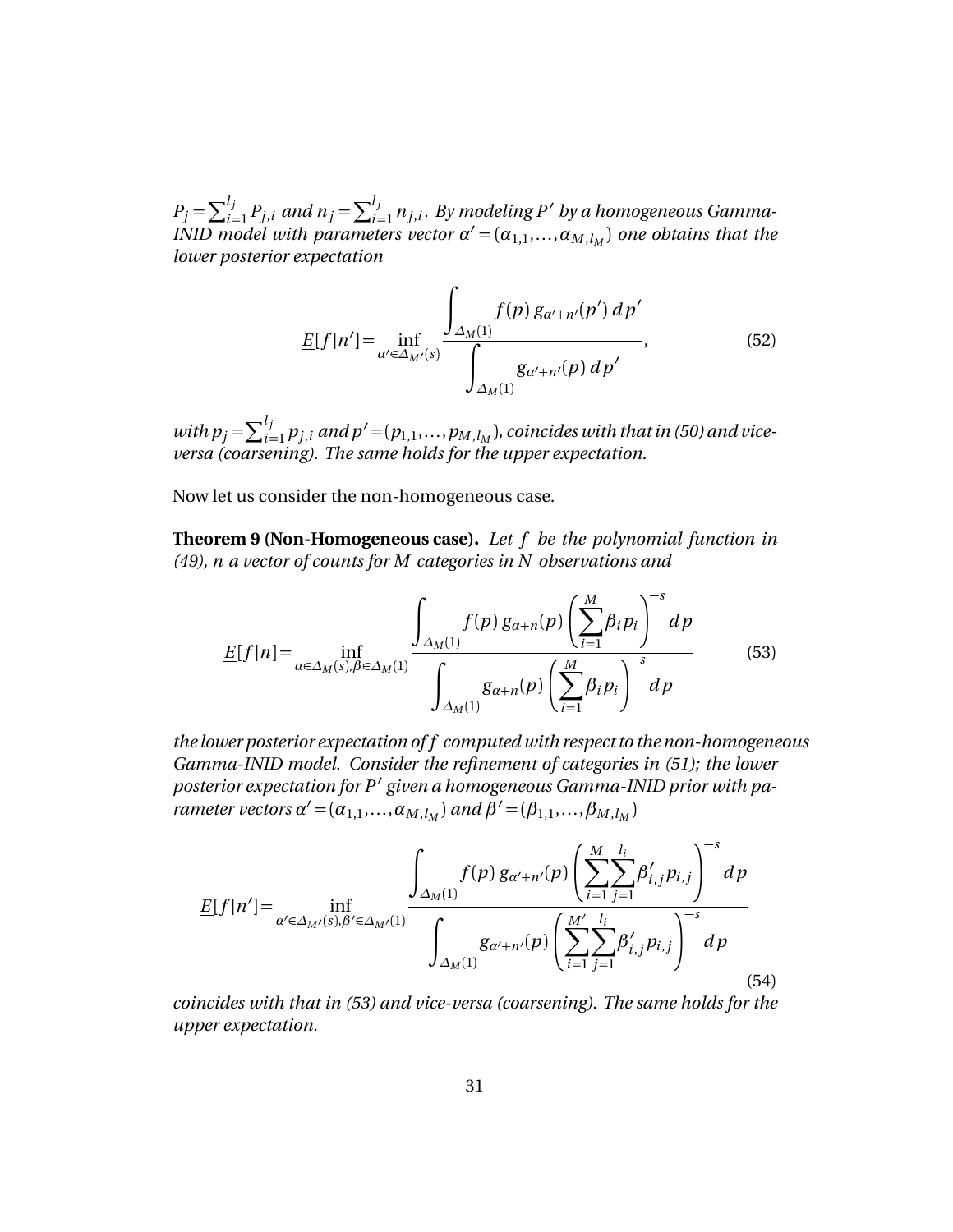Comparing the proofs of Theorems 8–9, it can be noticed that in the homogeneous case, due to the aggregation property of the Dirichlet distribution, RIP holds for any pair of parameter vectors  $\alpha$  and  $\alpha'$ , provided that  $\sum_j \alpha_{i,j} =$  $a_i$ , and so it holds also for the parameters that give the upper and lower expectation of *f* . Conversely, in the non-homogeneous case, RIP holds only for the pair of parameter vectors  $(\alpha, \beta)$  and  $(\alpha', \beta')$  that gives the lower and upper posterior expectation of *f* . This means that RIP is not a property of the specific Gamma-NID distribution, but a property of the lower and upper envelopes. This is the main difference with respect to the IDM. Since Gamma-INID is derived by normalization of Gamma distributed variables, both in the homogeneous and non-homogeneous case, it seems that RIP is a property that is somehow related to the functional form of the Laplace exponent of the Gamma distribution.

## **8. Models comparison**

Here, we discuss some interesting differences between the new prior nearignorance models proposed in this paper and IDM. The aspects discussed in this section are particularly relevant in a situation where a priori we are completely ignorant about the process that generates the data, and thus also about the type and total number *M* of categories which have to be learned from the data. Therefore, as we do not know a priori the number of categories *M* , it is reasonable to take *M* very large.

## *8.1. Lower probability of the second observation to be equal to the first*

Let us consider the example of a bag of marbles containing colored marbles of an unknown number of different colours [8]. Each color represents a different category. Assume to draw a red ball from the bag of marbles. A characteristic of IDM, which has been criticized, is that the lower probability for the second observation to be red (i.e., equal to the first) is equal to  $1/(1+s)[8]$ . The values  $s = 1$  or  $s = 2$  lead to high values for this lower probability. However, it seems reasonable to assume that the lower probability of observing a second time a category already observed is significantly larger than 0 only if we have a strong prior belief that the number of categories is low. Instead, under complete prior ignorance, we may not want to bet on a category after we have seen it only once, but we would preferably wait until we see it for the second time before starting betting on it. If, for example, the observations come from a continuous distribution, the probability of observing a second time an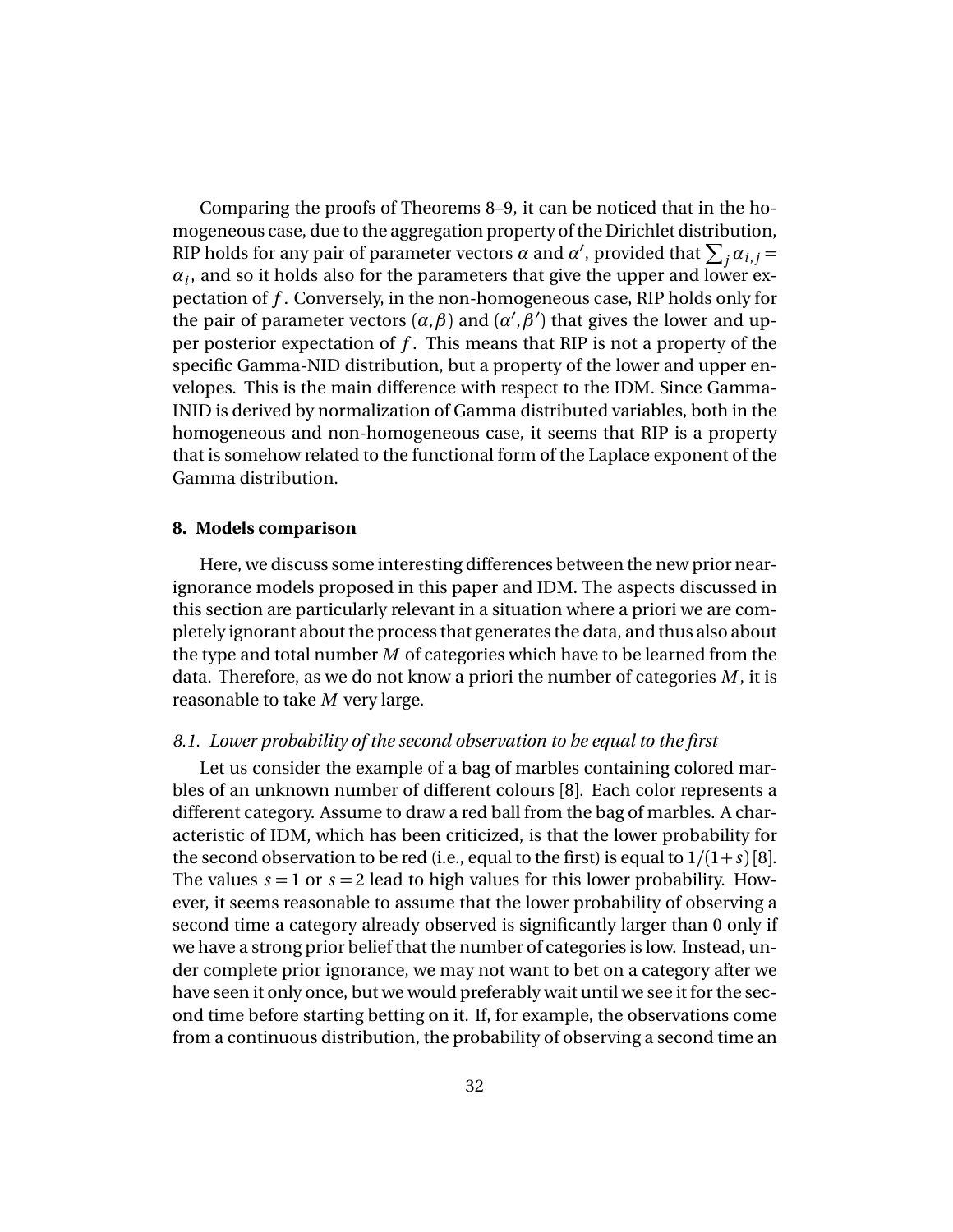outcome already observed would be 0 (see also [8, pages 43-44] and [21] for further discussion on this point).

**Non-homogeneous Gamma-INID.** From (46), the lower probability of the second observation to be equal to the first is given by:

 $max(0, 1 - s)$ .

Thus, if  $s \geq 1$ , this lower probability is equal to 0. More generally, the lower probability of observing a specific category after *N* trials is equal to 0 until we have observes more than *s* realizations in that category. In this view, the parameter *s* can be interpreted as a threshold on the number of observations in a given category below which we would never bet on it, regardless of the reward. Thus, the non-homogeneous Gamma-INID model satisfies RIP but is also able to account for our prior ignorance about the number of categories. Note that a similar result is obtained by [22] using a bounded derivative model.

*γ***-stable INID.** From (26), the lower probability for the second observation to be equal to the first is:

1−*γ*

so it goes to 0 as  $\gamma \rightarrow 1$ . This condition is analogous to the condition  $s \rightarrow \infty$  for the IDM, since in both cases we obtain a vacuous model.

**Inverse Gaussian INID.** From (36), the lower probability for the second observation to be equal to the first is obtained by setting *m* =1 and is found to be equal to 0.2982 for  $s = 1$  and to 0.2227 for  $s = 2$ . This probability is smaller than for the IDM, but it goes to 0 only for  $s \rightarrow \infty$ , as for the IDM.

Indeed, among the models developed, only the non-homogenous one can give a probability for the second observation to equal to the first equal to zero without being vacuous.

## *8.2. Upper probability of seeing a new category*

Consider a predictive model about the probability of observing a new category not yet observed in any of the *N* trials already observed. Let *m* be the number of different categories observed after *N* trials and *m*ˆ *< M* the *true* number of observable categories; we are interested in the probability that the event of observing any category  $j > m$  occurs at the  $(N + 1)$ -th trial. In particular, we focus on the case where all  $\hat{m}$  categories are observed in the first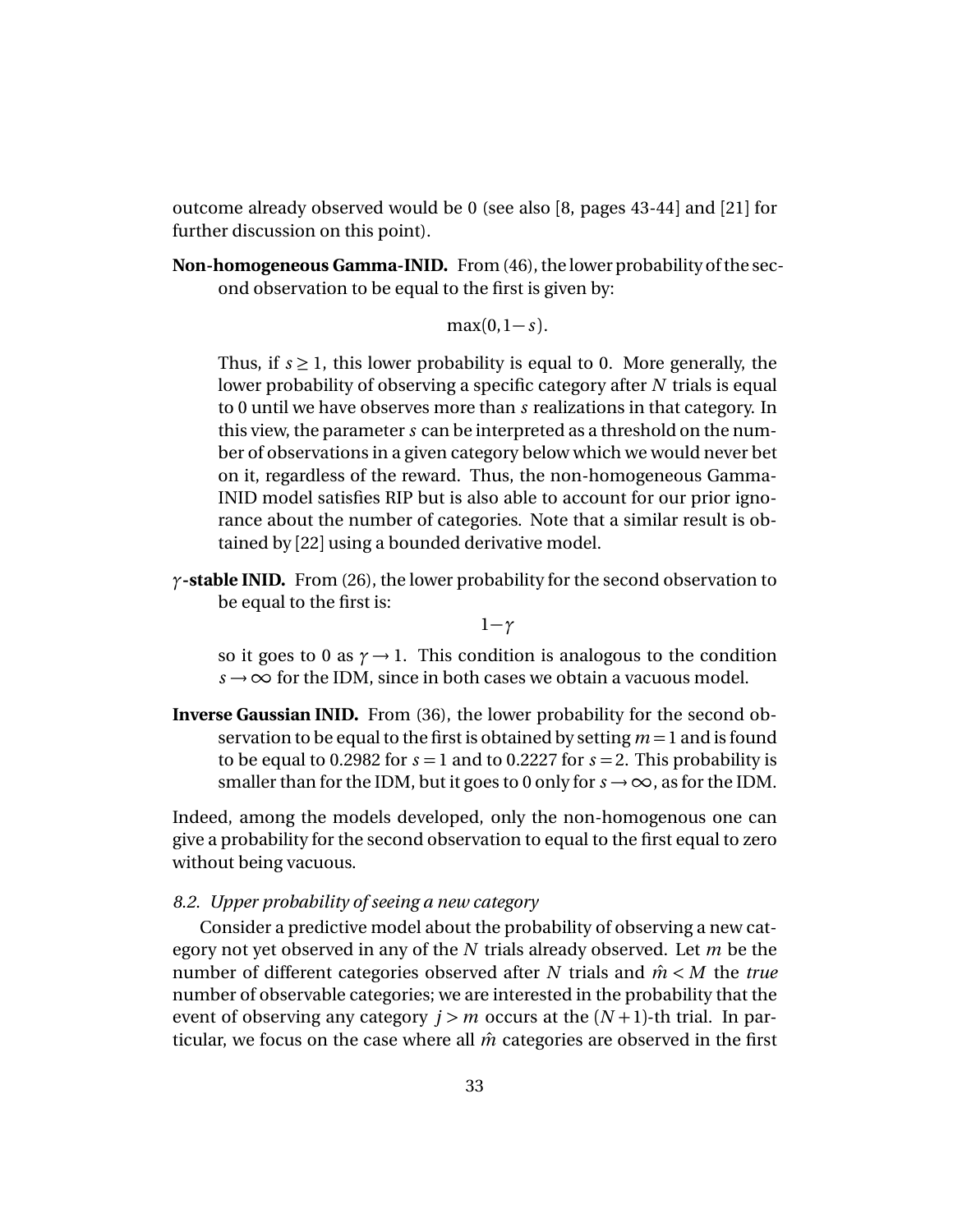$N' < N$  draws (and thus  $m = \hat{m}$ ) and the case where a new category is observed at each draw (and thus  $m = N$ ). Clearly, to be consistent with the observations, when  $m = N$  the prior model has to include  $M \ge N$  categories. For the IG-INID model the lower and upper posterior expectations of  $P_{\text{new}}$  have been derived in Section 5. By similar reasoning one can show that also for the remaining three models, the lower expectation is found by letting  $\alpha_j \rightarrow 0$  for all unobserved categories (i.e., such that  $n_j = 0$ ) and is equal to 0. The upper posterior expectation of  $P_{\text{new}}$  can, instead, be found by letting  $\alpha_j \rightarrow s$  for a single (arbitrarily chosen) unobserved category  $j$  and is  $\overline{E}[P_\text{new}|n] = \overline{E}[P_j|n]$ . The upper posterior expectations (assumed that Conjectures 1 and 2 are true) are equal to:

IDM: 
$$
\frac{s}{N+s} \stackrel{N \to \infty}{=} 0
$$
, Gamma-INID: min $\left(\frac{s}{N}, 1\right)^{N \to \infty} 0$ ,  
\n $\gamma$ -stable INID:  $\frac{m\gamma}{N} \stackrel{N \to \infty}{=} \begin{cases} 0, & \text{if } m = \hat{m}, \\ \gamma, & \text{if } m = N, \end{cases}$ 

and

IG-INID: 
$$
\frac{-s^2}{2N} \frac{W(N+1, s\lambda, m+1)}{W(N, s\lambda, m)} \stackrel{N \to \infty}{=} \begin{cases} 0, & \text{if } m = \hat{m}, \\ \frac{1}{2}, & \text{if } m = N. \end{cases}
$$

In this context, another criticism to IDM is the following: after *N* observations, the upper probability of observing a new category goes to zero as  $s/(s+N)$ . This upper probability does not depend on how much variety there has been in the previous observations, i.e., the upper probability in case we have observed the same category in all the *N* previous observations or *N* different categories is the same. However, if *N* different categories have been observed in *N* trials we may not want to bet against seeing a new category at the next trial, regardless of the reward. In this case, we would like the upper probability of observing a new category to be equal to 1. This weak point is also discussed by Walley in [8, page 51].

- **Non-homogeneous Gamma-INID.** It gives in practice the same upper probability as IDM for large *N* .
- *γ***-stable INID.** We can see that the upper probability of observing a new category depends on how much variety there has been in the previous observations. In fact, if we observe *N* different categories in all the previous trials this upper probability is equal to  $\gamma$ , while if we observe the same categories this upper probability can be made arbitrarily closed to 0 as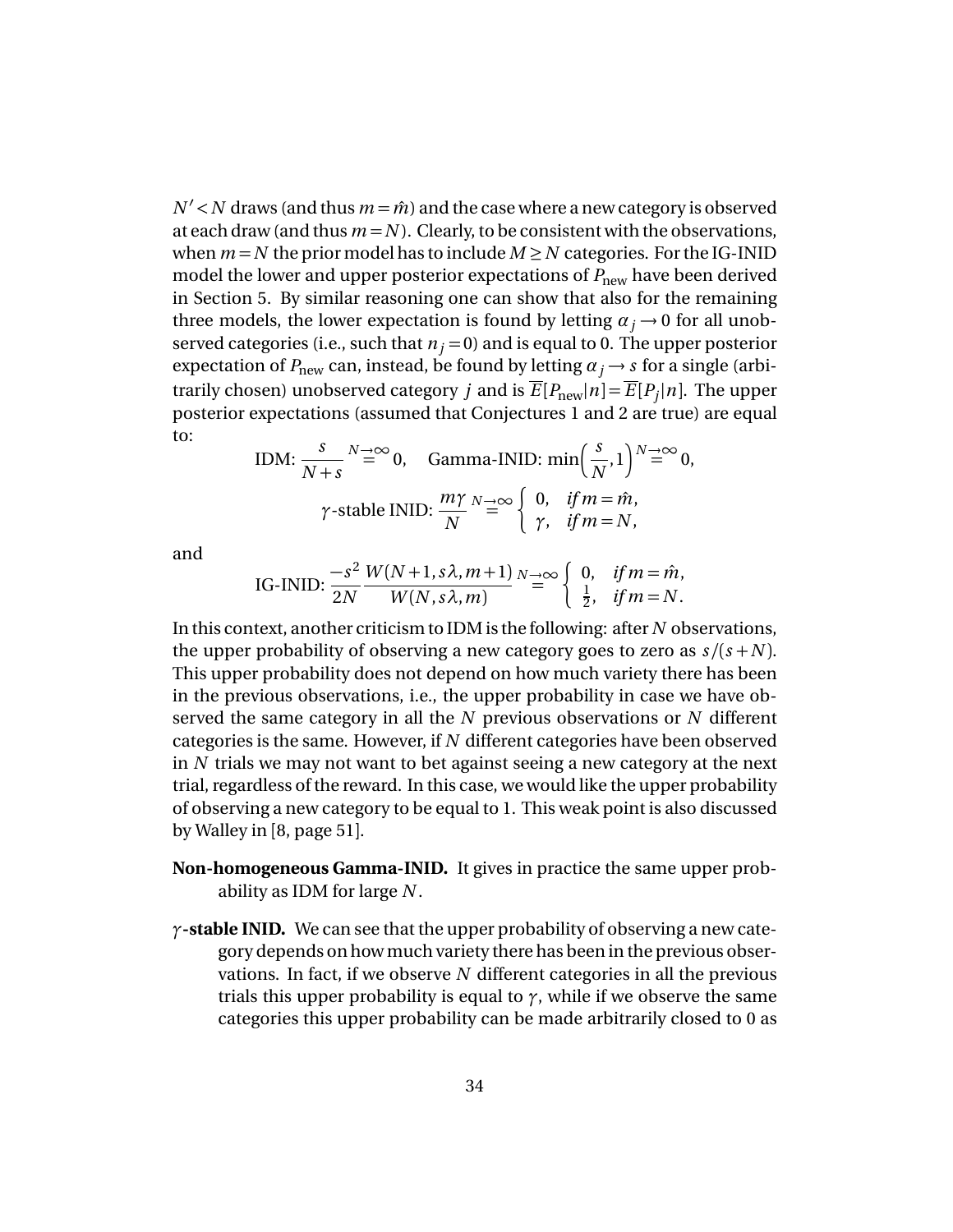*N* increases. The result provided by the *γ*-stable INID model in the first case seems more appropriate than that provided by IDM.

**Inverse Gaussian INID.** The upper probability of observing a new category depends on how much variety there has been in the previous observations. As *N* increases, the upper probability can be made arbitrarily close to  $1/2$  if  $m = N$  and to 0 if, instead,  $m = \hat{m}$ .

Notice that, we have found an upper probability of observing a new category having observed *N* different categories in *N* previous trials equal to 1 only for vacuous models (e.g., the *γ*-stable INID with *γ* → 1 or the Gamma-INID for *s* → ∞). However, the peculiarity of the *γ*-stable INID is that the upper probability of observing a new category having observed *N* different categories in *N* previous trials can be made to be arbitrarily close to 1 by taking  $\gamma = 1 - \epsilon$ and still the model can learn from data. Instead, for the Gamma-INID models the only case where this probability does not go to zero for  $N \rightarrow \infty$  is when  $s \rightarrow \infty$  and the model is vacuous.

This difference between IDM and Gamma-INID from one-side and *γ*-stable INID and Inverse Gaussian INID on the other side seems to be due to the RIP property. IDM and Gamma-INID satisfy RIP, while *γ*-stable INID and Inverse Gaussian INID do not. This means that in the complete absence of prior knowledge about the process that generates the data, the dependency of the lower and upper posterior expectations on the number of observed categories can lead to more intuitive inferences than those derived from models that satisfy RIP.

## *8.3. Discussion*

In this section we recall the properties of the three new prior near-ignorance models developed and suggest possible scenarios where such properties could prove valuable. The analyses of these models carried out in this paper are of a theoretical nature; the necessary investigation of their performance on numerical case studies is left for future work.

One important difference between the models considered in this work is that the *γ*-Stable INID and the IG-INID models do not satisfy RIP whereas the homogeneous and non-homogeneous Gamma-INID models do. It has already been argued in [23, Sec. 4] that the RIP principle is not always a desirable property. In this paper, the authors stress that from the perspective of interval probability theory, the difference between lower and upper probabilities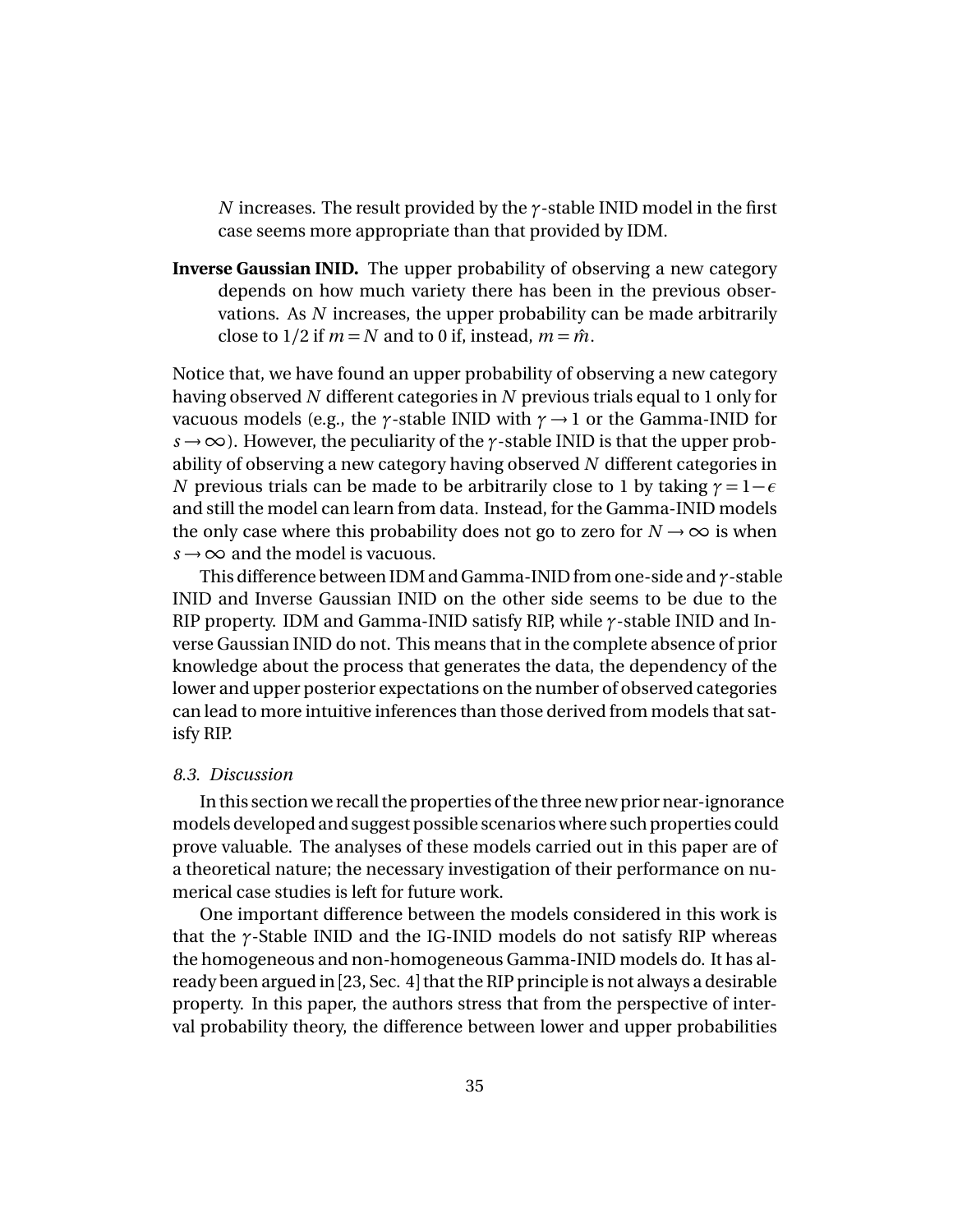should depend on the amount of information available and the data representation. We think that this is especially true for predictive models in which the set of all possible categories is not known a priori and is updated as new categories are observed. Situations where the number of classes is unknown arise in numerous applications. One of the most important examples is the "species problem" in biology; other examples can be found in linguistics (e.g., the estimation of the frequency of words in an author's vocabulary) or software development (e.g., estimating the probabilities of different types of software failures). In such inferential problems we are interested in the species composition of an unknown population. In particular, given a sample from the population, it is interesting to know the species richness, which can be quantified by the probability of sampling new species in future trials. In principle, one would expect the population richness to be larger if we have already observed many different species rather than few. Therefore, models that do not respect RIP may be more suitable for modeling prior ignorance in this kind of problems.

On the other hand, the RIP property seems to be desirable for a prior ignorance model when the classes are clearly defined and known a priori (although this is not unanimously agreed, see for instance [21, 24]). In objective Bayesian analysis, a common practice is to impose invariance principles to derive non-informative priors. In this respect, the fact that IDM and Gamma-INID satisfy EP, SP and RIP, while the commonly used precise non-informative priors do not, is valuable. In [25], the authors show that IDM satisfies general invariance principles, among which exchangeability and representation insensitivity (which is similar to RIP). This result reinforces the importance of IDM as a model of prior ignorance. In [25], the authors conclude the paper listing several open questions about representation insensitivity for predictive systems. One of these questions was if there exist other models which satisfy RIP besides IDM. With the Gamma-INID model derived in this paper, we have shown that this is the case. The inferences provided by the non-homogeneous Gamma-INID model are more robust, in the sense that, for a given strength of the prior, they always encompass those of the IDM. Moreover, its lower and upper expectations cannot be interpreted as the result of adding *s* additional counts to the available observations, but rather as a swing scenario in which *s* counts among the *N* observed are moved from a category to another. Situations where such swing scenarios are of particular interest are, for example, election polls (or other types of opinion surveys) where it is important to evaluate the effects of swing votes, i.e. votes that are seen as potentially going to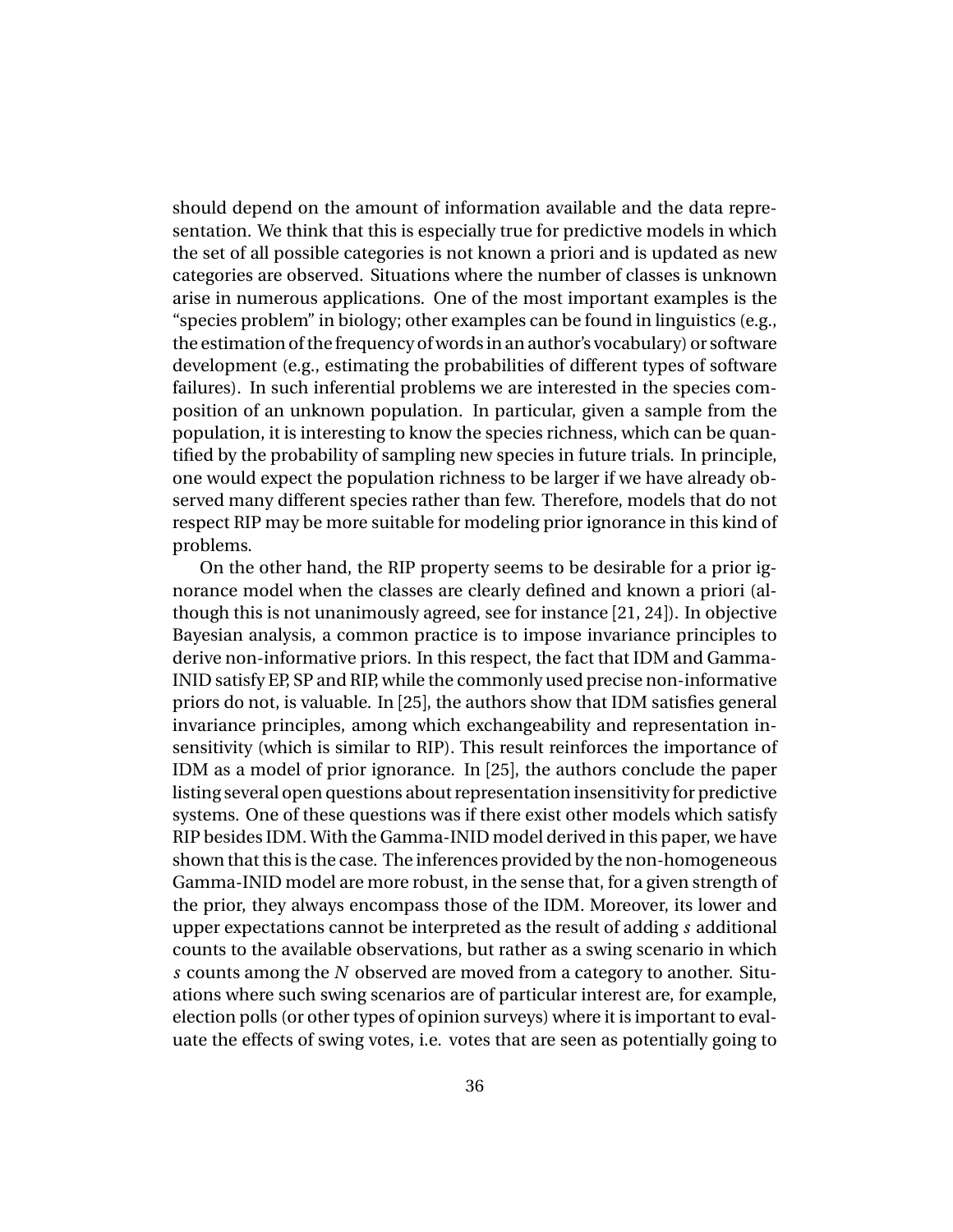any of a number of candidates. In those cases, the Gamma-INID model could be more appropriate than the IDM.

## **9. Conclusions**

In this paper, we have derived new near-ignorance models based on the class of Normalized Infinitely Divisible (NID) distributions. For this class, by exploiting the Lévy-Khintchine representation theorem, it is possible to derive general formulae for prior and posterior predictive inferences. By using these results we have been able to generally characterize the near-ignorance properties of the NID class. For three members of this class, we have shown that, although these three near-ignorance NID models are not conjugate with the likelihood, the posterior inferences drawn from them can still be computationally tractable. In particular, for the Gamma INID model the lower and upper expectations of the  $P_i$  can be computed by means of simple algebraic expressions. Assuming the validity of a conjecture, this is also true for the *γ*stable (with  $\gamma \leq 1/2$ ) model, while for the inverse Gaussian model, the lower and upper expectations can be computed efficiently by numerically solving one-dimensional integrals. On the other side, when the lower and upper expectations are not found for  $\alpha \rightarrow 0$  and, respectively,  $\alpha \rightarrow 1$ , as for the *γ*-stable INID model with  $\gamma > 1/2$ , numerical optimization is also necessary. We have shown that one of the models developped, the Gamma-INID model, always provides, for a given *s*, inferences that are more conservative than those of the Imprecise Dirichlet Model and, moreover, satisfies the representation invariance principle (RIP), i.e. the posterior inferences of an event are invariant w.r.t. refinements and coarsening of the possibility space. On the other hand, the other two models, which do not satisfy RIP, have a posterior imprecision which increases linearly or almost linearly with the number of observed categories. As future work, we plan to investigate the properties of other members of the near-ignorance NID class of priors.

Moreover, the theoretical work carried out in this paper needs to be supported by application studies that we have left for future work. In particular, we plan to apply our models to solve classification and prediction problems and compare the results with those obtained by precise models and by the Imprecise Dirichlet Model.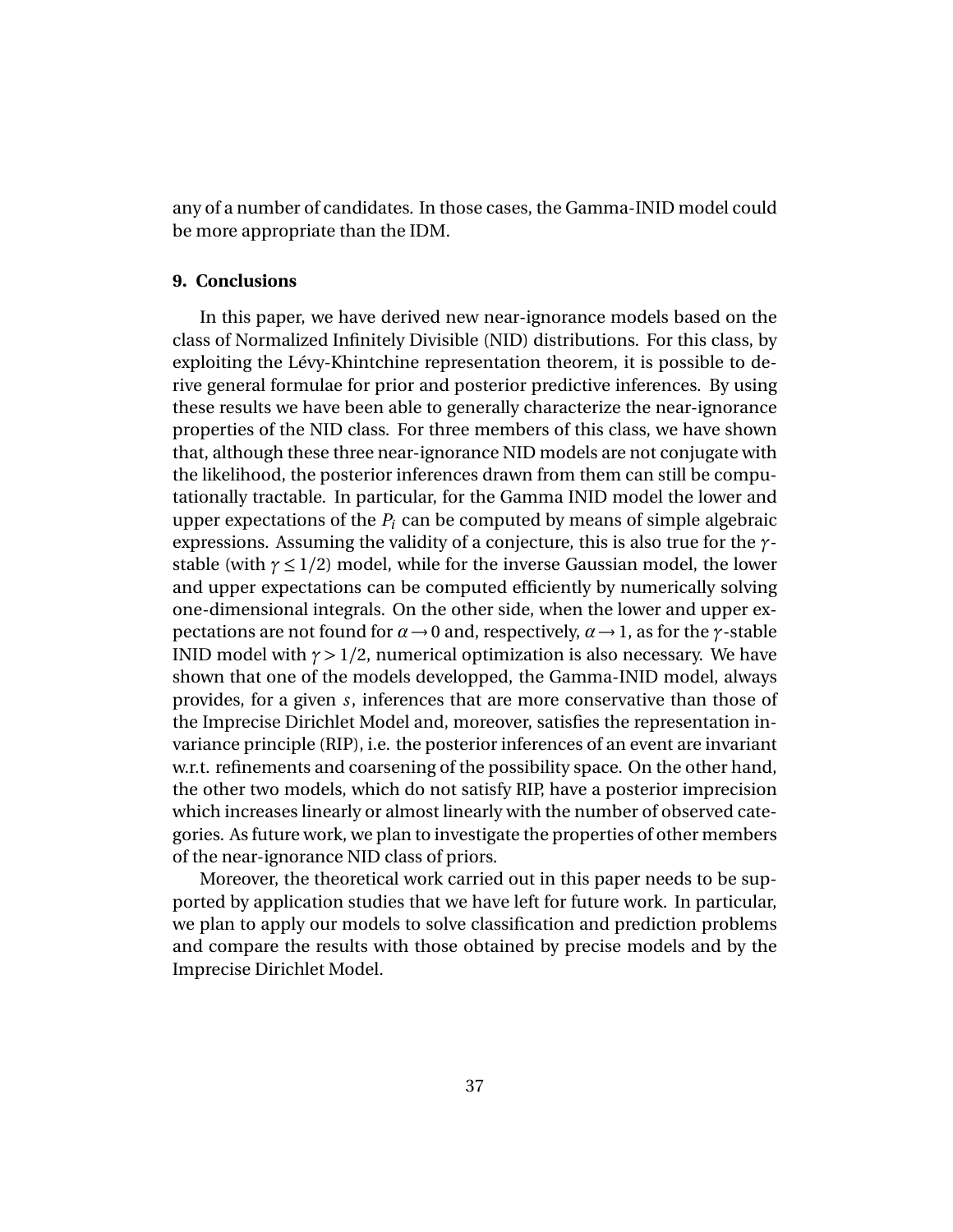#### **Acknowledgements**

This work has been partially supported by the Swiss NSF grant n. 200020- 137680/1. The authors would like to thank Marco Zaffalon, Gert de Cooman, Jasper De Bock, Antonio Lijoi, Cassio P. de Campos and Enrique Miranda for their useful comments.

#### **Appendix A. Proofs**

*Appendix A.1. Proof of Proposition 1*

The posterior expectation  $E[P_i^T]$  $\sum_{i}^{r}$  |*n* | is obtained as the ratio

$$
\frac{E[P_i^rP_1^{n_1}\cdots P_m^{n_m}]}{E[P_1^{n_1}\cdots P_m^{n_m}]},
$$

which, using  $(12)$ , is given by  $(13)$ .

## *Appendix A.2. Proof of Theorem 1*

For  $\alpha_i \rightarrow 0$  the distribution of  $X_i$  tends to the Dirac delta function  $\delta(x)$ , because its Laplace transform tends to the unit constant, and so does the distribution of  $P_i$ . Then, one has that  $\underline{E}[P_i^T]$  $\left[\begin{matrix} \n\cdot \\ \n\cdot \end{matrix}\right] \rightarrow 0.$ 

For  $\alpha_i \rightarrow s$ ,  $\alpha_j \rightarrow 0$  for all  $j \neq i$ , we have that

$$
\overline{E}[P_i^r] = \overline{E}\Big[\Big(1 - \sum_{i \neq j} P_j\Big)^r\Big] \to 1,
$$

because the distribution of  $X_j$  for all  $j \neq i$  are Dirac's delta functions in zero.

### *Appendix A.3. Proof of Theorem 2*

The lower and upper expectations of *P r*  $p_i^r$  follow by the prior near-ignorance properties of NID distributions (Theorem 1). We can thus focus on (23). *E* [*PiP<sup>j</sup>* ] can be obtained from (7) with  $r_1$ ,  $r_2 = 1$  and  $r_k = 0$  for  $k > 2$ , i.e.:

$$
E[P_i P_j] = \alpha_i \alpha_j \int_0^\infty u \left[ \frac{d\psi(u)}{du} \right]^2 e^{-s\psi(u)} du
$$
  
\n
$$
= \alpha_i \alpha_j \frac{\Gamma(1-\gamma)^2}{2\pi} \int_0^\infty u^{2\gamma-1} e^{-s \frac{\Gamma(1-\gamma)}{\sqrt{2\pi}\gamma} u^\gamma} du
$$
(A.1)  
\n
$$
= \alpha_i \alpha_j \frac{\Gamma(1-\gamma)^2}{2\pi} \frac{2\pi \gamma}{s^2 \Gamma(1-\gamma)^2} = \alpha_1 \alpha_2 \frac{\gamma}{s^2}.
$$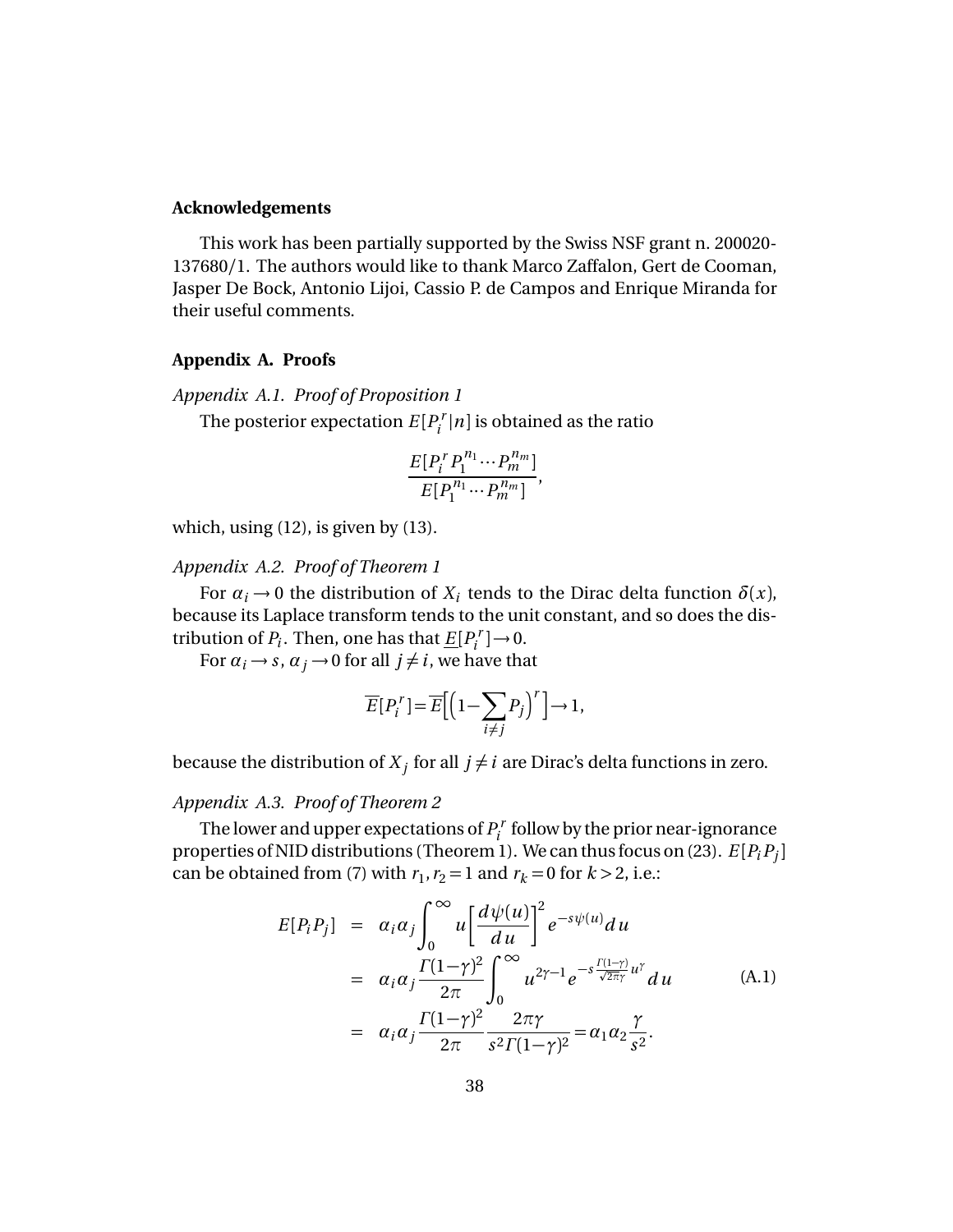Finally, we get

$$
0 < E[P_i P_j] < \frac{1}{4}\gamma.
$$

Since 0 is obtained for  $\alpha_i \to 0$  and  $\frac{\gamma}{4}$  for  $\alpha_i = \alpha_j \to \frac{s}{2}$ , these are the upper and lower expectations of  $E[P_iP_j]$ .

# *Appendix A.4. Proof of Theorem 3*

We prove the result for  $P_1$ . Using (19), the partial Bell polynomial  $B_{n_i,k}$  for the *γ*-stable model can be written as

$$
B_{n_i,k}(-\alpha\psi^{(1)}(u),..., -\alpha\psi^{(n_i-k+1)}(u)) = (-1)^{n_i} \sum \frac{n_i!}{j_1! j_2! \cdots j_{n_i-k+1}!} \times \times \left(\frac{\Gamma(1-\gamma)_1}{1!}\right)^{j_1} \left(\frac{\Gamma(2-\gamma)_2}{2!}\right)^{j_2} \cdots \left(\frac{\Gamma(n_i-k+1-\gamma)}{(r-k+1)!}\right)^{j_{r-k+1}} \left(\frac{\alpha}{\sqrt{2\pi}}\right)^k u^{k\gamma - n_i}.
$$

Then the complete Bell polynomial is

$$
B_{n_i}(-\alpha \psi^{(1)}(u),..., -\alpha \psi^{(n_i)}(u)) = (-1)^{n_i} \sum_{k=1}^{n_i} C_{n_i,k} \left(\frac{\alpha}{\sqrt{2\pi}}\right)^k u^{k\gamma - n_i}
$$

where

$$
C_{n_i,k}=B_{n_i,k}(\Gamma(1-\gamma),\ldots,\Gamma(n_i-k+1-\gamma)).
$$

From (8) it follows that

$$
B_{n_{i}+1}(\cdot) = e^{\alpha \psi} \frac{d}{du} \Big[ B_{n_{i}}(\cdot) e^{-\alpha \psi} \Big]
$$
  
\n
$$
= -\frac{\alpha \Gamma(1-\gamma)}{\sqrt{2\pi}} u^{\gamma-1} B_{n_{i}}(\cdot) + (-1)^{n_{i}} \sum_{k=1}^{n_{i}} C_{n_{i},k} \Big( \frac{\alpha}{\sqrt{2\pi}} \Big)^{k} (\gamma k - n_{i}) u^{k\gamma - n_{i} - 1}
$$
  
\n
$$
= -(n_{i} - \gamma) \frac{B_{n_{i}}(\cdot)}{u} + (-1)^{n_{i}} \sum_{k=2}^{n_{i}} C_{n_{i},k} \Big( \frac{\alpha}{\sqrt{2\pi}} \Big)^{k} \gamma(k - 1) u^{k\gamma - n_{i} - 1}
$$
  
\n
$$
-(-1)^{n_{i}} \Gamma(1-\gamma) \Big[ \sum_{k=2}^{n_{i}} C_{n_{i},k-1} \Big( \frac{\alpha}{\sqrt{2\pi}} \Big)^{k} u^{k\gamma - n_{i} - 1} + \Gamma(1-\gamma)^{n_{i}} \Big( \frac{\alpha}{\sqrt{2\pi}} \Big)^{n_{i} + 1} u^{(n_{i} + 1)\gamma - n_{i} - 1} \Big]
$$
  
\n
$$
= -(n_{i} - \gamma) \frac{B_{n_{i}}(\cdot)}{u} - (-1)^{n_{i}} \frac{\alpha^{2}}{u} \Big[ T_{1}(n_{i}) + T_{2}(n_{i}) \Big]
$$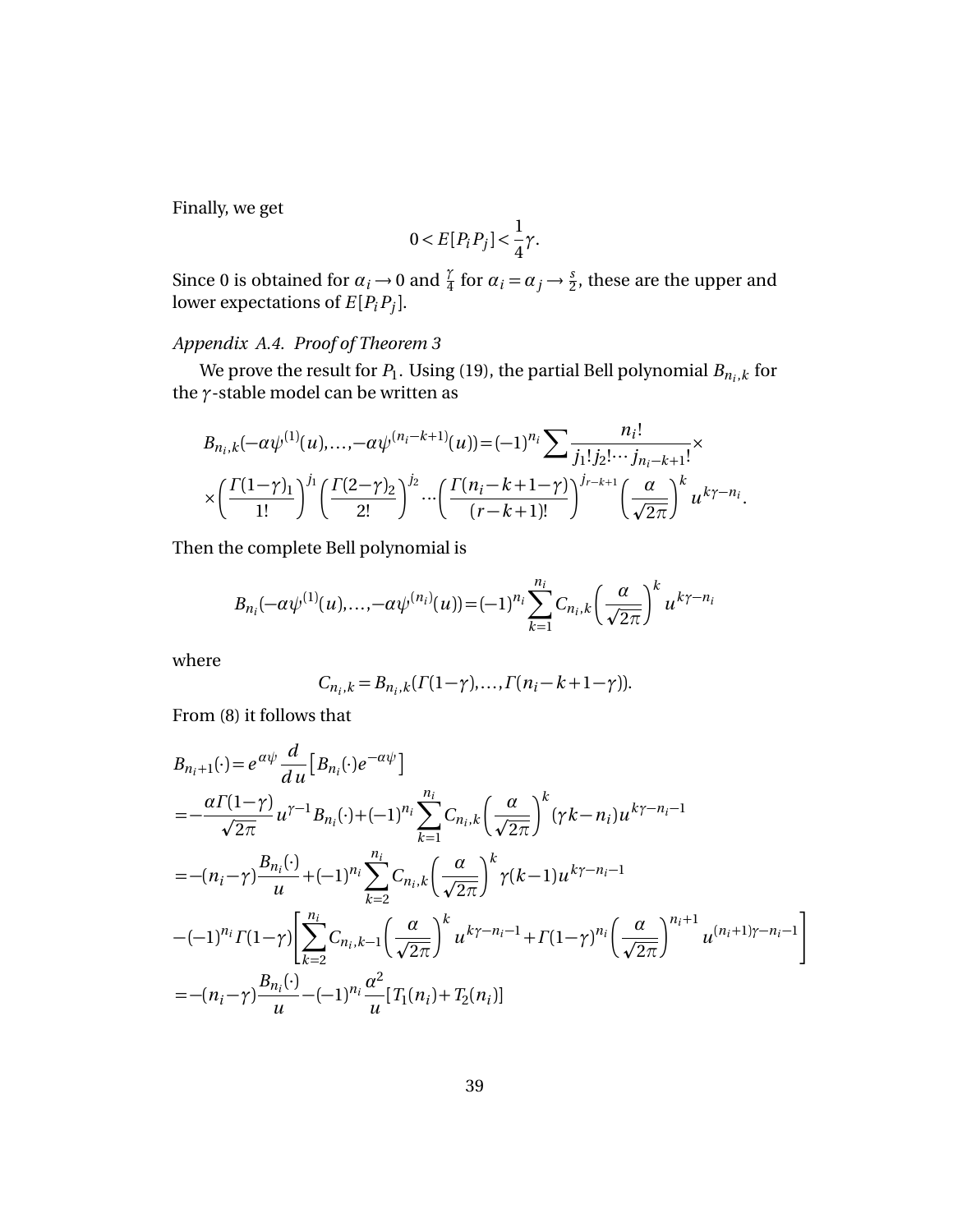where

$$
T_1(n_i) = \alpha^{n_i - 1} \left( \frac{\Gamma(1 - \gamma)}{\sqrt{2\pi}} \right)^{n_i + 1} u^{(n_i + 1)\gamma - n_i}
$$
  
\n
$$
T_2(n_i) = \sum_{k=2}^{n_i} \alpha^{k-2} [\Gamma(1 - \gamma) C_{n_i, k-1} - \gamma(k-1) C_{n_i, k}] (\sqrt{2\pi})^{-k} u^{k\gamma - n_i}.
$$

Then, from (13), if  $n_1 > 0$  the posterior expectation of  $P_1$  is

$$
E[P_1|n] = \frac{n_1 - \gamma}{N} + \alpha_1 \frac{\int u^{N-1} e^{-s\psi(u)} (T_1(n_1) + T_2(n_1)) \prod_{j=2}^m B_{n_j}(\cdot)}{\int u^{N-1} e^{-s\psi(u)} \sum_{k=1}^{n_1} C_{n_1,k} \alpha_1^{k-1} (\sqrt{2\pi})^{-k} u^{k\gamma - n_1} \prod_{j=2}^m B_{n_j}(\cdot)}.
$$
\n(A.2)

Since  $T_1 \ge 0$  and  $T_2 \ge 0$  due to the assumption (24), the second term at the r.h.s. of (A.2) is always positive and thus the infimum of  $E[P_1|n]$  is found for  $\alpha_1 \rightarrow 0$ and is  $(n_1 - \gamma)/N$  whereas the supremum is found for  $\alpha_1 \rightarrow s$  (and thus  $\alpha_j \rightarrow 0$ for all  $j \neq i$ ) and is

$$
\overline{E}[P_1|n] = 1 - \sum_{j=2}^{M} \lim_{\alpha_j \to 0} E[P_j|n] = 1 - \frac{N - n_1 - (m - 1)\gamma}{N} = \frac{n_1 + (m - 1)\gamma}{N}
$$

for  $n_1 > 0$ . If, instead,  $n_1 = 0$ , one has

$$
B_1(-\alpha_1\psi(u)) = -\alpha_1\psi^{(1)}(u)
$$

and

$$
E[P_1|n] = \frac{\alpha_1}{N} \frac{\int_0^\infty u^N e^{-s\psi(u)} \psi^{(1)}(u) \prod_{j=2}^m B_{n_j}(\cdot) du}{\int_0^\infty u^{N-1} e^{-s\psi(u)} \prod_{j=2}^m B_{n_j}(\cdot) du} \to 0,
$$

and thus the infimum is found again for  $\alpha_1 \rightarrow 0$  and is  $\underline{E}[P_1|n] = 0$ . The upper is found, as before, for  $\alpha_1 \rightarrow s$ :

$$
\overline{E}[P_1|n] = 1 - \sum_{j=2}^{M} \lim_{\alpha_j \to 0} E[P_j|n] = 1 - \frac{N - m\gamma}{N} = \frac{m}{N}\gamma
$$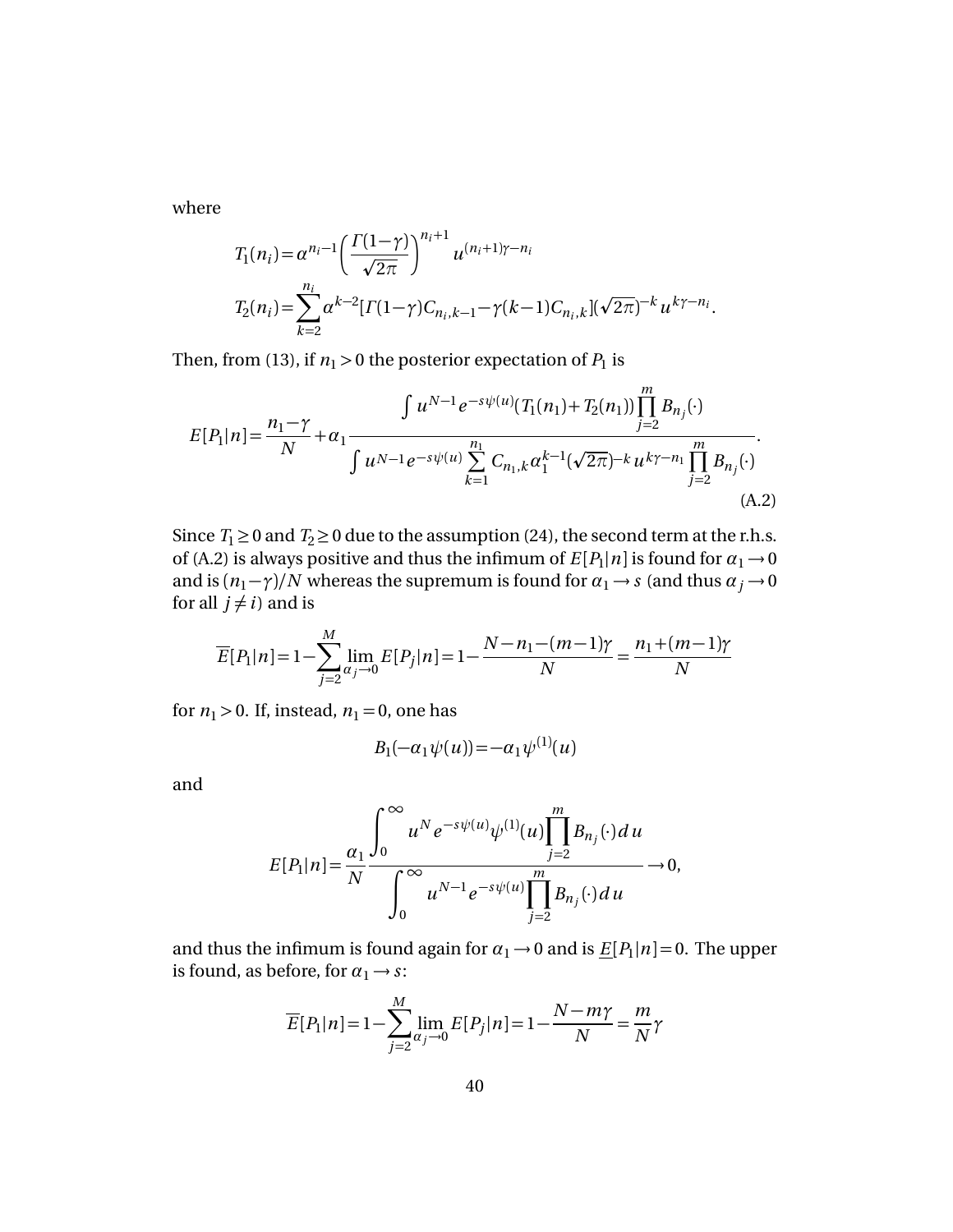It remains to prove that the conditions in (24) and (25) are equivalent. This follows from the fact that the partial Bell polynomial  $B_{n_i,k}(x_1,...,x_{n_i})$  can be written as follows [18]:

$$
B_{n_i,k+1}(x_1,...,x_{n_i})
$$
  
=  $\frac{1}{(k+1)!} \sum_{a_1=k}^{n_i-1} \sum_{a_2=k-1}^{a_1-1} \cdots \sum_{a_k=1}^{a_{k-1}-1} {n_i \choose a_1} {a_1 \choose a_2} \cdots {a_{k-1} \choose a_k} x_{n_i-a_1} x_{a_1-a_2} \cdots x_{a_k}.$ 

In this case we have

$$
x_a = \Gamma(a-\gamma) = \Gamma(1-\gamma) \prod_{i=1}^{a-1} (i-\gamma) = \gamma^{a-1} \Gamma(1-\gamma) \prod_{i=1}^{a-1} \left(\frac{i}{\gamma} - 1\right),
$$

where we have used the recurrence relation  $\Gamma(a-\gamma) = (a-1-\gamma)\Gamma(a-1-\gamma)$  for *a* −1 times.

Then we obtain

$$
C_{n_i,k+1} = \frac{\gamma^{n_i-k} \Gamma(1-\gamma)^k}{(k+1)!} \sum_{a_1=k}^{n_i-1} \sum_{a_2=k-1}^{a_1-1} \cdots \sum_{a_k=1}^{a_{k-1}-1} {n_i \choose a_1} {a_1 \choose a_2} \cdots {a_{k-1} \choose a_k} \times \prod_{i=1}^{n_i-a_1-1} \left(\frac{i}{\gamma}-1\right)^{a_1-a_2-1} \left(\frac{i}{\gamma}-1\right) \cdots \prod_{i=1}^{a_k-1} \left(\frac{i}{\gamma}-1\right)
$$

$$
= \frac{\gamma^{n_i-k} \Gamma(1-\gamma)^k}{(k+1)!} S_{n_i,k+1},
$$

having defined

$$
S_{n_i,k+1} = \sum_{a_k=1}^{a_{k-1}-1} \binom{n_i}{a_1} \cdots \binom{a_{k-1}}{a_k} \prod_{i=1}^{n_i-a_1-1} \binom{i}{\gamma} \cdots \prod_{i=1}^{a_k-1} \binom{i}{\gamma} -1.
$$

Then, the condition in (24) becomes

$$
\frac{\gamma^{n_i-k+2}\Gamma(1-\gamma)^{k-1}}{(k-1)!}S_{n_i,k-1}-(k-1)\frac{\gamma^{n_i-k+2}\Gamma(1-\gamma)^{k-1}}{k!}S_{n_i,k}>0
$$
  

$$
\implies kS_{n_i,k-1}-(k-1)S_{n_i,k}>0.
$$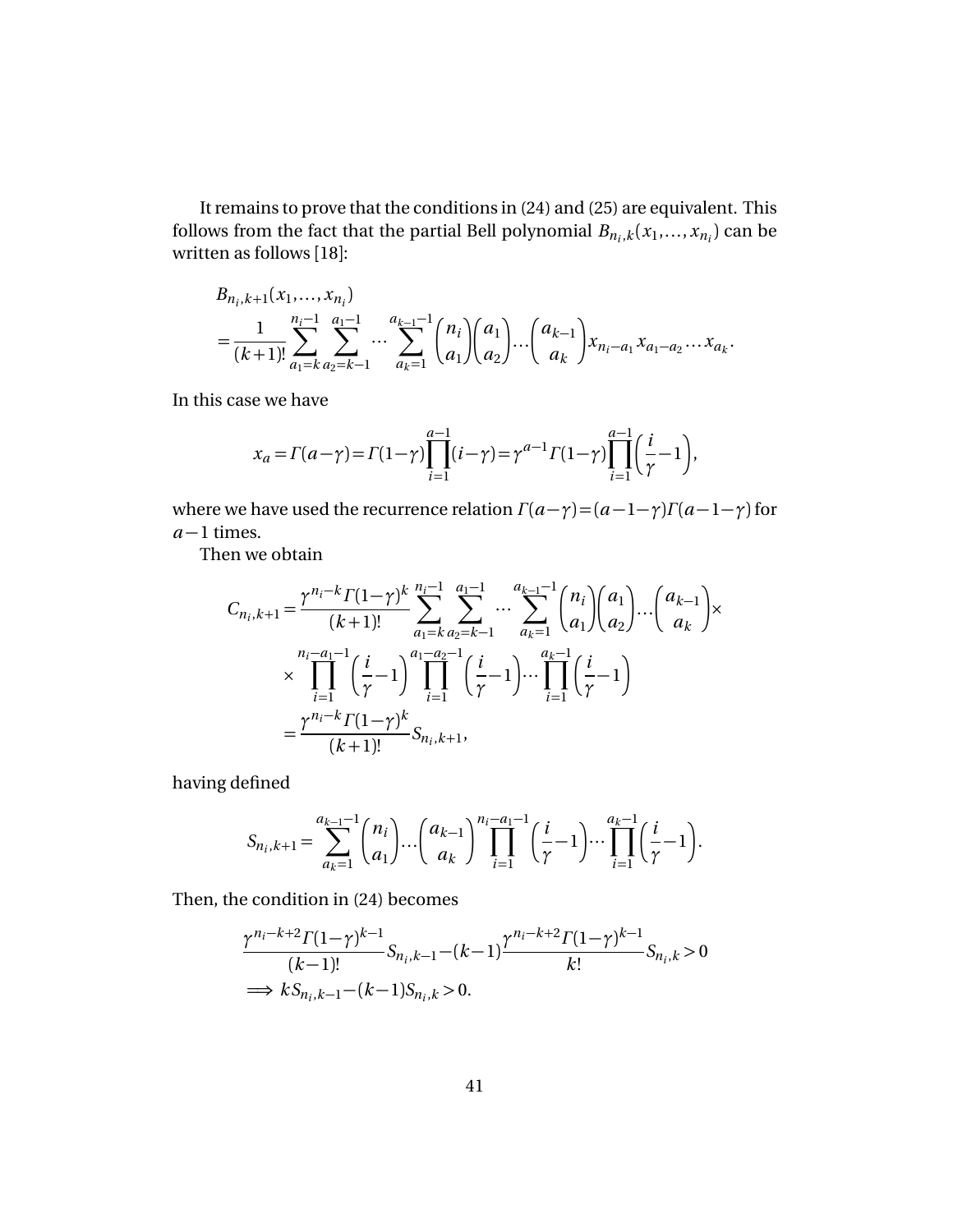*Appendix A.5. Proof of Theorem 4*

The lower and upper expectations of  $P_i^r$  $\hat{p}^r_i$  follows by the prior near-ignorance properties of NID distributions (Theorem 1). We can thus focus on (34). From (7) we derive  $E[P_iP_j]$ :

$$
E[P_iP_j] = \alpha_i \alpha_j \int_0^\infty u \left[ \frac{d\psi(u)}{du} \right]^2 e^{-s\psi(u)} du
$$
  
=  $\alpha_i \alpha_j e^{s\lambda} \int_0^\infty \frac{u}{2u + \lambda^2} e^{-s\sqrt{2u + \lambda^2}} du.$  (A.3)

By the change of variables  $y = s$  $2u + \lambda^2$ , one obtains

$$
E[P_i P_j] = \frac{\alpha_i \alpha_j}{s^2} \frac{e^{s\lambda}}{2} \int_{s\lambda}^{\infty} y e^{-y} dy - \int_{s\lambda}^{\infty} (s\lambda)^2 \frac{e^{-y}}{y} dy
$$
  
=  $\frac{\alpha_i \alpha_j}{s^2} \frac{e^{s\lambda}}{2} [s\lambda e^{-s\lambda} + e^{-s\lambda} - (s\lambda)^2 \Gamma(0, s\lambda)].$  (A.4)

By using the recurrence relations for the incomplete gamma function, one gets:

$$
E[P_iP_j] = \frac{\alpha_i \alpha_j}{s^2} \left[1 - e^{s\lambda} (s\lambda)^2 \Gamma(-2, s\lambda)\right].
$$

Finally, we obtain

$$
0 \leq E[P_i P_j] \leq \frac{1}{4} \Big[ 1 - e^{s\lambda} (s\lambda)^2 \Gamma(-2, s\lambda) \Big].
$$

Since the lower bound is reached for  $\alpha_i \rightarrow 0$  or  $\alpha_j \rightarrow 0$  and the upper bound for  $\alpha_i = \alpha_j \rightarrow \frac{s}{2}$ , these are the upper and lower expectations of *E*[*P<sub>i</sub>P<sub>j</sub>*].

## *Appendix A.6. Proof of Theorem 5*

By applying the same reasoning used in Theorem 3 (that, therefore, we omit here) one obtains that if  $n_1 = 0$  the lower expectation of  $P_1$  is 0 (for  $\alpha_1 \rightarrow 0$ ) and if  $n_1 > 0$ 

$$
E[P_1|n] = \frac{n_1 - \frac{1}{2} \int u^N (2u + \lambda^2)^{-1} B_{n_1}^1 \cdots B_{n_m}^m du}{\int u^{N-1} B_{n_1}^1 \cdots B_{n_m}^m du}
$$
  
\n+  $\alpha_1$   
\n
$$
\int u^N (2u + \lambda^2)^{-1} e^{-s\psi(u)} (T_1(n_1) + T_2(n_1)) \prod_{j=2}^m B_{n_j}^i
$$
  
\n+  $\alpha_1$   
\n
$$
\int u^{N-1} e^{-s\psi(u)} \sum_{k=1}^{n_1} C_{n_1,k} \alpha_1^{k-1} (2\sqrt{\pi})^{-k} (2u + \lambda^2)^{k/2 - n_1} \prod_{j=2}^m B_{n_j}^j
$$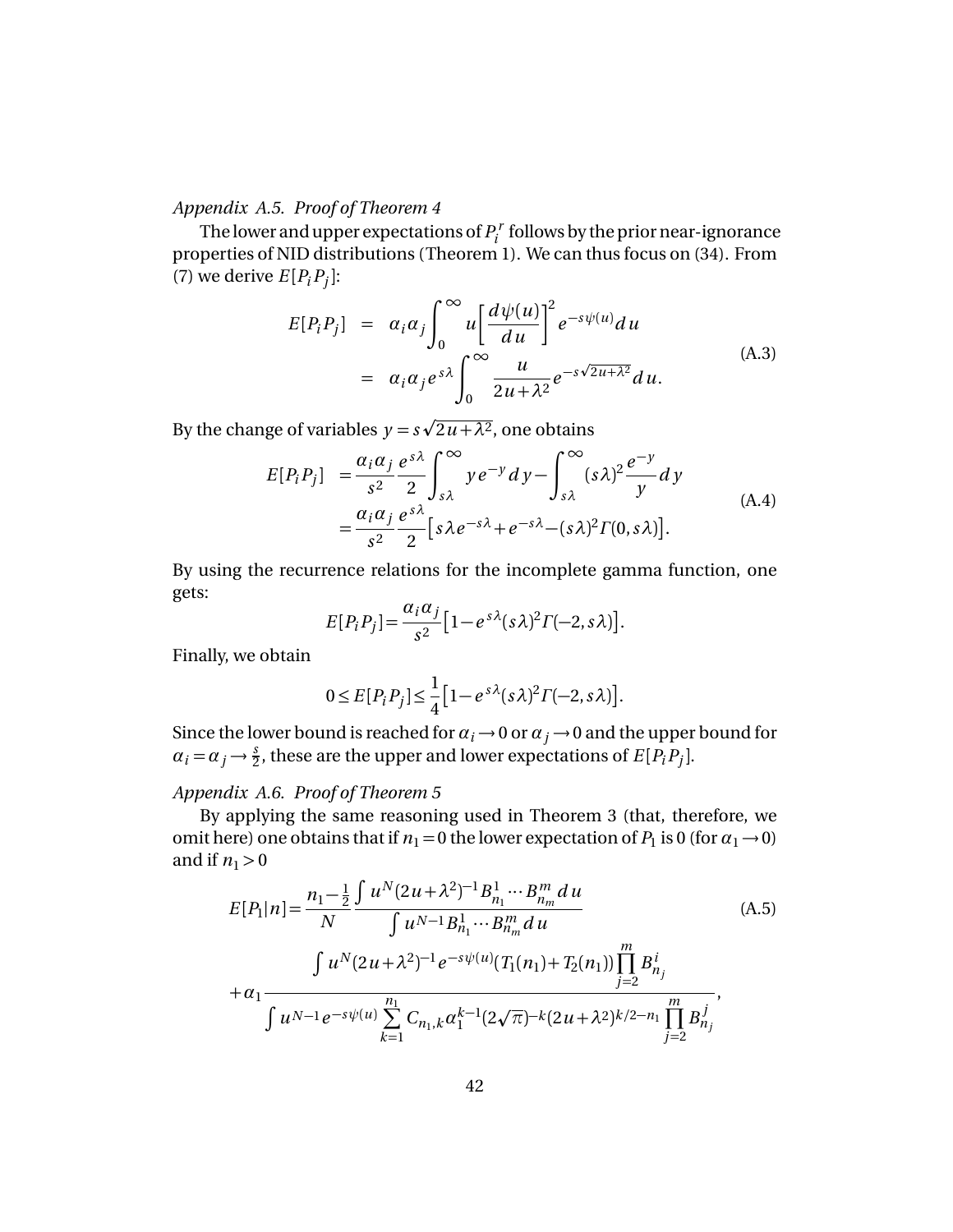where

$$
T_1(n_i) = \alpha^{n_i - 1} 2^{-n_i - 1} (2u + \lambda^2)^{(n_i + 1)/2 - n_i}
$$
  
\n
$$
T_2(n_i) = \sum_{k=2}^{n_i} \alpha^{k-2} [\sqrt{\pi} C_{n_i, k-1} - \frac{k-1}{2} C_{n_i, k}] (2\sqrt{\pi})^{-k} (2u + \lambda^2)^{k/2 - n_i},
$$

and

$$
B_{n_i}^i = (-2)^{n_i} \sum_{k=1}^{n_i} C_{n_i,k} \left( \frac{\alpha_i}{2\sqrt{\pi}} \right)^k (2u + \lambda^2)^{k/2 - n_i}.
$$

If  $n_1 = 1$ , the first term at the r.h.s. of (A.5) does not depend on  $\alpha_1$  and the second term is always positive; then, the infimum is found for  $\alpha_1 \rightarrow 0$ . If  $n_1 > 1$ the first term in (A.5) becomes

$$
\frac{n_1 - \frac{1}{2} \int \frac{u^N}{2u + \lambda^2} \left( \sum_{k=1}^{n_1} C_{n_1,k} \left( \frac{\alpha_1}{2\sqrt{\pi}} \right)^k (2u + \lambda^2)^{k/2 - n_1} \right) B_{n_2}^2 \cdots B_{n_m}^m du}{\int u^{N-1} \left( \sum_{k=1}^{n_1} C_{n_1,k} \left( \frac{\alpha_1}{2\sqrt{\pi}} \right)^k (2u + \lambda^2)^{k/2 - n_1} \right) B_{n_2}^2 \cdots B_{n_m}^m du}
$$
(A.6)

Each term at the numerator is proportional to

$$
\int u^N (2u + \lambda^2)^{k/2 - n_1 - 1} B_{n_2}^2 \cdots B_{n_m}^m du,
$$

and each term at the denominator is proportional to

$$
\int u^{N-1} (2u + \lambda^2)^{k/2 - n_1} B_{n_2}^2 \cdots B_{n_m}^m du;
$$

The proportionality constant for a given *k* is the same for the numerator and denominator. Since

$$
\frac{w_1A_1 + w_2A_2}{w_1B_1 + w_2B_2} \ge \frac{A_1}{B_1}
$$

holds if

$$
\frac{A_1}{B_1} \leq \frac{A_2}{B_2},
$$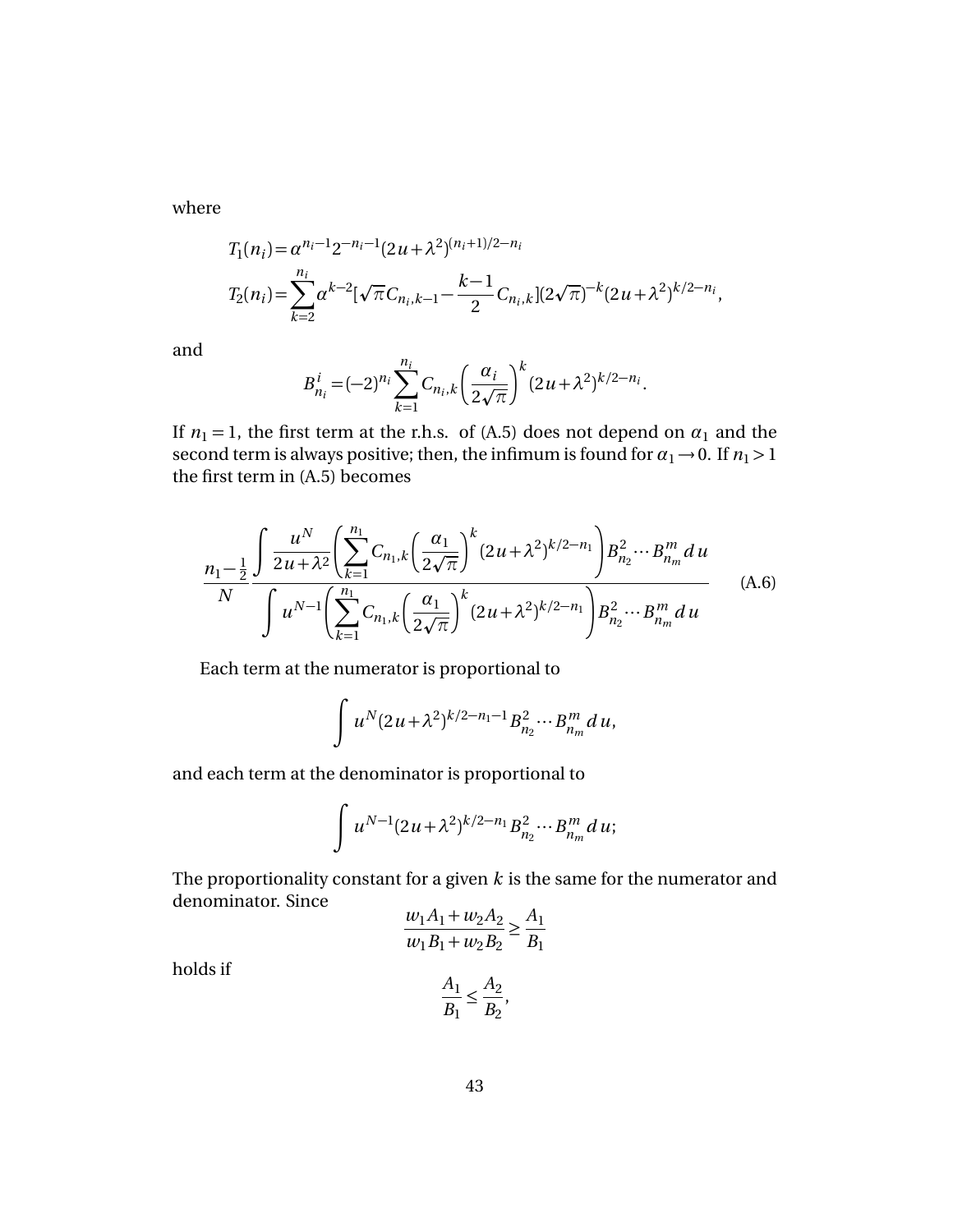by proving that

$$
\frac{\int u^N (2u + \lambda^2)^{-n_1 - 1/2} B_{n_2}^2 \cdots B_{n_m}^m du}{\int u^{N-1} (2u + \lambda^2)^{-n_1 + 1/2} B_{n_2}^2 \cdots B_{n_m}^m du} \le \frac{\int u^N (2u + \lambda^2)^{-n_1 - 1 + k/2} B_{n_2}^2 \cdots B_{n_m}^m du}{\int u^{N-1} (2u + \lambda^2)^{-n_1 + k/2} B_{n_2}^2 \cdots B_{n_m}^m du}
$$
\n(A.7)

we can show that the infimum of  $(A.6)$  is found when only the term with  $k = 1$ survives. This is obtained for  $\alpha_1 \rightarrow 0$ . Let us define

$$
h(u) = u^{N-1} (2u + \lambda^2)^{-n_1 + k/2} B_{n_2}^2 \cdots B_{n_m}^m.
$$

We can then re-write the condition in (A.7)

$$
\frac{\int \frac{u}{(2u+\lambda^2)} \frac{h(u)}{(2u+\lambda^2)^{k/2}} du}{\int \frac{h(u)}{(2u+\lambda^2)^{k/2}} du} \le \frac{\int \frac{u}{(2u+\lambda^2)} h(u) du}{\int h(u) du}
$$
 (A.8)

Let us define

$$
K_1 = \int \frac{h(u)}{(2u+\lambda^2)^{k/2}} du \text{ and } K_2 = \int h(u) du.
$$

The two sides of the inequality can be seen as the expected values of the positive variable  $u/(2u+\lambda^2)$  when its distribution is defined by the CDF

$$
P_1\left(\frac{u}{(2u+\lambda^2)} \le x\right) = \frac{\int_0^{u_x} \frac{h(u)}{(2u+\lambda^2)^{k/2}} du}{K_1}
$$

for the l.h.s. of the inequality (with  $u_x = x(x+)$  $(x^2+\lambda^2)$ ) and

$$
P_k\left(\frac{u}{(2u+\lambda^2)} \le x\right) = \frac{\int_0^{u_x} h(u) du}{K_2}
$$

for the r.h.s. Since the two curves

$$
\frac{h(u)}{(2u+\lambda^2)^{k/2}K_1}
$$
 and 
$$
\frac{h(u)}{K_2}
$$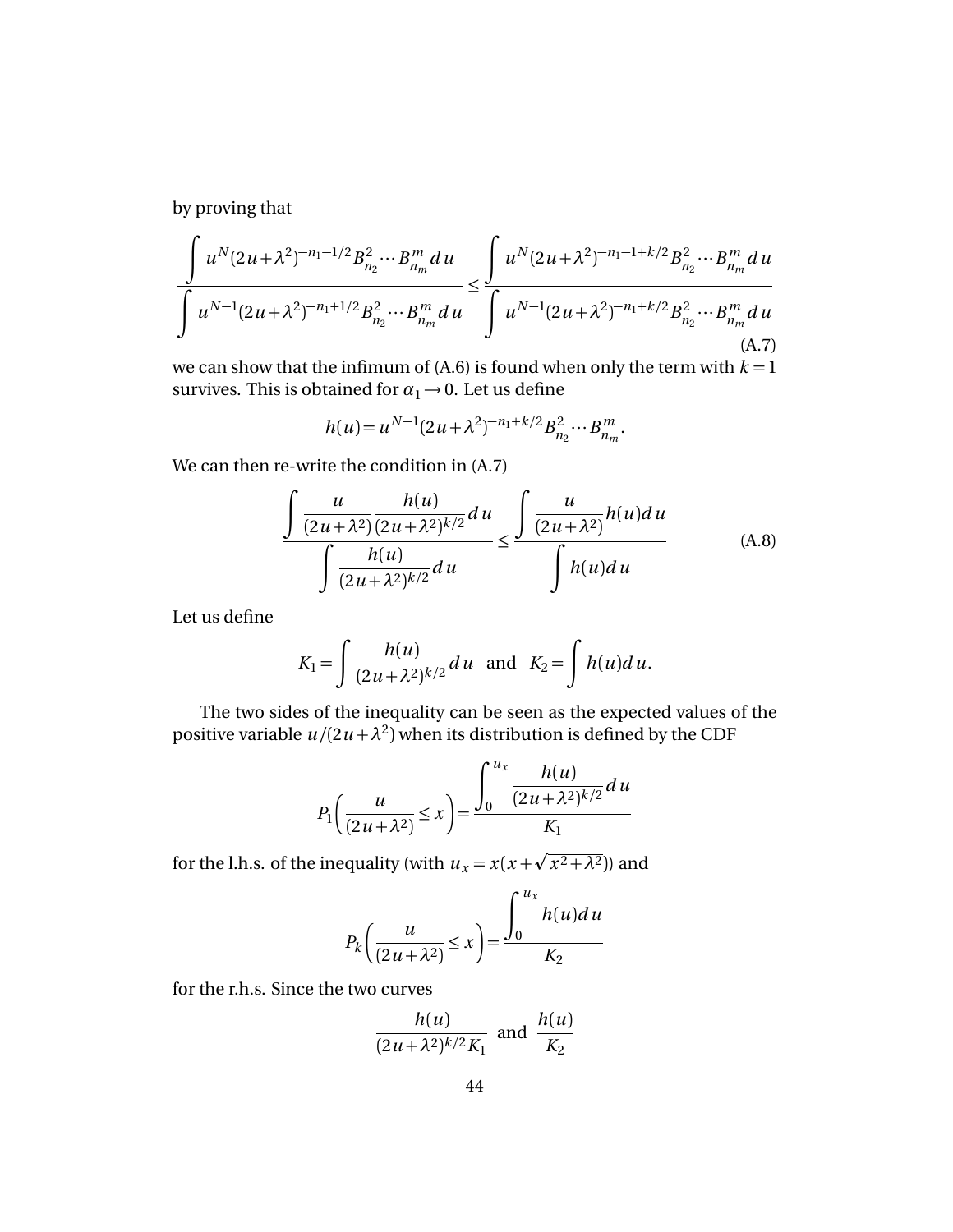do not coincide and their integral over the support is 1 (so that one cannot be always larger than the other), there must be at least one crossing point  $u^*$  > 0 for which it holds ∗ ∗

$$
\frac{h(u^*)}{(2u^* + \lambda^2)^{k/2}K_1} = \frac{h(u^*)}{K_2}
$$

Then for all  $u > u^*$  it holds

$$
\frac{h(u)}{K_2} > \frac{h(u)}{K_1(2u + \lambda^2)^{k/2}},\tag{A.9}
$$

since

$$
\frac{h(u^*)}{K_2} \ge \frac{h(u^*)}{K_1(2u^* + \lambda^2)^{k/2}} \Longrightarrow \frac{1}{K_2} \ge \frac{1}{K_1(2u^* + \lambda^2)^{k/2}} > \frac{1}{K_1(2u + \lambda^2)^{k/2}}
$$

(where we have used the fact that  $h(u^*) > 0$ ) from which (A.9) follows.

By similar reasoning we can show that for all  $u < u^*$ 

$$
\frac{h(u)}{K_2} < \frac{h(u)}{K_1(2u + \lambda^2)^{k/2}}.\tag{A.10}
$$

As a consequence, we have that

$$
P_1\left(\frac{u}{(2u+\lambda^2)} \ge x\right) < P_k\left(\frac{u}{(2u+\lambda^2)} \ge x\right) \tag{A.11}
$$

since if  $u_x > u^*$ 

$$
\frac{\int_{u_x}^{\infty} \frac{h(u)}{(2u+\lambda^2)^{k/2}} du}{K_1} < \frac{\int_{u_x}^{\infty} h(u) du}{K_2}
$$

and if  $u_x < u^*$ 

$$
1 - \frac{\int_0^{u_x} \frac{h(u)}{(2u + \lambda^2)^{k/2}} du}{K_1} < 1 - \frac{\int_0^{u_x} h(u) du}{K_2}.
$$

Since the expectation of a positive random variable *X* is given by the integral over its support of  $P(X > x)$ , by (A.11) it follows that (A.7) holds for all *k* and thus the infimum of the expectation of  $P_1$  is found for  $\alpha_1 \rightarrow 0$ .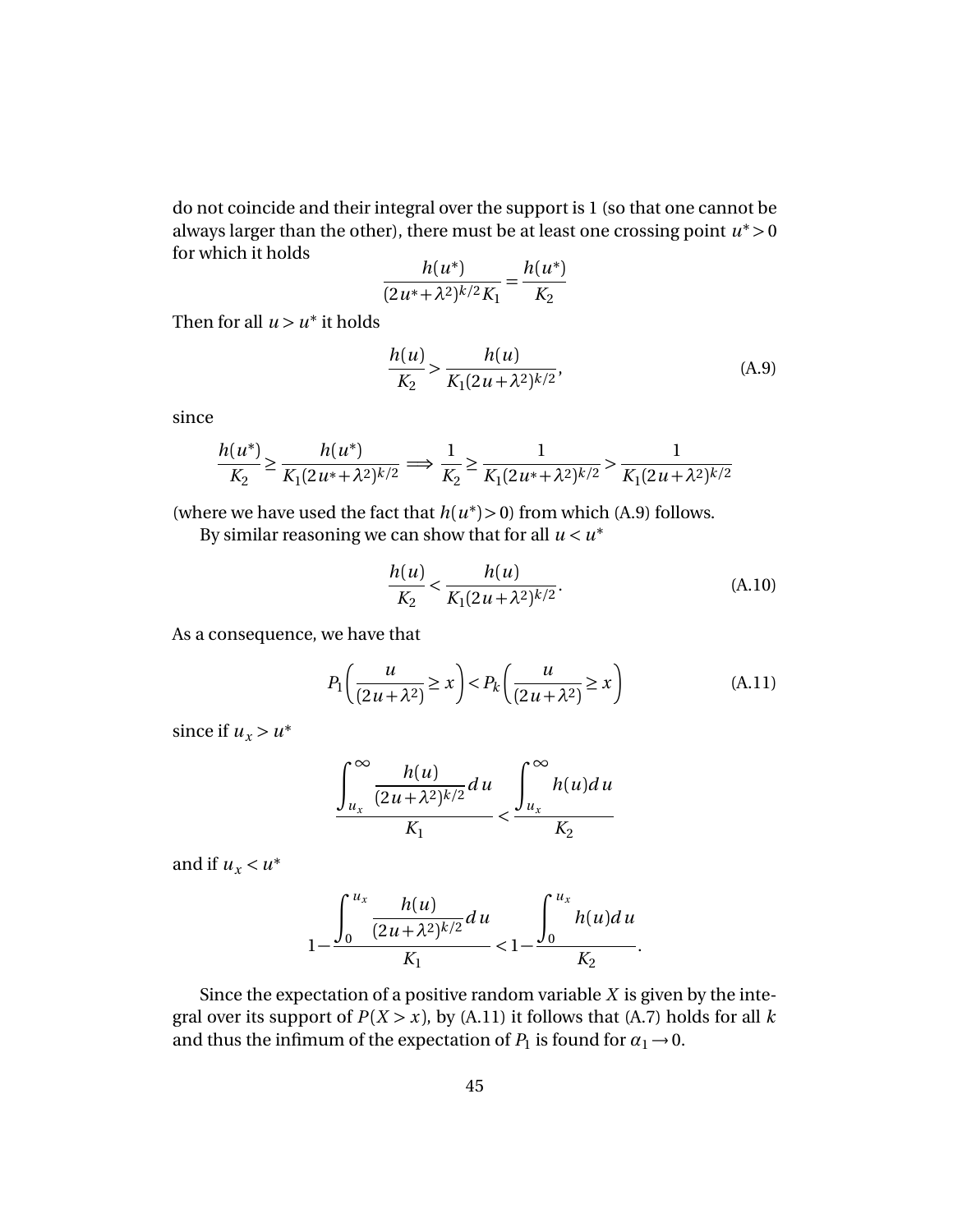By similar reasoning one can also show that the infimum is obtained by setting  $\alpha_j \rightarrow 0$  for all categories *j* for which  $n_j > 1$  or, if there are no categories  $j \neq 1$  with  $n_j \leq 1$ , by setting  $\alpha_j \rightarrow s$  for the category with the minimum number of counts.

For simplicity, let *M* be the category with the minimum number of count. To compute the posterior expectation of an Inverse Gaussian NID distribution when  $\alpha_M \rightarrow s$  we use the following result:

$$
\int_{0}^{\infty} \frac{u^{N-1}e^{-s\sqrt{2u+\lambda^2}}}{(2u+\lambda^2)^{N-\frac{M}{2}}} du = 2^{-N+1} \int_{\lambda}^{\infty} \frac{(y^2-\lambda^2)^{N-1}e^{-sy}}{y^{2N-M-1}} dy =
$$
  
\n
$$
= 2^{-N+1} \sum_{k=0}^{N-1} {N-1 \choose k} (-\lambda^2)^{N-1-k} s^{2N-2-M-2k} \int_{s\lambda}^{\infty} \frac{e^{-t}}{t^{2N-M-2k-2}} dt =
$$
  
\n
$$
= 2^{-N+1} \sum_{k=0}^{N-1} {N-1 \choose k} (-\lambda^2)^{N-1-k} s^{2N-2-M-2k} \Gamma(2+M+2k-2N; s\lambda).
$$

From (7) and (17) the mixed non-central moments are

$$
E[P_1^{n_1} \cdots P_M^{n_M}] = (-1)^N \int_0^\infty u^{N-1} e^{-s(\sqrt{2u+\lambda^2}-\lambda)} \prod_{i=1}^{M-1} (-\alpha_i) \psi^{(n_i)} \sum_{r=1}^{n_M} C_{n_M,r} \left(\frac{-\alpha_M}{2\sqrt{\pi}}\right)^r \psi^{(r)} du
$$
  

$$
= \frac{2^{N-M+1} e^{s\lambda}}{\sqrt{\pi}^{M-1}} \prod_{i=1}^{M-1} \alpha_i \Gamma(n_i - \frac{1}{2}) \sum_{r=1}^{n_M} C_{n_M,r} \left(\frac{\alpha_M}{2\sqrt{\pi}}\right)^r I_N(r)
$$

with

$$
I_N(k) = \int_0^\infty \frac{u^{N-1} e^{-s\sqrt{2u+\lambda^2}}}{(2u+\lambda^2)^{N-\frac{M+r-1}{2}}} du
$$
  
=  $2^{-N+1} \sum_{k=0}^{N-1} {N-1 \choose k} (-\lambda^2)^{N-1-k} s^{2N-1-M-r-2k} \Gamma(1+M+r+2k-2N; s\lambda).$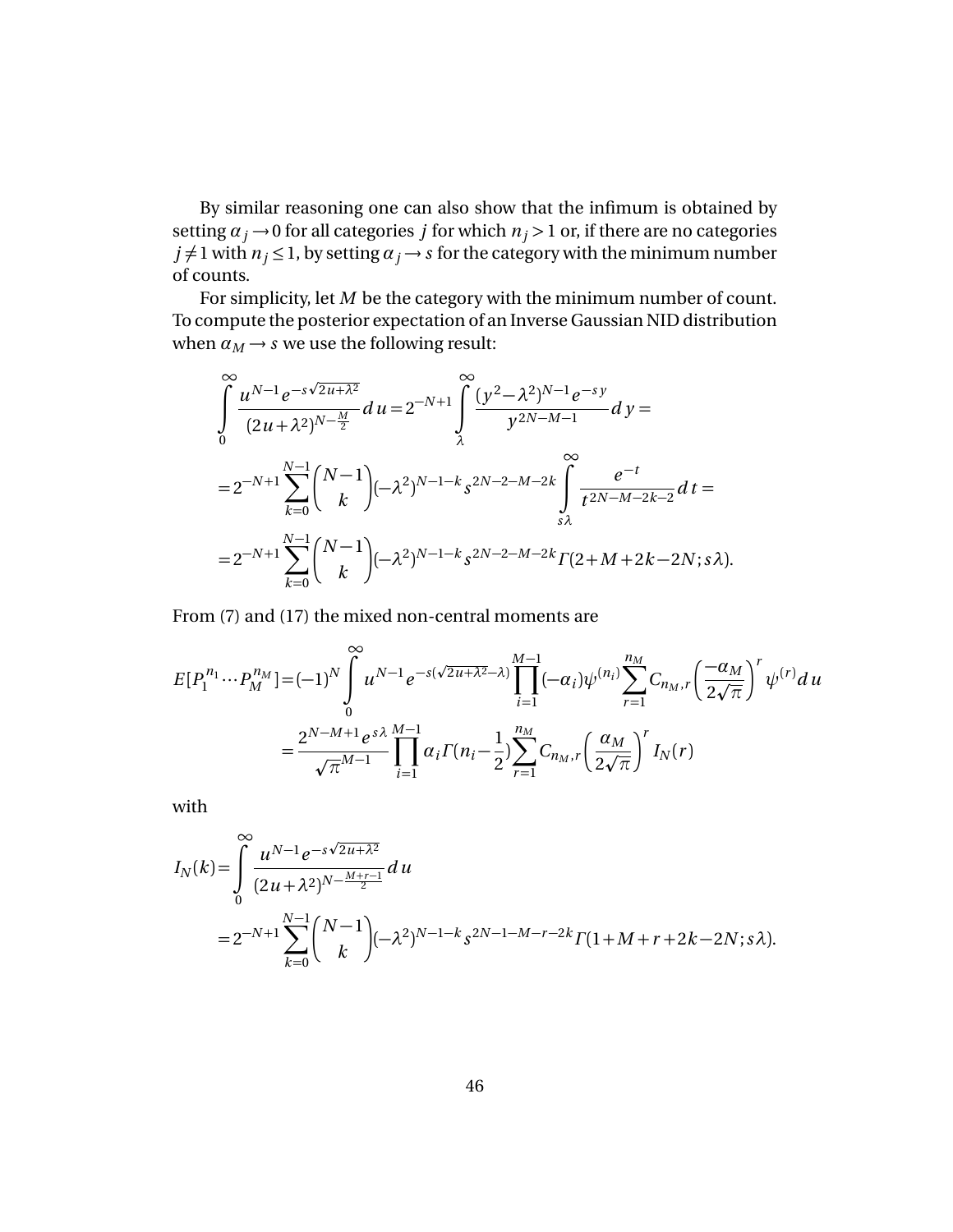For  $\alpha_M \rightarrow s$  we obtain

$$
E[P_1|n] = \frac{n_1 - \frac{1}{2}}{N} \frac{-(s\lambda)^2 \sum_{r=1}^{n_M} \frac{C_{n_M,r}}{(2\sqrt{\pi})^r} \sum_{k=0}^N {N \choose k} \frac{\Gamma(-1+M+r+2k-2N;s\lambda)}{[-(s\lambda)^2]^{-k}}}{\sum_{r=1}^{n_M} \frac{C_{n_M,r}}{(2\sqrt{\pi})^r} \sum_{k=0}^{N-1} {N-1 \choose k} \frac{\Gamma(1+M+r+2k-2N;s\lambda)}{[-(s\lambda)^2]^{-k}}}
$$

$$
= \frac{n_1 - \frac{1}{2}}{N} \frac{-(s\lambda)^2 \sum_{r=1}^{n_M} \frac{C_{n_M,r}}{(2\sqrt{\pi})^r} W(N+1,s\lambda,M+r-1)}{\sum_{r=1}^{n_M} \frac{C_{n_M,r}}{(2\sqrt{\pi})^r} W(N,s\lambda,M+r-1)}.
$$

Similarly it can be shown that if  $n_M = 0$  and there are *m* observed categories the lower (found again for  $\alpha_M \rightarrow s$ ) is

$$
E[P_i|n] = \frac{n_1 - \frac{1}{2} - (s\lambda)^2 W(N+1, s\lambda, m)}{W(N, s\lambda, m)}.
$$

The posterior expectation for  $\alpha_1 \rightarrow s$  can be obtained by straightforward computations similar to those used for  $\alpha_M \rightarrow s$ .

## *Appendix A.7. Proof of Proposition 2*

The function that gives the upper expectation of  $P_{\text{new}}$  can be written as

$$
\frac{-(s\lambda)^2}{2N} \frac{W(N+1, s\lambda, m+1)}{W(N, s\lambda, m)} = \frac{-s^2}{2N} \frac{\sum_{k=0}^{N} {N \choose k} (-s^2)^{-k} \Gamma(1+m+2k-2N; s)}{\sum_{k=0}^{N-1} {N-1 \choose k} (-s^2)^{-k} \Gamma(2+m+2k-2N; s)}.
$$

The incomplete gamma function*Γ* (2*k* −*N* ;*s*)with argument 2*k* −*N <*0 is bounded if *s* > 1 and goes to infinity as  $s^{2k−N}$  if  $s < 1$ . Moreover, for positive integer arguments, the incomplete gamma function can be written as  $\Gamma(N; s) = (N - \frac{1}{2})$  $1)!e^{-s}\sum_{j=0}^{N-1}$ *s j j*<sup>1</sup>. Then,  $\lim_{N\to\infty} \frac{1}{k!(N-k)!} \Gamma(2k-N; s) = 0$  for all  $k \leq N$ . As a consequence, for  $m = N$  and  $N \rightarrow \infty$  one has

$$
\lim_{N \to \infty} \frac{-s^2}{2N} \frac{N! \sum_{k=0}^{N} \frac{(-s^2)^{-k}}{k!(N-k)!} \Gamma(1+2k-N;s)}{(N-1)! \sum_{k=0}^{N-1} \frac{(-s^2)^{-k}}{k!(N-k-1)!} \Gamma(2+2k-N;s)}
$$

$$
= \lim_{N \to \infty} \frac{-s^2}{2N} \frac{N(-s^2)^{-N} \frac{\Gamma(N+1;s)}{N!}}{(-s^2)^{-N+1} \frac{\Gamma(N;s)}{(N-1)!}} = \frac{1}{2}.
$$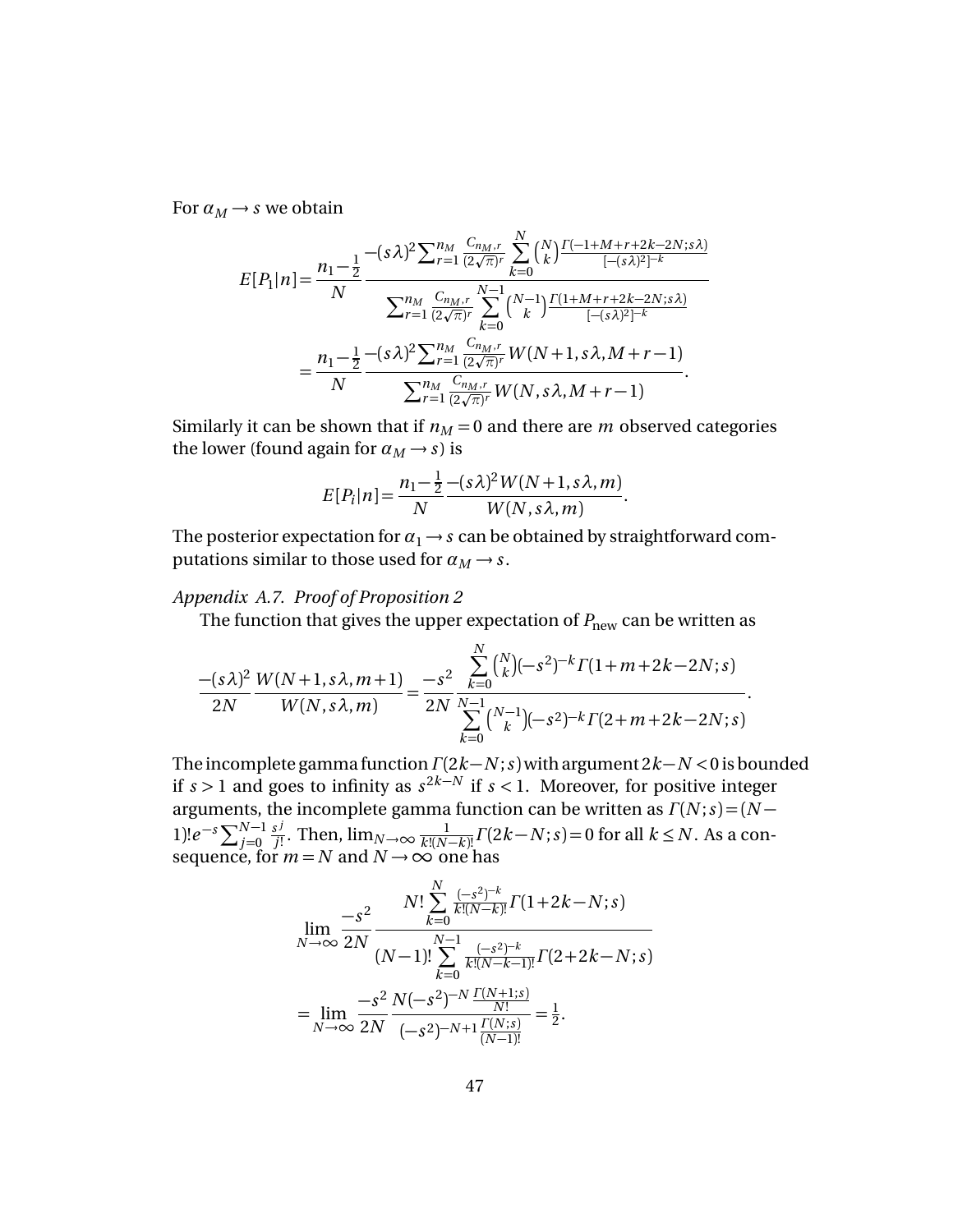When the number of observed categories is constantly equal to *m*, the upper posterior probability of observing a new category  $P_{\text{new}}$  can equivalently be derived from the posterior PDF of the vector of probabilities *P* obtained by letting  $\alpha_i \rightarrow 0$  for all  $i = 1,...,m$  and  $\alpha_i \rightarrow s$  for an arbitrary unobserved category (for simplicity we refer to it as category *M* ). The upper expectation of *P*<sub>new</sub> does not depend on the number of categories assumed by the model and therefore we take  $M = m + 1$  (that is, we assume that there is only 1 unobserved category). The posterior PDF of *P* is then:

$$
g(p) = \frac{\prod_{i=1}^{m} p_i^{-3/2+n_i} p_M^{-3/2+m/4} \mathbf{K}_{-m/2} \left[ \left( \frac{s}{p_M} \right)^{1/2} \right]}{\int \prod_{i=1}^{m} p_i^{-3/2+n_i} p_M^{-3/2+m/4} \mathbf{K}_{-m/2} \left[ \left( \frac{s}{p_M} \right)^{1/2} \right]}.
$$
(A.12)

The integral at the denominator is bounded since  $n_i \geq 1$  for all  $i = 1,...,m$ , and thus the Bernstein-von Mises theorem [26, Theorem 20.1] holds and the expected value of any  $P_i$  for  $N \to \infty$  is asymptotically equivalent to the frequency  $n_i/N$ . Then, since  $n_M = 0$ , we have that  $E[P_{\text{new}}|n] = E[P_M|n] \rightarrow 0$ .

### *Appendix A.8. Proof of Theorem 6*

The lower and upper expectations of *P r*  $P_i^r$  follows by the general prior nearignorance properties of NID (Theorem 1). The value of  $\underline{E}[P_1P_2]$  and the lower bound for the value of  $E[P_1P_2]$  in (44) follows from the fact that the Gamma-INID set of priors contains the set of priors of the IDM as a subset. Thus, the upper and lower bounds of the Gamma-INID model necessarily encompass those of the IDM.

## *Appendix A.9. Proof of Theorem 7*

In the proof we exploit the following result:

$$
\int_0^\infty \frac{u^{\alpha_1 - 1}}{(u+1)^{\alpha_1 + \alpha_2}} du = \int_0^1 v^{\alpha_1 - 1} (1-v)^{\alpha_2 - 1} dv = \frac{\Gamma(\alpha_1)\Gamma(\alpha_2)}{\Gamma(\alpha_1 + \alpha_2)},
$$
(A.13)

for any  $\alpha_1, \alpha_2 > 0$  (it can be derived from the transformation  $\nu = u/(1+u)$  and the properties of the Beta function). The homogeneous case can be derived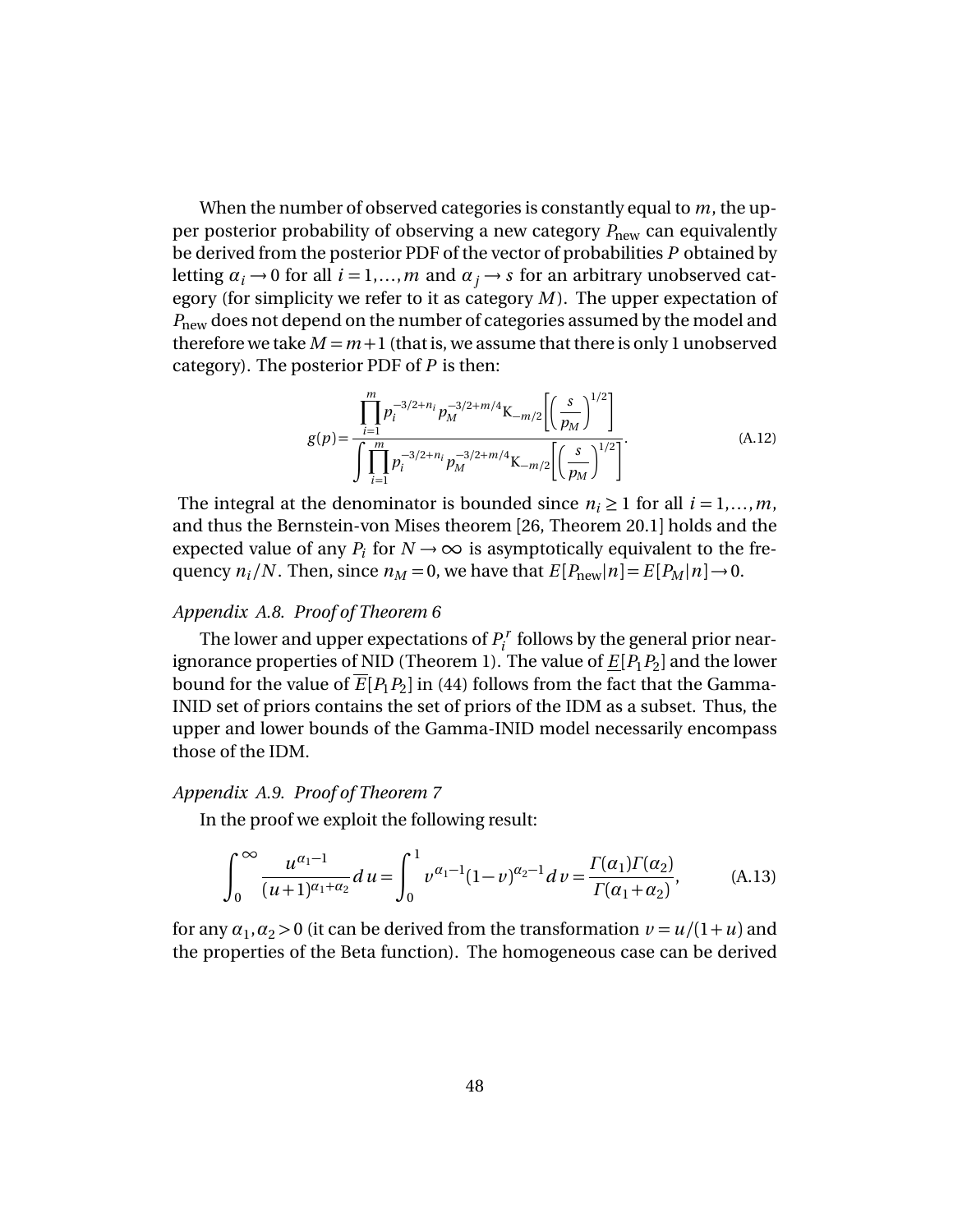from (42) by setting  $\beta_i = \beta$  for all  $i = 1,...,M$ :

$$
E[P_i|n] = \frac{E[P_i P_1^{n_1} \cdots P_M^{n_M}]}{E[P_1^{n_1} \cdots P_M^{n_M}]} \\
= \frac{\alpha_i + n_i}{N} \int_0^\infty u^N (1+u)^{-(s+N+1)} du \cdot \left( \int_0^\infty u^{N-1} (1+u)^{-(s+N)} du \right)^{-1} \\
= \frac{\alpha_i + n_i}{N} \frac{\Gamma(N+1)\Gamma(s)}{\Gamma(s+N+1)} \frac{\Gamma(s+N)}{\Gamma(N)\Gamma(s)} = \frac{\alpha_i + n_i}{s+N}.
$$
\n(A.14)

Thus, for  $\alpha_i \rightarrow 0$  and  $\alpha_i \rightarrow s$  we obtain the lower and, respectively, upper expectations. For the non-homogeneous case it can be noticed that

$$
\frac{\alpha_{i} + n_{i}}{N} \int_{0}^{\infty} u^{N} (\beta_{i} + u)^{-\alpha_{i} - n_{i} - 1} \prod_{i \neq j = 2}^{M} (\beta_{j} + u)^{-\alpha_{j} - n_{j}} du
$$
\n
$$
\cdot \left( \int_{0}^{\infty} u^{N-1} \prod_{j=1}^{M} (\beta_{j} + u)^{-\alpha_{j} - n_{j}} du \right)^{-1}
$$
\n
$$
\leq \frac{\alpha_{i} + n_{i}}{N} \int_{0}^{\infty} u^{N} u^{-1} (\beta_{i} + u)^{-\alpha_{i} - n_{i}} \prod_{\substack{i \neq j = 2 \\ i \neq j = 2}}^{M} (\beta_{j} + u)^{-\alpha_{j} - n_{j}} du
$$
\n
$$
\cdot \left( \int_{0}^{\infty} u^{N-1} \prod_{j=1}^{M} (\beta_{j} + u)^{-\alpha_{j} - n_{j}} du \right)^{-1} \leq \frac{\alpha_{i} + n_{i}}{N}.
$$
\n(A.15)

If  $\alpha_i + n_i$  < *N*, the upper bound  $(\alpha_i + n_i)/N$  can be obtained by setting  $\beta_i \rightarrow$ 0 otherwise, from the coherence condition  $\overline{E}[P_i|n] \le \max(P_i) = 1$ , the upper bound is 1. Hence, for  $\alpha_i \rightarrow s$ , we have  $\overline{E}[P_i|n] = \min(1,(n_i+s)/N)$ . The lower posterior expectation can be obtained by

$$
\sum_{j \neq i} E[P_j | n] \leq \sum_{j \neq i} \frac{n_j + \alpha_j}{N} \leq \frac{N - n_i + s}{N}.
$$

Thus, we have that

$$
E[P_i|n] = 1 - \sum_{j \neq i} E[P_j|n] \ge 1 - \frac{N - n_i + s}{N} = \frac{n_i - s}{N},
$$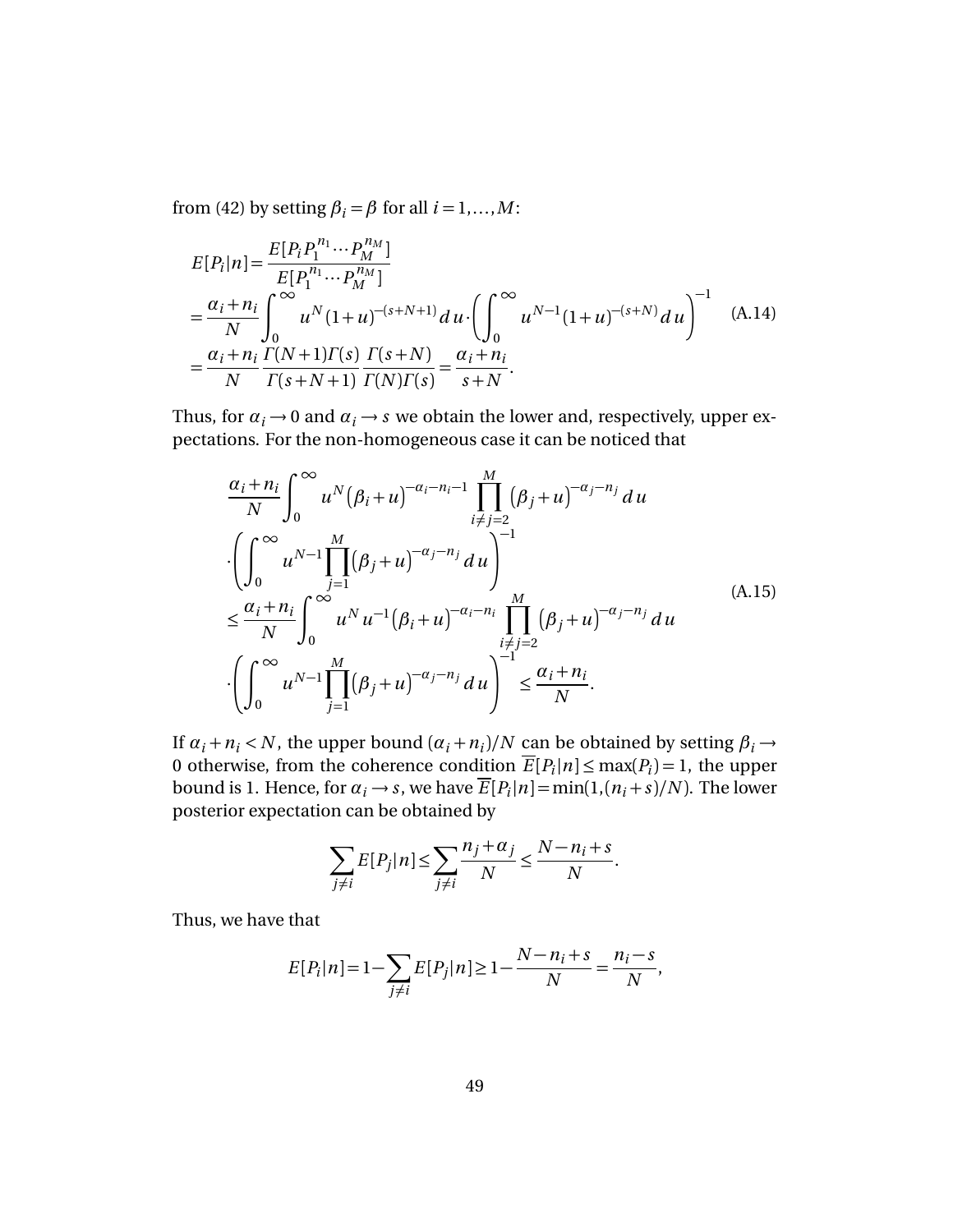provided that  $n_i$  − *s* ≥ 0. The lower bound is tight, i.e., it can be obtained for  $\beta_i \rightarrow 1, \alpha_i \rightarrow 0$ :

$$
\frac{\alpha_{i}+n_{i}}{N} \frac{\int_{0}^{\infty} u^{N}(\beta_{i}+u)^{-\alpha_{i}-n_{i}-1} \prod_{i \neq j=2}^{M} (\beta_{j}+u)^{-\alpha_{j}-n_{j}} du}{\int_{0}^{\infty} u^{N-1} \prod_{j=1}^{M} (\beta_{j}+u)^{-\alpha_{j}-n_{j}} du}
$$
\n
$$
\beta_{i} \rightarrow 1, \alpha_{i} \rightarrow 0 \frac{n_{i}}{N} \int_{0}^{\infty} \frac{u}{u+1} \frac{u^{N-1}(1+u)^{-n_{i}}(u)^{-s-N+n_{i}} du}{\int_{0}^{\infty} u^{N-1}(1+u)^{-n_{i}}(u)^{-s-N+n_{i}} du}
$$
\n
$$
= \frac{n_{i}}{N} \frac{n_{i}-s}{n_{i}} = \frac{n_{i}-s}{N},
$$
\n(A.16)

where the first equality in the last line is well-defined provided that  $n_i - s$ 0, otherwise the lower prevision is zero. Thus, we have  $\underline{E}[P_i|n] = \max(0, (n_i - \frac{1}{n_i})$ *s*)*/N* ).

## *Appendix A.10. Proof of Theorem 8*

Consider the integrals in (52) and for any  $i = 1,...,M$  the change of variables:  $p_{i,j} = u_i v_{i,j}$  for  $j = 1,..., l_i$ , with  $v_{i,j} > 0$ ,  $\sum_{j=1}^{l_i} v_{i,j} = 1$  and  $u_i > 0$ ,  $\sum_{i=1}^{M} u_i =$ 1. Note that  $p_{i,l_i} = u_i(1 - \sum_{j=1}^{l_i-1} v_{i,j}), p_i = \sum_{j=1}^{l_i} p_{i,j} = u_i$  and thus  $f(p) = f(u)$ with  $u = (u_1, \ldots, u_{M-1})$ . Then the numerator in (52) can be rewritten as

$$
\int_{\Delta_M(1)} f(u) g_{\alpha+n}(u) du \prod_{i=1}^{M-1} \int_{\Delta_{l_i}(1)} g_{\alpha_{i,+}+n_{i,+}}(v_{i,+}) dv_{i,+}
$$

where  $\alpha_{i,\cdot},n_{i,\cdot}$  and  $v_i$  are the vectors of  $\alpha_{i,\,j},n_{i,\,j}$  (with  $j\!=\!1,...,l_i)$  and  $v_{i,\,j}$  (with  $j = 1, \ldots, l_i - 1$  and where we have used the fact that

$$
g_{\alpha+n}(u) = \prod_{i=1}^{M} u_i^{\sum_{j=1}^{l_i} n_{i,j} + \alpha_{i,j} - 1}
$$

since  $\sum_{j=1}^{l_i} n_{i,j} + \alpha_{i,j} = \alpha_i + n_i$ ,  $i = 1,...,M$ . A similar expression holds for the denominator in (52). Now, since  $f$  does not depend on the variables  $v_{i,j}$  we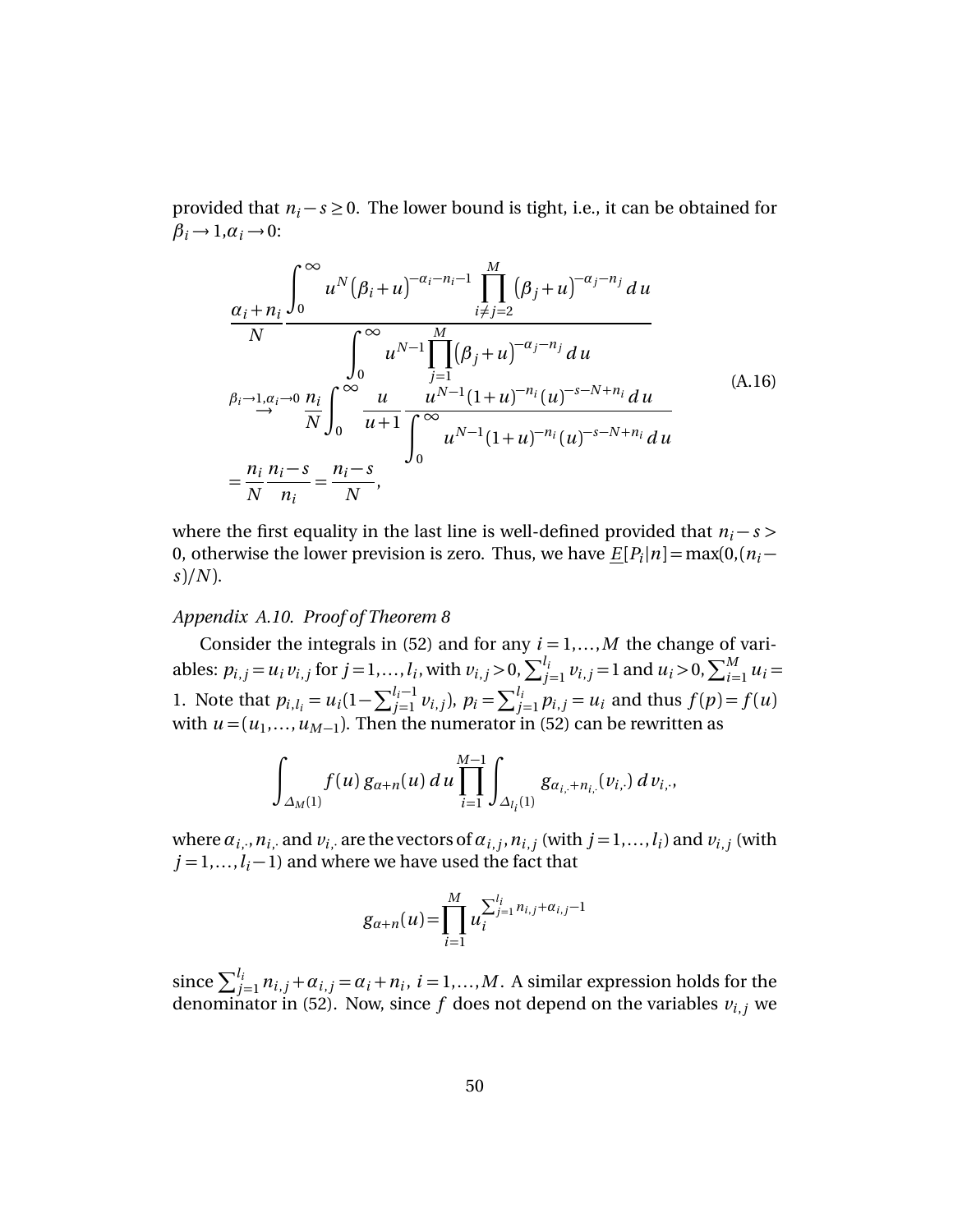can marginalize them out to obtain

$$
E[f|n'] = \frac{\int_{\Delta_M(1)} f(u) g_{\alpha+n}(u) du}{\int_{\Delta_M(1)} g_{\alpha+n}(u) du}.
$$
 (A.17)

Therefore the functions to be minimizes in (50) and (52) are equal for any choice of  $\alpha_i$  and thus, also for the values that give the lower expectation of *f* .

## *Appendix A.11. Proof of Theorem 9*

Consider the integrals in (54) and for any  $i = 1,...,M$  the change of variables:  $p_{i,j} = u_i v_{i,j}$  for  $j = 1,..., l_i$ , with  $v_{i,j} > 0$ ,  $\sum_{j=1}^{l_i} v_{i,j} = 1$  and  $u_i > 0$ ,  $\sum_{i=1}^{M} u_i =$ 1. We look for the infimum of (54), which can be rewritten as

$$
\frac{1}{K} \int_{\Delta_M(1)} \frac{f(u)g_{\alpha+n}(u) \prod_{i=1}^M g_{\alpha_{i,\cdot}+n_{i,\cdot}}(v_{i,\cdot})}{\left(\sum_{i=1}^M u_i \sum_{j=1}^{l_i} \beta_{i,j} v_{i,j}\right)^s} du,
$$
\n(A.18)

where we have omitted the integration with respect to  $v_{i,\cdot}$ ,  $i=1,...,M$  and where *K* is the normalizing constant. Let  $\beta'$  and *V* be the vectors of all  $\beta_{i,j}$ and  $v_{i,j}$ , respectively, then  $K$  can be written as

$$
K(\alpha', \beta') = \int \prod_{i=1}^{M} g_{\alpha_{i,+} + n_{i,-}}(v_{i,+}) K'(V, \alpha', \beta') dV.
$$

where the integration is done over the simplexes  $\varDelta_{l_1}(1),...,\varDelta_{l_M}(1)$  and where

$$
K'(V, \alpha', \beta') = \int_{\Delta_M(1)} \frac{g_{\alpha+n}(u)}{\left(\sum_{i=1}^M u_i \sum_{j=1}^{l_i} \beta_{i,j} v_{i,j}\right)^s} du.
$$
 (A.19)

Let  $\beta^* = (\beta_1^*)$  $\hat{B}_{1}^{*},...,\hat{B}_{M}^{*}$ ) be the vector of parameters that gives the infimum of (53), we have that for any value of the variables in *V* , the infimum of

$$
\frac{1}{K'(V,\alpha',\beta')}\int_{\Delta_M(1)}\frac{f(u)g_{\alpha+n}(u)\prod\limits_{i=1}^M g_{\alpha_{i,\cdot}+n_{i,\cdot}}(v_{i,\cdot})}{\left(\sum_{i=1}^M u_i\sum_{j=1}^{l_i}\beta_{i,j}\,v_{i,j}\right)^s}d\,u,
$$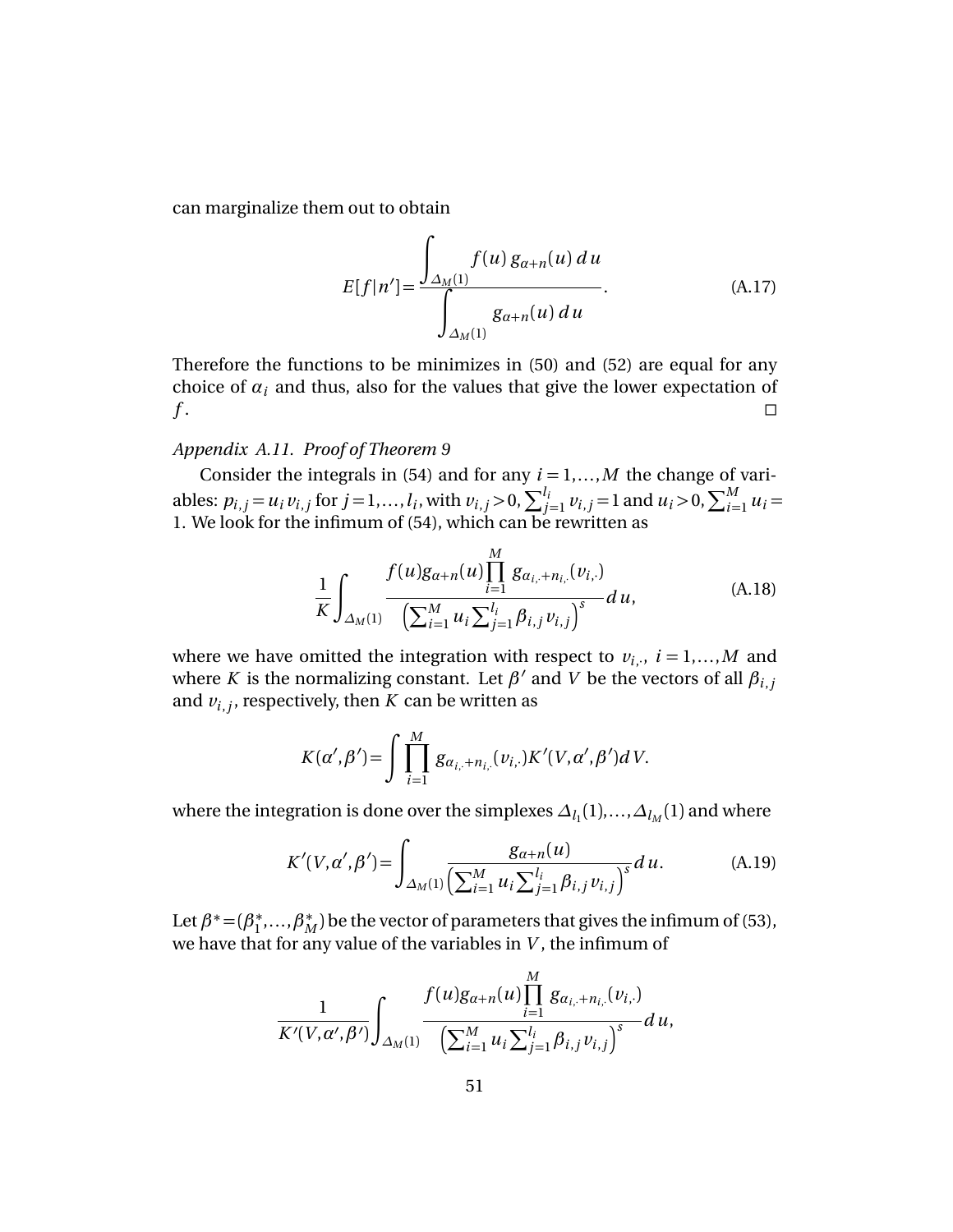is found for

$$
\sum_{j=1}^{l_i} \beta_{i,j} v_{i,j} = \beta_i^*.
$$

Therefore, (A.18) is lower bounded by

$$
\frac{\int \prod_{i=1}^{M} g_{\alpha_{i,+}+n_{i,}}(v_{i, \cdot}) dV \int_{\Delta_{M}(1)} f(u) g_{\alpha+n}(u) \left(\sum_{i=1}^{M} u_{i} \beta_{i}^{*}\right)^{-s} du}{\int \prod_{i=1}^{M} g_{\alpha_{i,+}+n_{i, \cdot}}(v_{i, \cdot}) dV \int_{\Delta_{M}(1)} g_{\alpha+n}(u) \left(\sum_{i=1}^{M} u_{i} \beta_{i}^{*}\right)^{-s} du}.
$$
 (A.20)

Then, we can marginalize out the variables  $v_{i,j}$  both at the numerator and denominator and simplify them. Hence, the infimum does not depend on the variables  $v_{i,j}$  which do not give us any additional degree of freedom in the optimization. The infimum in (A.20) is attained by taking  $\beta_{i,j} = \beta_i^*$ *i /β*sum for all *j*, where the normalizing constant

$$
\beta_{\text{sum}} = \sum_{i=1}^{M} l_i \beta_i^*
$$

is used to impose the condition  $\sum\limits_{-\infty}^{M}$ *i*=1 *l*  $\sum_{i=1}^{l}$ *j* =1  $\beta_{i,j}$  = 1. Notice that, renormalizing the parameters *β* ∗  $_i^*$  does not change the optimum, since the constant  $\beta_{\text{sum}}$  at the numerator and denominator of (A.20) simplifies.

#### **References**

- [1] J. O. Berger, Statistical Decision Theory and Bayesian Analysis, 2nd edition, Springer Series in Statistics, New York, 1985.
- [2] H. Jeffreys, Theory of Probability, 3rd edition, Clarendon Press, Oxford, 1983.
- [3] J. B. S. Haldane, The precision of observed values of small frequencies, Biometrika 35 (3-4) (1948) 297–300.
- [4] P. Walley, Statistical Reasoning with Imprecise Probabilities, Chapman & Hall, 1991.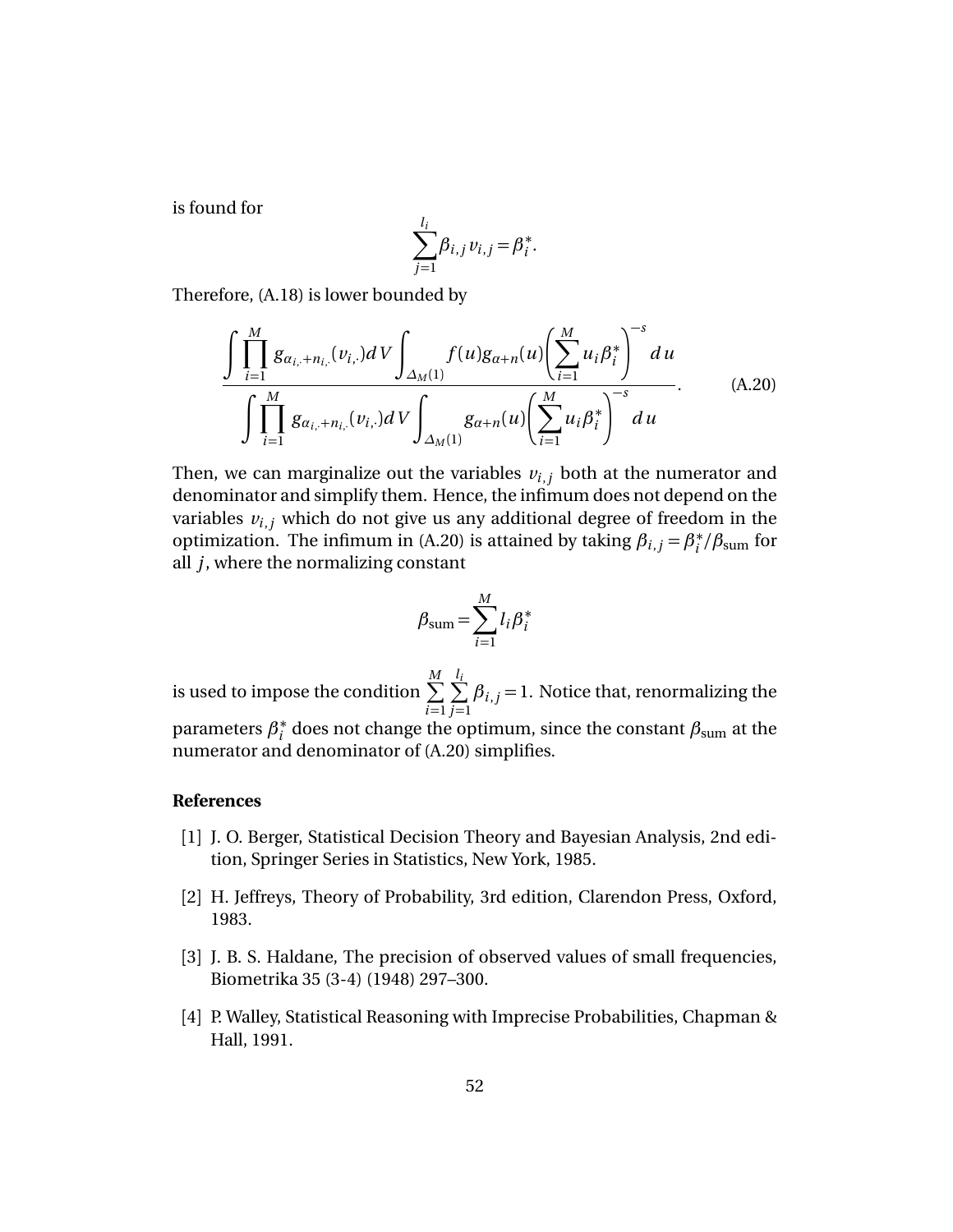- [5] J. O. Berger, E. Moreno, L. R. Pericchi, M. J. Bayarri, J. M. Bernardo, et al., An overview of robust Bayesian analysis, Test 3 (1) (1994) 5–124.
- [6] P. Huber, Robust estimation of a location parameter, The Annals of Mathematical Statistics 35 (1) (1964) 73–101.
- [7] S. Sivaganesan, J. Berger, Ranges of posterior measures for priors with unimodal contaminations, The Annals of Statistics 17 (2) (1989) 868–889.
- [8] P. Walley, Inferences from multinomial data: learning about a bag of marbles (with discussion), Journal of the Royal Statistical Society. Series B (Methodological) 58 (1) (1996) 3–57.
- [9] J.-M. Bernard, An introduction to the imprecise dirichlet model for multinomial data, International Journal of Approximate Reasoning 39 (2-3) (2005) 123 – 150.
- [10] S. Favaro, G. Hadjicharalambous, I. Prünster, On a class of distributions on the simplex, Journal of Statistical Planning and Inference 141 (9) (2011) 2987–3004.
- [11] J. F. C. Kingman, Completely random measures, Pacific Journal of Mathematics 21 (1) (1967) 59–78.
- [12] E. Regazzini, A. Lijoi, I. Prünster, Distributional results for means of normalized random measures with independent increments, The Annals of Statistics 31 (2) (2003) 560–585.
- [13] A. Lijoi, R. H. Mena, I. Prünster, Hierarchical mixture modeling with normalized inverse-gaussian priors, Journal of the American Statistical Association 100 (472) (2005) 1278–1291.
- [14] L. F. James, A. Lijoi, I. Prünster, Posterior analysis for normalized random measures with independent increments, Scandinavian Journal of Statistics 36 (1) (2009) 76–97.
- [15] A. Lijoi, I. Prünster, Models beyond the Dirichlet process, in: N. L. Hjort, C. C. Holmes, P. Müller, S. G. Walker (Eds.), Bayesian Nonparametrics, Cambridge University Press, Cambridge, 2010, pp. 80–136.
- [16] L. F. James, A. Lijoi, I. Prünster, Conjugacy as a distinctive feature of the dirichlet process, Scandinavian Journal of Statistics 33 (1) (2006) 105–120.